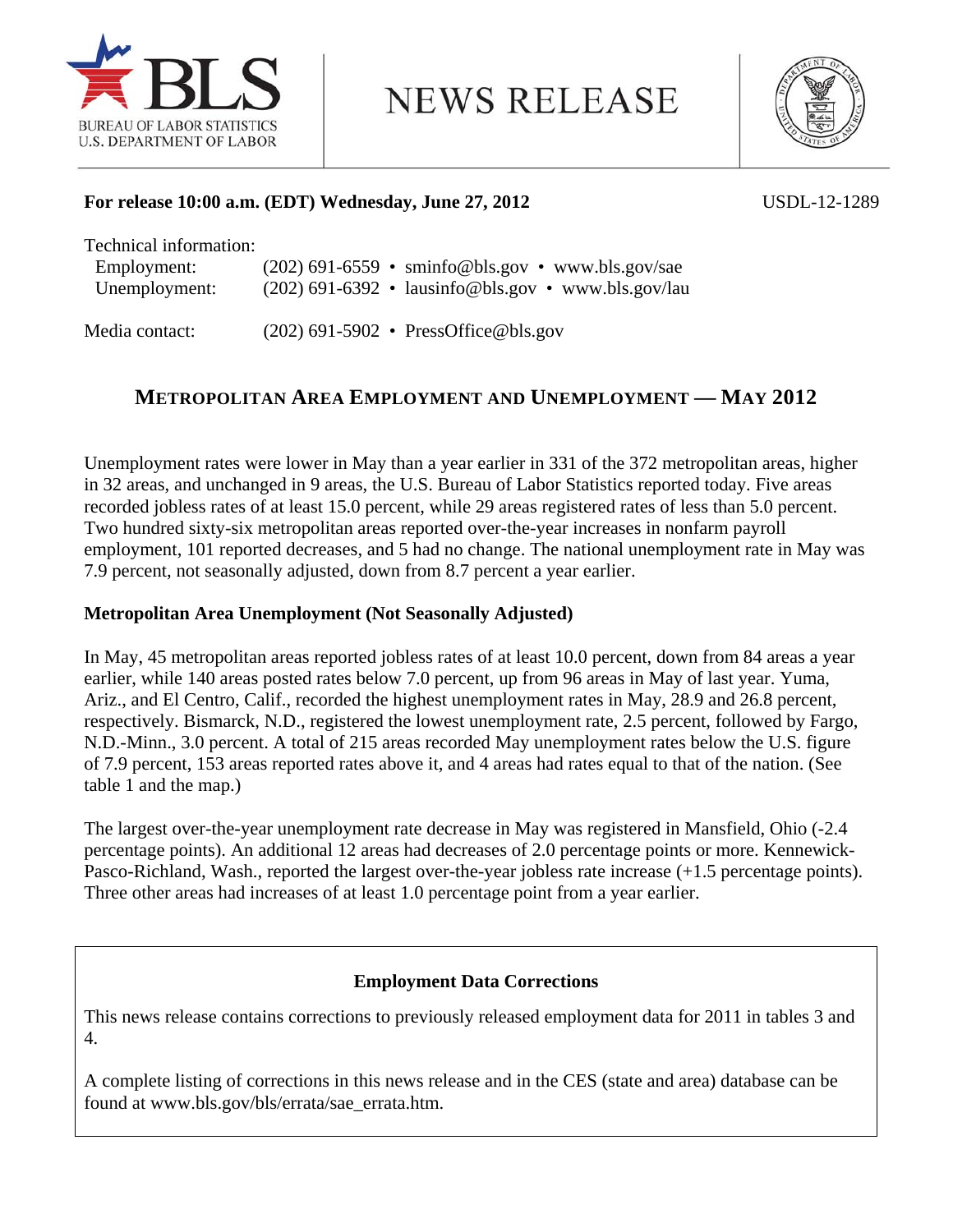Among the 49 metropolitan areas with a Census 2000 population of 1 million or more, the highest unemployment rates in May were registered in Las Vegas-Paradise, Nev., and Riverside-San Bernardino-Ontario, Calif., 11.8 percent each. Three additional large areas posted rates of 10.0 percent or more. The lowest jobless rate among the large areas was recorded in Oklahoma City, Okla., 4.5 percent. Forty-five of the large areas reported over-the-year unemployment rate decreases, while four areas registered increases. Miami-Fort Lauderdale-Pompano Beach, Fla., and Tampa-St. Petersburg-Clearwater, Fla., experienced the largest unemployment rate declines from May 2011 (-2.0 percentage points each). Twenty-five other large areas reported rate decreases of at least 1.0 percentage point. The largest over-the-year rate increase was recorded in Buffalo-Niagara Falls, N.Y. (+0.9 percentage point).

## **Metropolitan Division Unemployment (Not Seasonally Adjusted)**

Eleven of the most populous metropolitan areas are made up of 34 metropolitan divisions, which are essentially separately identifiable employment centers. In May 2012, Los Angeles-Long Beach-Glendale, Calif., and Detroit-Livonia-Dearborn, Mich., registered the highest jobless rates among the divisions, 11.1 and 11.0 percent, respectively. Framingham, Mass., reported the lowest division rate, 4.3 percent. (See table 2.)

Thirty of the metropolitan divisions recorded over-the-year jobless rate decreases in May, while three registered increases and one had no change. Miami-Miami Beach-Kendall, Fla., posted the largest rate decline from a year earlier (-2.5 percentage points). An additional 17 divisions had decreases of at least 1.0 percentage point. New York-White Plains-Wayne, N.Y.-N.J., reported the largest unemployment rate increase over the year (+0.8 percentage point).

In 6 of the 11 metropolitan areas that contain divisions, the ranges between the highest and lowest division jobless rates were 2.0 percentage points or more in May. Boston-Cambridge-Quincy, Mass.- N.H., recorded the largest rate difference among its divisions, 5.6 percentage points (Lawrence-Methuen-Salem, Mass.-N.H., 9.9 percent, compared with Framingham, Mass., 4.3 percent).

## **Metropolitan Area Nonfarm Employment (Not Seasonally Adjusted)**

In May, 266 metropolitan areas reported over-the-year increases in nonfarm payroll employment, 101 reported decreases, and 5 had no change. The largest over-the-year employment increase occurred in New York-Northern New Jersey-Long Island, N.Y.-N.J.-Pa. (+107,800), followed by Houston-Sugar Land-Baytown, Texas (+88,000), Los Angeles-Long Beach-Santa Ana, Calif. (+63,800), and Dallas-Fort Worth-Arlington, Texas (+52,600). The largest over-the-year percentage gain in employment was reported in Lafayette, La. (+10.5 percent), followed by Columbus, Ind. (+9.4 percent), Odessa, Texas (+8.5 percent), and Gainesville, Ga. (+8.2 percent). (See table 3.)

The largest over-the-year decreases in employment occurred in Augusta-Richmond County, Ga.-S.C. (-5,700), Dalton, Ga. (-5,200), and Fort Smith, Ark.-Okla. (-5,000). The largest over-the-year percentage decrease in employment was reported in Dalton, Ga. (-7.7 percent), followed by Ithaca, N.Y. (-4.6 percent), and Fort Smith, Ark.-Okla. (-4.3 percent).

Over the year, nonfarm employment rose in 34 of the 37 metropolitan areas with annual average employment levels above 750,000 in 2011. The largest over-the-year percentage increase in employment in these large metropolitan areas was posted in San Jose-Sunnyvale-Santa Clara, Calif. (+3.5 percent), and Houston-Sugar Land-Baytown, Texas (+3.4 percent). The largest over-the-year percentage decreases in employment occurred in Milwaukee-Waukesha-West Allis, Wis., and St. Louis, Mo.-Ill.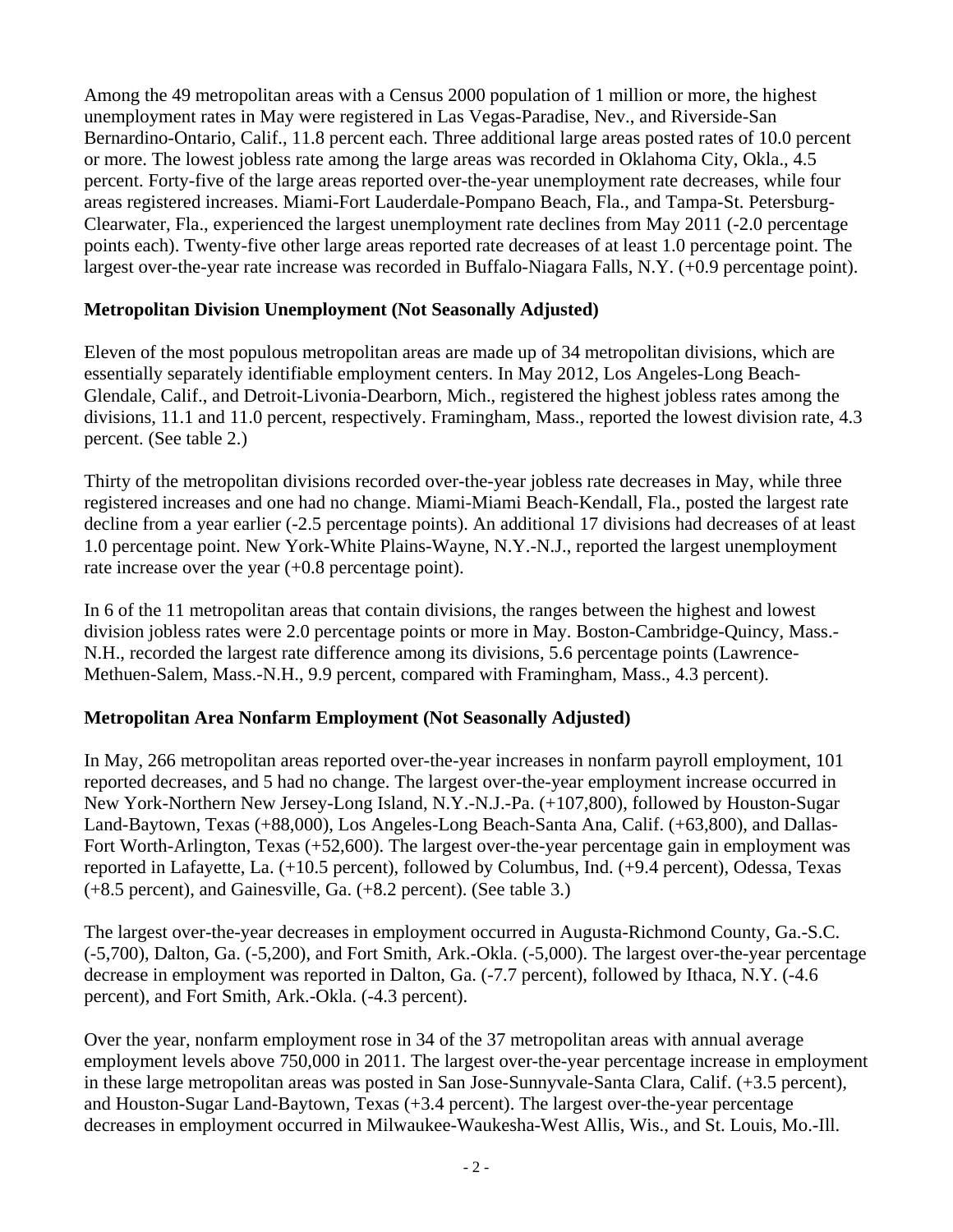(-0.3 percent each).

## **Metropolitan Division Nonfarm Employment (Not Seasonally Adjusted)**

Nonfarm payroll employment data were available in May 2012 for 32 metropolitan divisions, which are essentially separately identifiable employment centers within a metropolitan area. Twenty-five of the 32 metropolitan divisions reported over-the-year employment gains, while 7 reported losses. The largest over-the-year increases in the metropolitan divisions occurred in New York-White Plains-Wayne, N.Y.- N.J. (+89,500), Washington-Arlington-Alexandria, D.C.-Va.-Md.-W.Va. (+39,100), and Los Angeles-Long Beach-Glendale, Calif. (+38,000). The largest over-the-year decreases in the metropolitan divisions were in Gary, Ind. (-3,300), and Nashua, N.H.-Mass. (-2,400). (See table 4.)

The largest over-the-year percentage increase in employment among the metropolitan divisions was reported in Peabody, Mass. (+3.7 percent), followed by Warren-Troy-Farmington Hills, Mich. (+3.2 percent), San Francisco-San Mateo-Redwood City, Calif. (+2.8 percent), and Lowell-Billerica-Chelmsford, Mass.-N.H. (+2.6 percent). The largest over-the-year percentage decreases in employment occurred in Nashua, N.H.-Mass. (-1.9 percent), and Gary, Ind. (-1.2 percent).

\_\_\_\_\_\_\_\_\_\_\_\_\_\_\_\_\_\_\_\_\_ **The Regional and State Employment and Unemployment news release for June is scheduled to be released on Friday, July 20, 2012, at 10:00 a.m. (EDT). The Metropolitan Area Employment and Unemployment news release for June is scheduled to be released on Wednesday, August 1, 2012, at 10:00 a.m. (EDT).**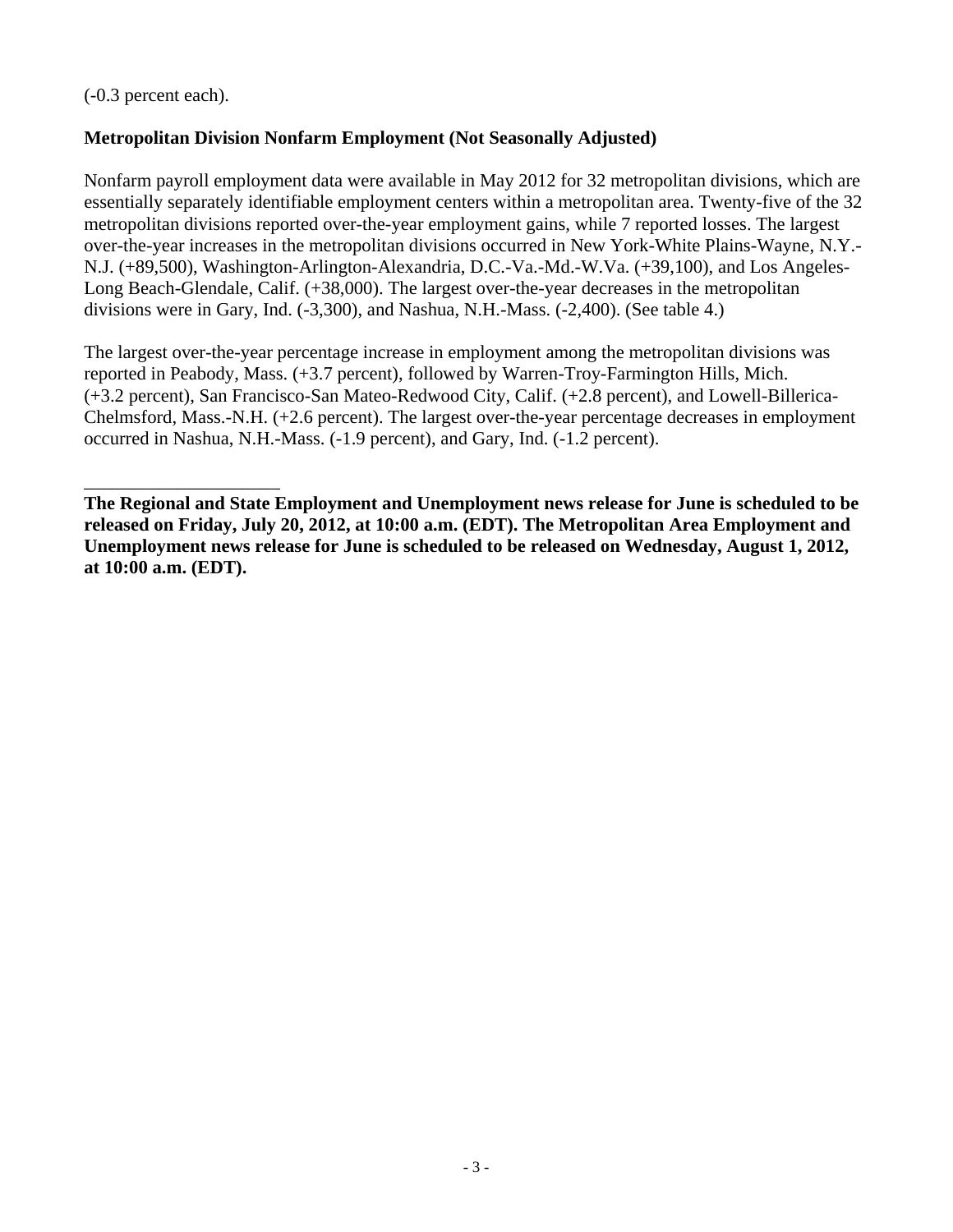## **Technical Note**

This release presents labor force and unemployment data from the Local Area Unemployment Statistics (LAUS) program (tables 1 and 2) for 372 metropolitan statistical areas and metropolitan New England City and Town Areas (NECTAs), plus 8 areas in Puerto Rico. Estimates for 34 metropolitan and NECTA divisions also are presented. Nonfarm payroll employment estimates from the Current Employment Statistics (CES) program (tables 3 and 4) are provided for most of the same areas. State estimates were previously published in the news release, *Regional and State Employment and Unemployment,* and are republished in this release for ease of reference. The LAUS and CES programs are both federal-state cooperative endeavors.

### **Labor force and unemployment—from the LAUS program**

**Definitions.** The labor force and unemployment data are based on the same concepts and definitions as those used for the official national estimates obtained from the Current Population Survey (CPS), a sample survey of households that is conducted for the Bureau of Labor Statistics (BLS) by the

U.S. Census Bureau. The LAUS program measures employment and unemployment on a place-of-residence basis. The universe for each is the civilian noninstitutional population 16 years of age and over. *Employed* persons are those who did any work at all for pay or profit in the reference week (the week including the 12th of the month) or worked 15 hours or more without pay in a family business or farm, plus those not working who had a job from which they were temporarily absent, whether or not paid, for such reasons as labor-management dispute, illness, or vacation. *Unemployed* persons are those who were not employed during the reference week (based on the definition above), had actively looked for a job sometime in the 4-week period ending with the reference week, and were currently available for work; persons on layoff expecting recall need not be looking for work to be counted as unemployed. The *labor force* is the sum of employed and unemployed persons. The *unemployment rate* is the number of unemployed as a percent of the labor force.

**Method of estimation.** Estimates for states, the District of Columbia, the Los Angeles-Long Beach-Glendale metropolitan division, and New York City are produced using time-series models with real-time benchmarking to national CPS totals. Model-based estimation was extended to the following areas and their respective balances of state in 2005: the Chicago-Joliet-Naperville, IL Metropolitan Division; Cleveland-Elyria-Mentor, OH Metropolitan Statistical Area; Detroit-Warren-Livonia, MI Metropolitan Statistical Area; Miami-Miami Beach-Kendall, FL Metropolitan Division; New Orleans-Metairie-Kenner, LA Metropolitan Statistical Area; and Seattle-Bellevue-Everett, WA Metropolitan Division. (Model-based estimation of the New Orleans-Metairie-Kenner metropolitan area was suspended following Hurricane Katrina; the indirect estimation methods described below will be used for this area

until further notice.) Modeling improves the statistical basis of the estimation for these areas and provides important tools for analysis, such as measures of errors and seasonally adjusted series. For all other substate areas in this release, estimates are prepared through indirect estimation procedures using a building-block approach. Employment estimates, which are based largely on "place of work" estimates from the CES program, are adjusted to refer to place of residence as used in the CPS. Unemployment estimates are aggregates of persons previously employed in industries covered by state unemployment insurance (UI) laws and entrants to the labor force data from the CPS. The substate estimates of employment and unemployment, which geographically exhaust the entire state, are adjusted proportionally to ensure that they add to the independently estimated state or balance-of-state totals. A detailed description of the estimation procedures is available from BLS upon request.

**Annual revisions.** Labor force and unemployment data shown for the prior year reflect adjustments made at the end of each year, usually implemented with January estimates. The adjusted model-based estimates reflect updated population data from the U.S. Census Bureau, any revisions in the other data sources, and model reestimation. All substate estimates are reestimated and adjusted to add to the revised model-based estimates.

#### **Employment—from the CES program**

**Definitions.** Employment data refer to persons on establishment payrolls who receive pay for any part of the pay period that includes the 12th of the month. Persons are counted at their place of work rather than at their place of residence; those appearing on more than one payroll are counted on each payroll. Industries are classified on the basis of their principal activity in accordance with the 2007 version of the North American Industry Classification System.

**Method of estimation.** The employment data are estimated using a "link relative" technique in which a ratio (link relative) of current-month employment to that of the previous month is computed from a sample of establishments reporting for both months. The estimates of employment for the current month are obtained by multiplying the estimates for the previous month by these ratios. Small-domain models are used as the official estimators for the approximately 39 percent of CES published series which have insufficient sample for direct sample-based estimates.

**Annual revisions.** Employment estimates are adjusted annually to a complete count of jobs, called benchmarks, derived principally from tax reports that are submitted by employers who are covered under state unemployment insurance (UI) laws. The benchmark information is used to adjust the monthly estimates between the new benchmark and the preceding one and also to establish the level of employment for the new benchmark month. Thus, the benchmarking process establishes the level of employment, and the sample is used to measure the month-to-month changes in the level for the subsequent months.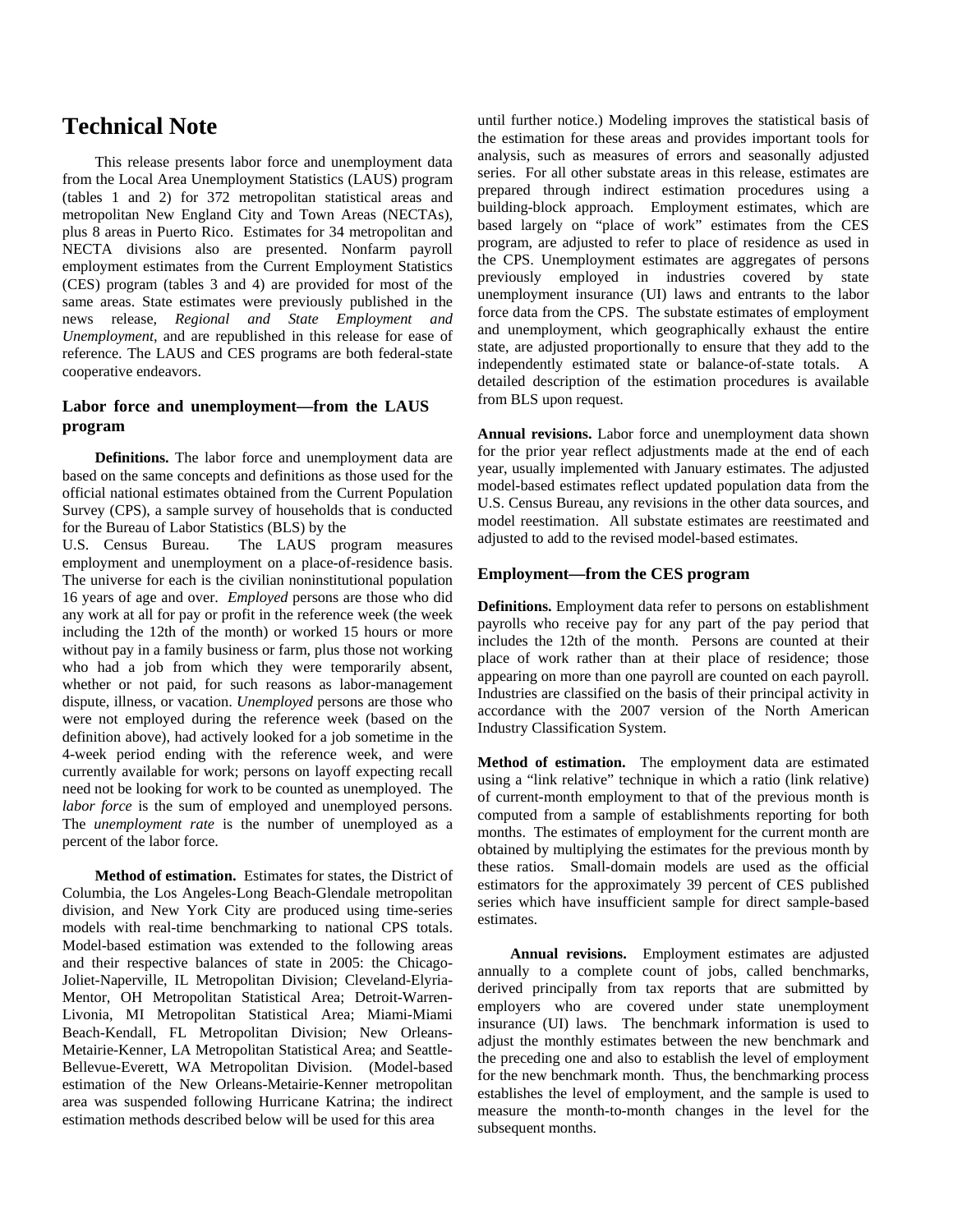#### **Reliability of the estimates**

The estimates presented in this release are based on sample surveys, administrative data, and modeling and, thus, are subject to sampling and other types of errors. Sampling error is a measure of sampling variability—that is, variation that occurs by chance because a sample rather than the entire population is surveyed. Survey data also are subject to nonsampling errors, such as those which can be introduced into the data collection and processing operations. Estimates not directly derived from sample surveys are subject to additional errors resulting from the particular estimation processes used. The sums of individual items may not always equal the totals shown in the same tables because of rounding. Unemployment rates are computed from unrounded data and thus may differ slightly from rates computed using the rounded data displayed in the tables.

**Labor force and unemployment estimates.** Modelbased error measures are available for states on the Internet at www.bls.gov/lau/lastderr.htm. Measures of nonsampling error are not available, but additional information on the subject is<br>provided in *Employment and Earnings Online* at provided in *Employment and Earnings Online* at www.bls.gov/opub/ee/home.htm.

**Employment estimates.** Measures of sampling error for state CES data at the supersector level are available online at www.bls.gov/sae/790stderr.htm. Information on recent benchmark revisions is available on the BLS website at www.bls.gov/sae/.

#### **Area definitions**

The substate area data published in this release reflect the standards and definitions established by the U.S. Office of Management and Budget on December 1, 2009. Data reflect New England City and Town Area (NECTA) definitions, rather than county-based definitions, in the six New England States. A detailed list of the geographic definitions is available at www.bls.gov/lau/lausmsa.htm*.* 

#### **Additional information**

More complete information on the technical procedures used to develop these estimates and additional data appear in *Employment and Earnings Online*.

Estimates of unadjusted and seasonally adjusted labor force and unemployment data for states, census regions and divisions, and seven substate areas are available in the news release, *Regional and State Employment and Unemployment.* Estimates of labor force and unemployment for all states, metropolitan areas, labor market areas, counties, cities with a population of 25,000 or more, and other areas used in the administration of various federal economic assistance programs are available on the Internet at www.bls.gov/lau/. Employment data from the CES program are available on the BLS website at www.bls.gov/sae/.

Information in this release will be made available to sensory impaired individuals upon request. Voice phone:

(202) 691-5200; Federal Relay Service: (800) 877-8339.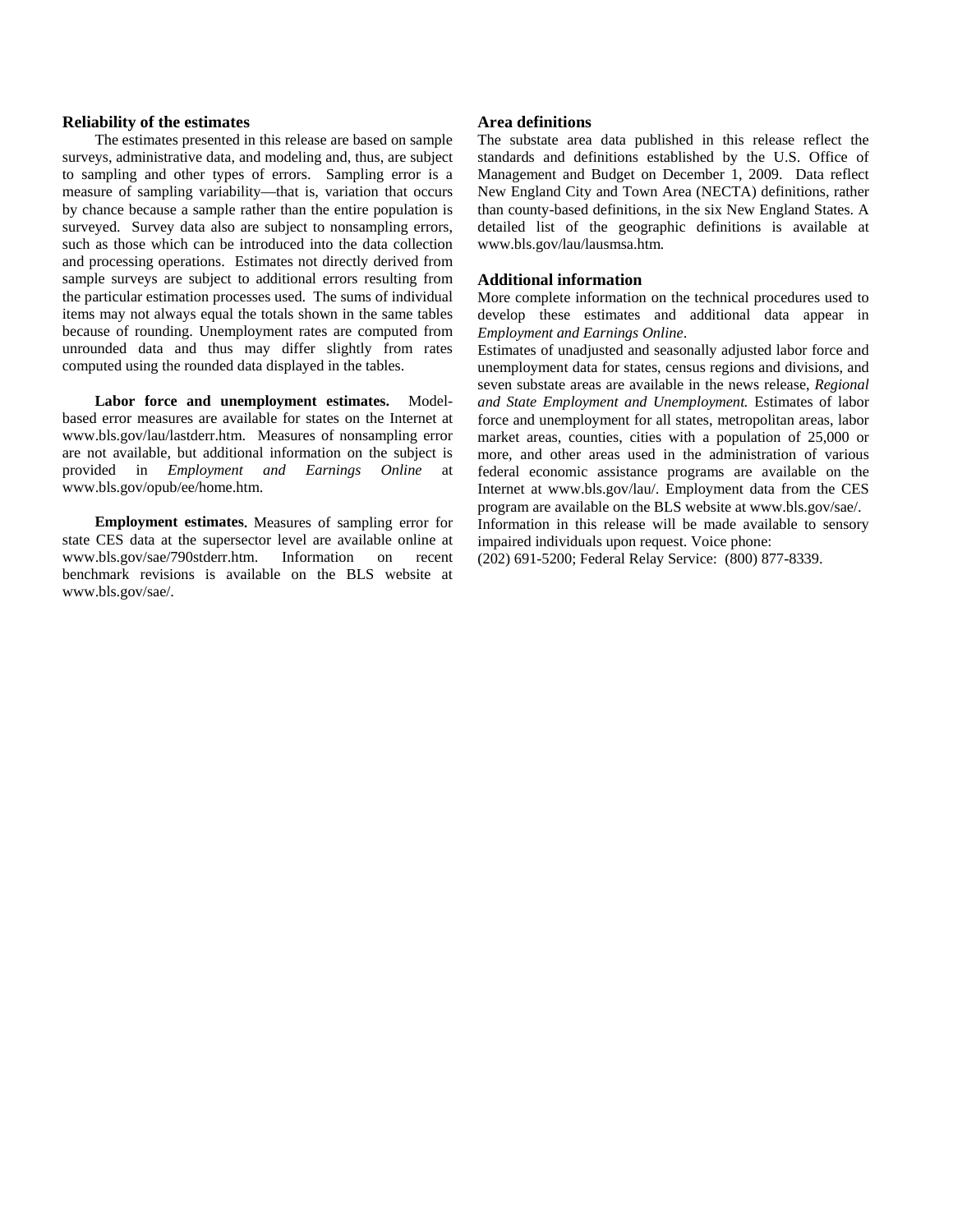#### **Table 1. Civilian labor force and unemployment by state and metropolitan area**

(Numbers in thousands)

|                                                                       |                    |                    |                      |                    |                |                |                |                | Unemployed   |              |                        |              |  |
|-----------------------------------------------------------------------|--------------------|--------------------|----------------------|--------------------|----------------|----------------|----------------|----------------|--------------|--------------|------------------------|--------------|--|
|                                                                       |                    |                    | Civilian labor force |                    |                |                | Number         |                |              |              | Percent of labor force |              |  |
| State and area                                                        |                    | April              | May                  |                    |                | April          |                | May            |              | April        |                        | May          |  |
|                                                                       | 2011               | 2012               | 2011                 | 2012P              | 2011           | 2012           | 2011           | 2012P          | 2011         | 2012         | 2011                   | 2012P        |  |
|                                                                       |                    |                    |                      |                    |                |                |                |                |              |              |                        |              |  |
|                                                                       | 2,187.0<br>54.1    | 2,121.8<br>51.8    | 2,195.5<br>54.1      | 2,150.5<br>52.7    | 189.1<br>4.9   | 140.9<br>3.6   | 194.6<br>5.0   | 161.0<br>4.2   | 8.6<br>9.0   | 6.6<br>6.9   | 8.9<br>9.3             | 7.5<br>7.9   |  |
|                                                                       | 67.5               | 65.9               | 67.8                 | 66.5               | 4.8            | 3.7            | 5.1            | 4.3            | 7.1          | 5.6          | 7.5                    | 6.5          |  |
|                                                                       | 528.5              | 514.0              | 530.7                | 519.1              | 42.3           | 30.3           | 43.5           | 35.1           | 8.0          | 5.9          | 8.2                    | 6.8          |  |
|                                                                       | 73.3               | 72.0               | 73.5                 | 72.2               | 6.4            | 4.8            | 6.4            | 5.4            | 8.7          | 6.7          | 8.7                    | 7.5          |  |
|                                                                       | 64.7               | 62.8               | 64.9                 | 64.3               | 5.1            | 3.9            | 5.2            | 4.5            | 7.8          | 6.2          | 8.1                    | 7.0          |  |
|                                                                       | 69.7<br>45.7       | 68.8<br>44.9       | 69.9<br>45.9         | 70.4<br>45.2       | 5.7<br>3.9     | 4.2<br>2.9     | 5.7<br>4.1     | 4.8<br>3.3     | 8.1<br>8.6   | 6.1<br>6.4   | 8.1<br>9.0             | 6.8<br>7.3   |  |
|                                                                       | 214.1              | 206.3              | 214.2                | 207.4              | 15.4           | 11.7           | 16.0           | 13.5           | 7.2          | 5.7          | 7.5                    | 6.5          |  |
|                                                                       | 192.4              | 187.4              | 193.9                | 189.6              | 18.9           | 14.3           | 19.3           | 16.2           | 9.8          | 7.6          | 9.9                    | 8.5          |  |
|                                                                       | 172.1              | 165.2              | 172.6                | 168.1              | 14.7           | 11.1           | 15.1           | 12.7           | 8.6          | 6.7          | 8.8                    | 7.6          |  |
|                                                                       | 102.4              | 99.2               | 102.2                | 98.7               | 8.1            | 7.0            | 9.0            | 7.2            | 8.0          | 7.1          | 8.8                    | 7.3          |  |
|                                                                       | 362.3              | 362.9              | 366.9                | 367.1              | 27.9           | 26.2           | 26.8           | 26.0           | 7.7          | 7.2          | 7.3                    | 7.1          |  |
|                                                                       | 200.1              | 198.8              | 199.7                | 198.5              | 13.7           | 12.5           | 13.2           | 12.4           | 6.8          | 6.3          | 6.6                    | 6.2          |  |
|                                                                       | 46.4               | 46.9               | 47.9                 | 46.8               | 3.1            | 3.0            | 3.0            | 2.9            | 6.7          | 6.5          | 6.3                    | 6.3          |  |
|                                                                       | 3,039.4            | 2,980.9            | 3,028.4              | 3,026.8            | 278.0          | 223.9          | 277.0          | 248.3          | 9.1          | 7.5          | 9.1                    | 8.2          |  |
| Lake Havasu City-Kingman                                              | 72.8<br>89.1       | 71.0<br>84.5       | 74.0<br>88.2         | 71.9<br>85.8       | 6.6<br>9.4     | 5.2<br>7.4     | 6.3<br>9.3     | 5.5<br>8.2     | 9.0<br>10.5  | 7.3<br>8.8   | 8.5<br>10.5            | 7.7<br>9.5   |  |
|                                                                       | 2,041.0            | 2,007.8            | 2,027.6              | 2,034.7            | 168.1          | 131.8          | 166.0          | 145.5          | 8.2          | 6.6          | 8.2                    | 7.2          |  |
|                                                                       | 92.3               | 89.7               | 92.7                 | 91.7               | 9.0            | 7.1            | 8.9            | 7.8            | 9.7          | 7.9          | 9.5                    | 8.5          |  |
|                                                                       | 466.7              | 455.9              | 465.6                | 461.6              | 37.4           | 30.0           | 37.1           | 33.2           | 8.0          | 6.6          | 8.0                    | 7.2          |  |
|                                                                       | 89.1               | 86.7               | 90.8                 | 91.7               | 24.5           | 22.6           | 26.8           | 26.5           | 27.5         | 26.0         | 29.5                   | 28.9         |  |
|                                                                       | 1,370.9            | 1,385.9            | 1,372.9              | 1,392.4            | 105.9          | 95.7           | 108.4          | 102.2          | 7.7          | 6.9          | 7.9                    | 7.3          |  |
| Fayetteville-Springdale-Rogers                                        | 231.6              | 240.8              | 232.8                | 240.8              | 13.6           | 12.7           | 14.2           | 13.7           | 5.9          | 5.3          | 6.1                    | 5.7          |  |
|                                                                       | 133.9<br>42.9      | 128.0<br>42.4      | 134.0<br>42.4        | 128.9<br>42.3      | 10.9<br>3.4    | 9.4<br>3.1     | 11.2<br>3.5    | 9.9<br>3.3     | 8.2<br>7.9   | 7.3<br>7.2   | 8.3<br>8.3             | 7.7<br>7.8   |  |
|                                                                       | 58.9               | 59.8               | 59.3                 | 59.7               | 4.3            | 3.9            | 4.5            | 4.2            | 7.4          | 6.5          | 7.6                    | 7.0          |  |
| Little Rock-North Little Rock-Conway                                  | 348.5<br>44.6      | 349.0<br>44.4      | 347.4<br>44.3        | 350.3<br>44.8      | 23.2<br>4.4    | 21.6<br>3.8    | 24.1<br>4.4    | 23.3<br>4.1    | 6.7<br>9.8   | 6.2<br>8.7   | 6.9<br>10.0            | 6.7<br>9.2   |  |
|                                                                       | 18,293.2           | 18,367.3           | 18,302.9             | 18,431.2           | 2,108.2        | 1,931.0        | 2,093.1        | 1,912.2        | 11.5         | 10.5         | 11.4                   | 10.4         |  |
|                                                                       | 375.4              | 377.9              | 382.4                | 384.3              | 58.2           | 55.0           | 55.7           | 52.2           | 15.5         | 14.5         | 14.6                   | 13.6         |  |
|                                                                       | 102.0              | 101.0              | 101.3                | 101.0              | 13.6           | 12.6           | 13.3           | 12.3           | 13.4         | 12.5         | 13.1                   | 12.2         |  |
|                                                                       | 76.5<br>442.4      | 78.1<br>443.8      | 77.5<br>444.9        | 77.9<br>450.6      | 22.3<br>74.2   | 21.9<br>70.0   | 22.5<br>71.1   | 20.9<br>67.3   | 29.2<br>16.8 | 28.1<br>15.8 | 29.0<br>16.0           | 26.8<br>14.9 |  |
|                                                                       | 60.9               | 62.1               | 60.5                 | 62.6               | 10.1           | 9.7            | 9.5            | 9.3            | 16.6         | 15.6         | 15.7                   | 14.8         |  |
| Los Angeles-Long Beach-Santa Ana                                      | 6,508.0            | 6,467.4            | 6,493.0              | 6,492.2            | 713.0          | 654.8          | 723.1          | 660.5          | 11.0         | 10.1         | 11.1                   | 10.2         |  |
|                                                                       | 64.6               | 64.0               | 65.9                 | 65.3               | 10.6           | 9.9            | 9.9            | 9.4            | 16.3         | 15.5         | 15.0                   | 14.3         |  |
|                                                                       | 109.2<br>235.4     | 108.6<br>233.1     | 108.7<br>235.5       | 109.1<br>234.8     | 20.8<br>40.8   | 20.1<br>38.0   | 19.6<br>39.5   | 18.9<br>36.6   | 19.1<br>17.3 | 18.5<br>16.3 | 18.0<br>16.8           | 17.3<br>15.6 |  |
|                                                                       | 74.9               | 74.9               | 77.2                 | 77.4               | 6.9            | 6.2            | 6.5            | 5.8            | 9.3          | 8.3          | 8.4                    | 7.5          |  |
| Oxnard-Thousand Oaks-Ventura                                          | 437.9              | 440.3              | 437.6                | 440.4              | 41.8           | 38.3           | 41.6           | 38.1           | 9.5          | 8.7          | 9.5                    | 8.6          |  |
|                                                                       | 82.1               | 84.9               | 82.2                 | 85.2               | 12.6           | 11.4           | 12.0           | 10.9           | 15.4         | 13.4         | 14.6                   | 12.7         |  |
| Riverside-San Bernardino-Ontario<br>Sacramento-Arden-Arcade-Roseville | 1,788.6<br>1,037.8 | 1,796.8<br>1,034.9 | 1,782.7<br>1,035.8   | 1,794.3<br>1,033.8 | 233.1<br>121.5 | 210.8<br>108.8 | 233.1<br>120.6 | 212.1<br>107.7 | 13.0<br>11.7 | 11.7<br>10.5 | 13.1<br>11.6           | 11.8<br>10.4 |  |
|                                                                       | 220.6              | 230.5              | 226.4                | 235.0              | 27.2           | 26.6           | 24.3           | 23.3           | 12.3         | 11.5         | 10.7                   | 9.9          |  |
| San Diego-Carlsbad-San Marcos                                         | 1,571.8            | 1,582.6            | 1,572.5              | 1,584.0            | 152.7          | 138.6          | 153.3          | 139.1          | 9.7          | 8.8          | 9.8                    | 8.8          |  |
| San Francisco-Oakland-Fremont<br>San Jose-Sunnyvale-Santa Clara       | 2,249.6<br>914.9   | 2,284.4<br>938.0   | 2,247.2<br>913.6     | 2,281.7<br>937.6   | 208.7<br>89.8  | 185.8<br>79.1  | 208.0<br>89.3  | 186.2<br>78.8  | 9.3<br>9.8   | 8.1<br>8.4   | 9.3<br>9.8             | 8.2<br>8.4   |  |
| San Luis Obispo-Paso Robles                                           | 138.3              | 140.6              | 139.4                | 142.3              | 12.4           | 11.2           | 12.3           | 11.1           | 9.0          | 7.9          | 8.8                    | 7.8          |  |
| Santa Barbara-Santa Maria-Goleta                                      | 225.4              | 230.3              | 228.5                | 232.5              | 19.1           | 17.8           | 18.4           | 17.2           | 8.5          | 7.7          | 8.1                    | 7.4          |  |
|                                                                       | 148.6              | 153.4              | 149.9                | 155.8              | 19.4           | 18.3           | 17.1           | 16.2           | 13.1         | 11.9         | 11.4                   | 10.4         |  |
|                                                                       | 258.6<br>295.9     | 257.8<br>301.9     | 259.8<br>301.6       | 260.6<br>308.8     | 24.9<br>50.4   | 22.3<br>46.3   | 24.5<br>48.4   | 21.7<br>44.8   | 9.6<br>17.0  | 8.7<br>15.3  | 9.4<br>16.0            | 8.3<br>14.5  |  |
|                                                                       | 213.9              | 217.6              | 213.6                | 217.0              | 24.4           | 22.2           | 24.1           | 21.8           | 11.4         | 10.2         | 11.3                   | 10.1         |  |
|                                                                       | 208.2              | 209.5              | 212.9                | 215.5              | 34.5           | 33.8           | 32.6           | 31.6           | 16.6         | 16.1         | 15.3                   | 14.7         |  |
|                                                                       | 70.6               | 71.5               | 70.9                 | 70.9               | 13.9           | 13.3           | 13.3           | 12.7           | 19.7         | 18.7         | 18.8                   | 17.9         |  |
|                                                                       | 2,702.5            | 2,699.9            | 2,711.1              | 2,729.8            | 218.7          | 214.7          | 225.8          | 223.4          | 8.1          | 8.0          | 8.3                    | 8.2          |  |
|                                                                       | 175.6              | 176.5              | 176.1                | 177.6              | 10.3           | 10.4           | 10.6           | 10.9           | 5.9          | 5.9          | 6.0                    | 6.2          |  |
| Denver-Aurora-Broomfield                                              | 312.8<br>1,390.3   | 308.5<br>1,393.7   | 313.1<br>1,396.0     | 311.9<br>1,408.6   | 27.8<br>112.6  | 28.3<br>110.2  | 28.5<br>116.0  | 29.0<br>113.8  | 8.9<br>8.1   | 9.2<br>7.9   | 9.1<br>8.3             | 9.3<br>8.1   |  |
|                                                                       | 176.6              | 177.7              | 178.8                | 181.1              | 11.7           | 11.3           | 11.8           | 11.6           | 6.6          | 6.3          | 6.6                    | 6.4          |  |
|                                                                       | 78.7               | 78.7               | 79.0                 | 80.6               | 7.5            | 7.2            | 7.6            | 7.3            | 9.6          | 9.1          | 9.6                    | 9.0          |  |
|                                                                       | 122.9<br>76.1      | 122.5<br>75.0      | 124.3<br>76.5        | 125.3<br>76.4      | 11.1<br>7.5    | 10.8<br>7.8    | 11.3<br>7.7    | 11.0<br>8.1    | 9.0<br>9.9   | 8.8<br>10.4  | 9.1<br>10.0            | 8.8<br>10.5  |  |
|                                                                       |                    |                    |                      |                    |                |                |                |                |              |              |                        |              |  |
| Bridgeport-Stamford-Norwalk                                           | 1,906.8<br>480.6   | 1,898.1<br>478.7   | 1,917.3<br>486.7     | 1,923.3<br>488.5   | 165.0<br>38.8  | 143.2<br>33.6  | 168.9<br>40.2  | 153.6<br>36.5  | 8.7<br>8.1   | 7.5<br>7.0   | 8.8<br>8.2             | 8.0<br>7.5   |  |
|                                                                       | 92.4               | 93.4               | 93.3                 | 95.2               | 6.4            | 5.5            | 6.5            | 6.0            | 6.9          | 5.9          | 6.9                    | 6.3          |  |
| Hartford-West Hartford-East Hartford                                  | 605.4              | 604.3              | 605.4                | 607.7              | 52.2           | 45.0           | 53.4           | 48.7           | 8.6          | 7.4          | 8.8                    | 8.0          |  |
|                                                                       | 319.4<br>152.9     | 317.8              | 320.9                | 321.3              | 28.9           | 24.6           | 29.6           | 26.8           | 9.1<br>8.5   | 7.7<br>8.2   | 9.2<br>8.7             | 8.3<br>8.3   |  |
|                                                                       | 102.8              | 147.9<br>102.7     | 154.0<br>103.0       | 151.5<br>104.2     | 13.0<br>11.9   | 12.1<br>10.5   | 13.4<br>12.1   | 12.5<br>10.8   | 11.6         | 10.2         | 11.7                   | 10.4         |  |
|                                                                       | 438.6              | 441.0              | 437.1                | 440.7              | 31.2           | 30.3           | 29.8           | 28.3           | 7.1          | 6.9          | 6.8                    | 6.4          |  |
|                                                                       | 75.8               | 75.7               | 75.0                 | 75.2               | 5.3            | 5.4            | 5.1            | 4.8            | 7.0          | 7.1          | 6.8                    | 6.4          |  |
|                                                                       |                    |                    |                      |                    |                |                |                |                |              |              |                        |              |  |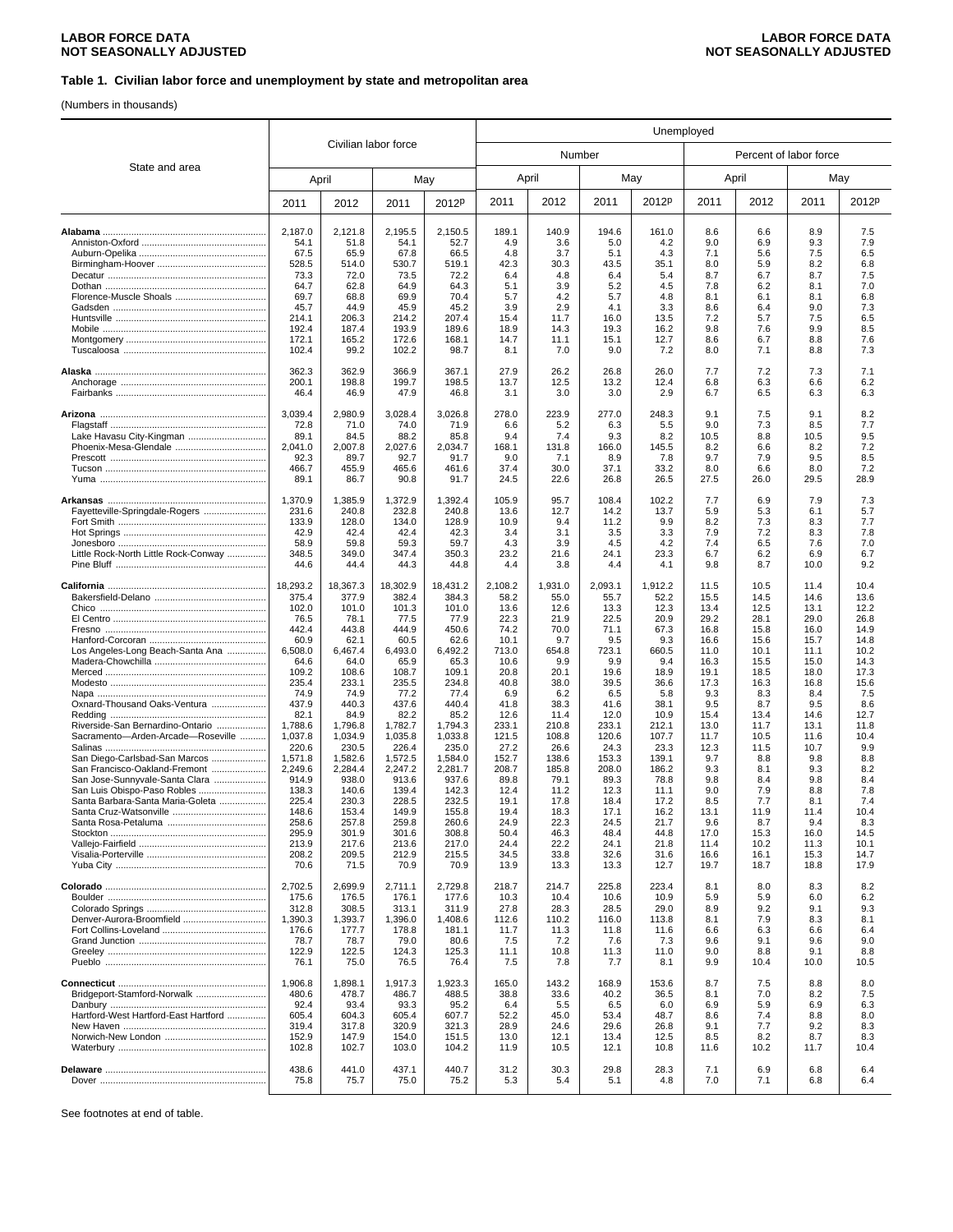#### **Table 1. Civilian labor force and unemployment by state and metropolitan area—Continued**

(Numbers in thousands)

|                                                                        |                  |                      |                  |                  | Unemployed   |              |              |              |              |             |                        |             |
|------------------------------------------------------------------------|------------------|----------------------|------------------|------------------|--------------|--------------|--------------|--------------|--------------|-------------|------------------------|-------------|
| State and area                                                         |                  | Civilian labor force |                  |                  |              |              | Number       |              |              |             | Percent of labor force |             |
|                                                                        |                  | April                |                  | May              |              | April        |              | May          |              | April       |                        | May         |
|                                                                        | 2011             | 2012                 | 2011             | 2012P            | 2011         | 2012         | 2011         | 2012P        | 2011         | 2012        | 2011                   | 2012P       |
|                                                                        | 342.4            | 346.1                | 342.7            | 353.3            | 32.2         | 28.6         | 34.4         | 31.9         | 9.4          | 8.3         | 10.0                   | 9.0         |
| Washington-Arlington-Alexandria                                        | 3,146.4          | 3,184.5              | 3,163.7          | 3,210.7          | 170.6        | 162.0        | 180.8        | 171.3        | 5.4          | 5.1         | 5.7                    | 5.3         |
|                                                                        | 9,195.9          | 9,174.4              | 9,254.6          | 9,295.4          | 936.2        | 759.9        | 954.7        | 789.9        | 10.2         | 8.3         | 10.3                   | 8.5         |
| Crestview-Fort Walton Beach-Destin                                     | 283.9<br>97.9    | 278.4<br>98.6        | 281.2<br>99.7    | 281.2<br>100.1   | 30.0<br>6.7  | 23.9<br>5.6  | 30.4<br>6.9  | 24.5<br>5.9  | 10.6<br>6.8  | 8.6<br>5.7  | 10.8<br>6.9            | 8.7<br>5.9  |
| Deltona-Daytona Beach-Ormond Beach                                     | 251.2            | 246.8                | 253.7            | 250.5            | 26.4         | 21.3         | 26.8         | 21.8         | 10.5         | 8.6         | 10.6                   | 8.7         |
|                                                                        | 138.0            | 137.7                | 138.9            | 137.5            | 9.5          | 8.7          | 10.2         | 9.3          | 6.9          | 6.3         | 7.3                    | 6.7         |
|                                                                        | 683.1<br>274.0   | 682.2<br>271.2       | 692.0<br>275.3   | 694.6<br>274.4   | 66.0<br>29.6 | 54.3<br>24.6 | 67.4<br>30.2 | 55.6<br>25.3 | 9.7<br>10.8  | 8.0<br>9.1  | 9.7<br>11.0            | 8.0<br>9.2  |
| Miami-Fort Lauderdale-Pompano Beach                                    | 2,864.3          | 2,882.0              | 2,884.6          | 2,916.0          | 303.4        | 238.4        | 309.2        | 253.6        | 10.6         | 8.3         | 10.7                   | 8.7         |
|                                                                        | 149.0            | 151.0                | 148.6            | 151.4            | 13.9         | 11.2         | 14.2         | 11.8         | 9.3          | 7.5         | 9.6                    | 7.8         |
| North Port-Bradenton-Sarasota                                          | 299.8<br>132.8   | 298.0<br>131.0       | 301.8<br>133.7   | 302.7<br>132.9   | 31.0<br>15.8 | 24.8<br>12.8 | 31.4<br>15.9 | 25.4<br>13.0 | 10.3<br>11.9 | 8.3<br>9.7  | 10.4<br>11.9           | 8.4<br>9.8  |
| Orlando-Kissimmee-Sanford                                              | 1,113.8          | 1,109.4              | 1,121.0          | 1,126.1          | 111.8        | 91.3         | 113.5        | 93.5         | 10.0         | 8.2         | 10.1                   | 8.3         |
| Palm Bay-Melbourne-Titusville                                          | 265.4            | 263.6                | 268.1            | 268.6            | 28.2         | 23.8         | 28.6         | 24.2         | 10.6         | 9.0         | 10.7                   | 9.0         |
|                                                                        | 33.9             | 33.3                 | 34.2             | 33.8             | 4.6          | 3.9          | 4.6          | 3.9          | 13.5         | 11.6        | 13.4                   | 11.7        |
| Panama City-Lynn Haven-Panama City Beach<br>Pensacola-Ferry Pass-Brent | 91.1<br>211.9    | 89.7<br>206.3        | 92.2<br>214.6    | 91.1<br>210.0    | 8.6<br>19.3  | 7.0<br>16.3  | 8.7<br>19.9  | 7.1<br>17.0  | 9.4<br>9.1   | 7.8<br>7.9  | 9.4<br>9.3             | 7.8<br>8.1  |
|                                                                        | 188.2            | 184.7                | 189.3            | 187.3            | 21.9         | 18.2         | 22.4         | 18.8         | 11.6         | 9.9         | 11.8                   | 10.0        |
|                                                                        | 70.4             | 68.6                 | 70.6             | 69.5             | 7.3          | 5.9          | 7.3          | 6.0          | 10.4         | 8.7         | 10.4                   | 8.7         |
|                                                                        | 62.9<br>191.2    | 62.8<br>189.9        | 62.8<br>191.4    | 62.8<br>188.4    | 7.4<br>14.1  | 6.2<br>12.7  | 7.8<br>15.1  | 6.5<br>13.6  | 11.8<br>7.4  | 9.9<br>6.7  | 12.4<br>7.9            | 10.4<br>7.2 |
| Tampa-St. Petersburg-Clearwater                                        | 1,295.3          | 1,294.8              | 1,300.9          | 1,316.3          | 135.7        | 110.8        | 138.1        | 113.4        | 10.5         | 8.6         | 10.6                   | 8.6         |
|                                                                        | 4,701.8          | 4,711.7              | 4,724.9          | 4,756.1          | 440.8        | 409.3        | 453.2        | 421.5        | 9.4          | 8.7         | 9.6                    | 8.9         |
|                                                                        | 73.4             | 72.1                 | 73.7             | 74.2             | 7.2          | 6.8          | 7.5          | 7.1          | 9.9          | 9.4         | 10.1                   | 9.5         |
| Atlanta-Sandy Springs-Marietta                                         | 107.6<br>2,672.7 | 109.4<br>2,691.8     | 107.2<br>2,688.2 | 110.9<br>2,708.3 | 7.4<br>248.5 | 7.1<br>227.8 | 7.6<br>254.4 | 7.2<br>233.8 | 6.8<br>9.3   | 6.5<br>8.5  | 7.1<br>9.5             | 6.5<br>8.6  |
| Augusta-Richmond County                                                | 261.1            | 253.9                | 259.2            | 253.6            | 22.1         | 21.3         | 22.8         | 22.8         | 8.5          | 8.4         | 8.8                    | 9.0         |
|                                                                        | 50.0             | 50.1                 | 50.4             | 51.2             | 5.1          | 4.9          | 5.2          | 5.0          | 10.2         | 9.7         | 10.3                   | 9.7         |
|                                                                        | 129.6<br>62.0    | 130.8<br>58.2        | 130.3<br>62.2    | 132.8<br>58.4    | 11.6<br>7.0  | 10.9<br>6.6  | 11.6<br>7.1  | 11.5<br>6.7  | 8.9<br>11.3  | 8.4<br>11.4 | 8.9<br>11.5            | 8.7<br>11.4 |
|                                                                        | 88.7             | 93.0                 | 89.5             | 95.1             | 6.9          | 6.4          | 7.0          | 6.6          | 7.8          | 6.9         | 7.8                    | 6.9         |
|                                                                        | 33.4             | 33.0                 | 33.5             | 33.4             | 2.8          | 2.8          | 2.9          | 2.9          | 8.4          | 8.6         | 8.7                    | 8.8         |
|                                                                        | 110.9            | 112.6                | 111.6            | 113.6            | 10.8         | 10.3         | 11.2         | 10.7         | 9.7          | 9.1         | 10.1                   | 9.4         |
|                                                                        | 48.0<br>176.1    | 46.9<br>174.5        | 48.0<br>176.9    | 47.3<br>174.5    | 4.9<br>14.7  | 4.7<br>14.6  | 5.1<br>15.0  | 4.9<br>14.7  | 10.2<br>8.4  | 10.1<br>8.4 | 10.6<br>8.5            | 10.3<br>8.4 |
|                                                                        | 65.1             | 66.3                 | 65.4             | 66.8             | 5.6          | 5.4          | 5.8          | 5.6          | 8.6          | 8.1         | 8.9                    | 8.4         |
|                                                                        | 70.1             | 70.4                 | 70.7             | 70.7             | 5.1          | 5.1          | 5.6          | 5.2          | 7.3          | 7.2         | 8.0                    | 7.4         |
|                                                                        | 663.7<br>463.4   | 653.7<br>458.0       | 660.4<br>460.7   | 652.6<br>456.5   | 41.2<br>23.8 | 39.1<br>24.2 | 42.9<br>25.2 | 41.1<br>25.7 | 6.2<br>5.1   | 6.0<br>5.3  | 6.5<br>5.5             | 6.3<br>5.6  |
|                                                                        | 765.9            | 772.2                | 768.9            | 783.7            | 68.0         | 60.0         | 62.6         | 58.2         | 8.9          | 7.8         | 8.1                    | 7.4         |
|                                                                        | 299.5            | 302.1                | 299.6            | 306.4            | 26.2         | 22.7         | 24.7         | 22.6         | 8.7          | 7.5         | 8.2                    | 7.4         |
|                                                                        | 72.0<br>62.4     | 73.2<br>63.3         | 72.4<br>62.9     | 73.5<br>64.3     | 7.7<br>4.5   | 6.8<br>4.2   | 7.0<br>4.0   | 6.2<br>4.1   | 10.7<br>7.1  | 9.3<br>6.6  | 9.7<br>6.3             | 8.5<br>6.3  |
|                                                                        | 29.6             | 29.9                 | 29.6             | 30.4             | 2.3          | 2.1          | 2.1          | 1.9          | 7.7          | 7.1         | 6.9                    | 6.4         |
|                                                                        | 44.2             | 45.1                 | 44.4             | 45.9             | 3.5          | 3.3          | 3.2          | 3.3          | 7.9          | 7.4         | 7.2                    | 7.1         |
|                                                                        | 6,522.6          | 6,552.4              | 6.543.6          | 6,559.8          | 598.4        | 566.0        | 615.6        | 549.0        | 9.2          | 8.6         | 9.4                    | 8.4         |
|                                                                        | 92.0<br>117.0    | 90.5<br>114.5        | 91.2<br>117.1    | 90.9<br>115.0    | 5.8<br>8.8   | 5.6<br>8.0   | 5.7<br>8.7   | 5.6<br>8.2   | 6.3<br>7.5   | 6.2<br>7.0  | 6.3<br>7.4             | 6.2<br>7.1  |
|                                                                        | 4,797.4          | 4,838.7              | 4,820.1          | 4,845.1          | 450.3        | 428.8        | 475.5        | 413.7        | 9.4          | 8.9         | 9.9                    | 8.5         |
|                                                                        | 36.2             | 35.5                 | 36.4             | 35.3             | 3.6          | 3.3          | 3.4          | 3.1          | 9.8          | 9.3         | 9.5                    | 8.9         |
| Davenport-Moline-Rock Island                                           | 201.4<br>53.5    | 197.5<br>53.7        | 201.9<br>53.9    | 197.3<br>53.8    | 14.4<br>5.3  | 13.4<br>5.1  | 13.9<br>5.0  | 13.2<br>5.1  | 7.2<br>9.9   | 6.8<br>9.4  | 6.9<br>9.3             | 6.7<br>9.5  |
|                                                                        | 55.0             | 55.5                 | 54.9             | 55.1             | 6.5          | 5.8          | 6.1          | 5.6          | 11.8         | 10.5        | 11.1                   | 10.1        |
|                                                                        | 199.2            | 202.1                | 200.1            | 202.4            | 16.4         | 14.3         | 15.6         | 14.0         | 8.2          | 7.1         | 7.8                    | 6.9         |
|                                                                        | 166.1<br>115.9   | 165.4<br>114.2       | 165.7<br>115.7   | 166.5<br>114.4   | 20.2<br>8.0  | 17.7<br>7.7  | 18.7<br>7.7  | 17.3<br>7.6  | 12.1<br>6.9  | 10.7<br>6.8 | 11.3<br>6.6            | 10.4<br>6.7 |
|                                                                        | 3,164.9          | 3,182.3              | 3,193.4          | 3,204.4          | 268.8        | 246.2        | 277.1        | 251.4        | 8.5          | 7.7         | 8.7                    | 7.8         |
|                                                                        | 60.6             | 60.5                 | 61.3             | 60.8             | 6.0          | 5.4          | 6.2          | 5.5          | 10.0         | 8.9         | 10.1                   | 9.1         |
|                                                                        | 97.0<br>38.9     | 96.8<br>41.5         | 94.4<br>39.5     | 95.2<br>42.0     | 6.5<br>2.8   | 6.7<br>2.4   | 7.0<br>3.0   | 6.8<br>2.5   | 6.7<br>7.2   | 6.9<br>5.8  | 7.4<br>7.5             | 7.1<br>6.0  |
|                                                                        | 91.1             | 94.7                 | 92.5             | 96.6             | 9.6          | 8.3          | 9.7          | 8.3          | 10.5         | 8.7         | 10.5                   | 8.6         |
|                                                                        | 183.0            | 180.6                | 184.5            | 181.1            | 13.2         | 12.3         | 14.1         | 13.1         | 7.2          | 6.8         | 7.6                    | 7.2         |
|                                                                        | 208.0<br>895.9   | 214.6<br>900.1       | 210.4<br>907.3   | 214.9<br>910.6   | 17.7<br>71.1 | 15.8<br>65.8 | 18.1<br>73.5 | 16.1<br>67.6 | 8.5<br>7.9   | 7.4<br>7.3  | 8.6<br>8.1             | 7.5<br>7.4  |
|                                                                        | 42.2             | 42.6                 | 43.0             | 43.2             | 4.3          | 3.6          | 4.3          | 3.8          | 10.1         | 8.5         | 10.1                   | 8.7         |
|                                                                        | 97.3             | 99.6                 | 96.4             | 98.3             | 6.8          | 6.4          | 7.4          | 6.9          | 7.0          | 6.4         | 7.6                    | 7.0         |
|                                                                        | 50.3<br>53.6     | 49.7                 | 51.0<br>54.1     | 50.1             | 5.1<br>4.9   | 4.7          | 5.1          | 4.7<br>4.9   | 10.1<br>9.2  | 9.5         | 9.9                    | 9.5<br>9.0  |
|                                                                        | 152.5            | 53.6<br>154.7        | 154.2            | 54.8<br>156.0    | 14.5         | 4.8<br>13.1  | 5.2<br>14.9  | 13.3         | 9.5          | 8.9<br>8.5  | 9.6<br>9.7             | 8.5         |
|                                                                        | 78.3             | 79.7                 | 79.2             | 80.2             | 7.7          | 7.4          | 8.1          | 7.7          | 9.9          | 9.3         | 10.2                   | 9.7         |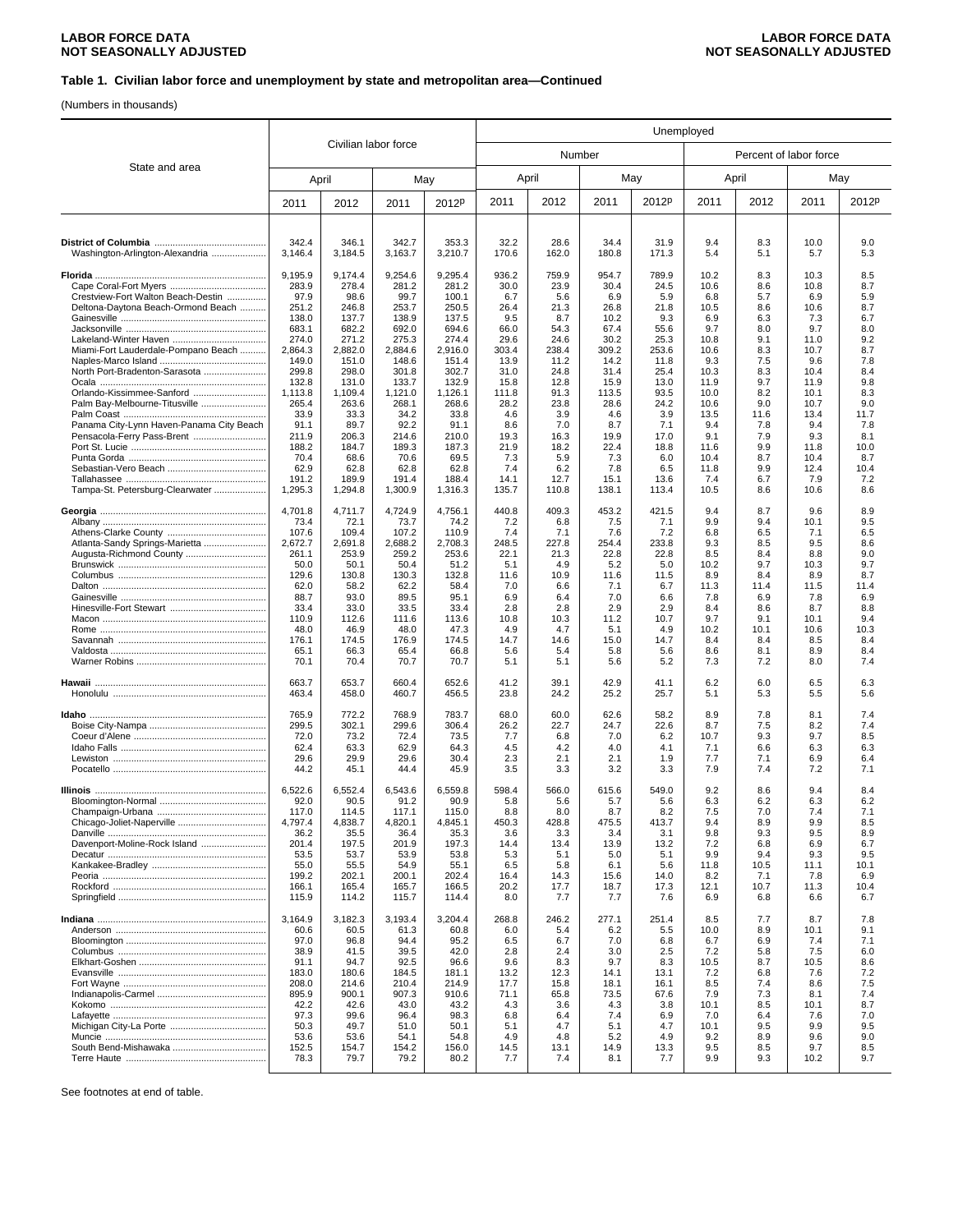#### **Table 1. Civilian labor force and unemployment by state and metropolitan area—Continued**

(Numbers in thousands)

|                                   |                  |                      |                  | Unemployed       |               |              |              |              |              |                        |              |            |
|-----------------------------------|------------------|----------------------|------------------|------------------|---------------|--------------|--------------|--------------|--------------|------------------------|--------------|------------|
| State and area                    |                  | Civilian labor force |                  |                  |               |              | Number       |              |              | Percent of labor force |              |            |
|                                   |                  | April                | May              |                  | April         |              | May          |              |              | April                  |              | May        |
|                                   | 2011             | 2012                 | 2011             | 2012P            | 2011          | 2012         | 2011         | 2012P        | 2011         | 2012                   | 2011         | 2012P      |
|                                   |                  |                      |                  |                  |               |              |              |              |              |                        |              |            |
|                                   | 1,664.8<br>49.4  | 1,660.9<br>50.5      | 1,660.5<br>48.4  | 1,656.8<br>49.3  | 97.6<br>2.2   | 83.6<br>1.9  | 92.5<br>2.1  | 80.6<br>1.9  | 5.9<br>4.4   | 5.0<br>3.7             | 5.6<br>4.3   | 4.9<br>3.9 |
|                                   | 147.6            | 144.1                | 146.6            | 144.1            | 8.8           | 7.5          | 8.3          | 7.3          | 5.9          | 5.2                    | 5.7          | 5.1        |
| Des Moines-West Des Moines        | 313.7<br>53.5    | 314.9<br>53.6        | 313.5            | 313.6            | 18.7<br>2.9   | 16.2<br>2.4  | 18.1<br>2.7  | 15.8<br>2.3  | 6.0<br>5.4   | 5.1<br>4.5             | 5.8<br>5.0   | 5.0<br>4.4 |
|                                   | 93.3             | 92.4                 | 53.6<br>93.2     | 53.2<br>93.5     | 3.8           | 3.4          | 3.8          | 3.4          | 4.1          | 3.7                    | 4.0          | 3.6        |
|                                   | 77.6             | 78.1                 | 77.0             | 78.1             | 4.4           | 3.9          | 4.3          | 3.9          | 5.7          | 5.0                    | 5.5          | 4.9        |
|                                   | 95.7             | 97.5                 | 95.4             | 97.1             | 5.4           | 4.7          | 5.2          | 4.6          | 5.6          | 4.8                    | 5.5          | 4.7        |
|                                   | 1,496.6<br>62.7  | 1,490.4<br>61.9      | 1,498.0<br>62.5  | 1,491.1<br>61.1  | 93.9<br>3.4   | 85.8<br>3.2  | 97.0<br>3.6  | 87.0<br>3.4  | 6.3<br>5.4   | 5.8<br>5.2             | 6.5<br>5.8   | 5.8<br>5.6 |
|                                   | 63.7             | 61.4                 | 63.6             | 61.4             | 3.3           | 3.0          | 3.6          | 3.2          | 5.2          | 4.9                    | 5.6          | 5.2        |
|                                   | 123.1            | 120.4                | 122.5            | 119.9            | 8.1           | 7.3          | 8.3          | 7.5          | 6.6          | 6.1                    | 6.8          | 6.3        |
|                                   | 307.4            | 304.8                | 306.6            | 305.3            | 23.7          | 21.1         | 24.3         | 21.3         | 7.7          | 6.9                    | 7.9          | 7.0        |
|                                   | 2,062.7<br>64.1  | 2,050.0<br>63.3      | 2,074.3<br>64.6  | 2,075.2<br>63.4  | 192.9<br>5.4  | 160.5<br>4.3 | 195.7<br>5.1 | 168.4<br>4.4 | 9.4<br>8.4   | 7.8<br>6.8             | 9.4<br>7.9   | 8.1<br>7.0 |
|                                   | 56.8             | 55.6                 | 57.2             | 56.4             | 4.7           | 4.2          | 4.7          | 4.3          | 8.3          | 7.6                    | 8.2          | 7.6        |
|                                   | 239.2            | 236.5                | 238.9            | 238.9            | 18.4          | 14.8         | 18.5         | 15.5         | 7.7          | 6.2                    | 7.8          | 6.5        |
| Louisville-Jefferson County       | 630.9<br>58.0    | 633.5<br>58.1        | 634.4<br>58.5    | 642.1<br>59.1    | 60.1<br>4.6   | 49.6<br>3.7  | 60.9<br>4.8  | 51.7<br>3.9  | 9.5<br>7.9   | 7.8<br>6.3             | 9.6<br>8.2   | 8.1<br>6.6 |
|                                   | 2,055.8          | 2,062.9              | 2,062.1          | 2,079.7          | 138.6         | 132.6        | 147.9        | 147.6        | 6.7          | 6.4                    | 7.2          | 7.1        |
|                                   | 68.4             | 66.1                 | 68.3             | 66.2             | 4.4           | 4.2          | 4.7          | 4.7          | 6.5          | 6.4                    | 6.9          | 7.1        |
|                                   | 377.3            | 374.2                | 377.6            | 379.2            | 25.7          | 23.9         | 27.5         | 26.8         | 6.8          | 6.4                    | 7.3          | 7.1        |
| Houma-Bayou Cane-Thibodaux        | 100.8<br>136.4   | 104.8<br>146.1       | 101.1<br>136.4   | 106.2<br>148.0   | 5.1<br>7.3    | 4.6<br>6.6   | 5.5<br>7.9   | 5.4<br>7.6   | 5.1<br>5.3   | 4.4<br>4.5             | 5.5<br>5.8   | 5.1<br>5.1 |
|                                   | 93.4             | 92.1                 | 93.6             | 92.3             | 5.9           | 5.7          | 6.3          | 6.3          | 6.3          | 6.1                    | 6.7          | 6.9        |
|                                   | 80.4             | 80.4                 | 80.6             | 80.7             | 5.7           | 5.6          | 6.0          | 6.2          | 7.0          | 7.0                    | 7.5          | 7.7        |
| New Orleans-Metairie-Kenner       | 539.4<br>183.8   | 540.3<br>183.6       | 540.9<br>183.9   | 539.9<br>185.0   | 35.4<br>11.3  | 34.8<br>11.5 | 38.0<br>12.1 | 38.7<br>12.9 | 6.6<br>6.1   | 6.4<br>6.2             | 7.0<br>6.6   | 7.2<br>7.0 |
|                                   | 697.0            | 700.5                | 699.5            | 701.9            | 55.3          | 51.8         | 53.0         | 52.7         | 7.9          | 7.4                    | 7.6          | 7.5        |
|                                   | 71.8<br>57.9     | 72.5<br>58.3         | 71.6<br>57.1     | 71.1<br>58.4     | 5.4<br>4.5    | 5.1<br>4.3   | 5.3<br>4.4   | 5.3<br>4.4   | 7.5<br>7.7   | 7.1<br>7.3             | 7.4<br>7.6   | 7.5<br>7.5 |
| Portland-South Portland-Biddeford | 203.7            | 204.0                | 204.9            | 206.3            | 12.7          | 11.9         | 12.4         | 12.6         | 6.2          | 5.9                    | 6.1          | 6.1        |
|                                   | 3,049.7          | 3,060.9              | 3,067.9          | 3,074.3          | 205.1         | 199.1        | 213.4        | 204.7        | 6.7          | 6.5                    | 7.0          | 6.7        |
|                                   | 1,430.4<br>50.1  | 1,437.0<br>51.7      | 1,439.0<br>50.2  | 1,437.1<br>51.8  | 101.8<br>3.9  | 98.8<br>3.8  | 106.0<br>4.0 | 102.2<br>3.9 | 7.1<br>7.8   | 6.9<br>7.4             | 7.4<br>8.0   | 7.1<br>7.6 |
|                                   | 122.5            | 121.2                | 122.7            | 122.0            | 10.9          | 9.4          | 11.0         | 9.8          | 8.9          | 7.8                    | 8.9          | 8.0        |
|                                   | 63.9             | 63.8                 | 64.5             | 64.5             | 5.6           | 5.6          | 5.7          | 5.5          | 8.7          | 8.7                    | 8.9          | 8.5        |
|                                   | 3,435.8          | 3,428.4              | 3,443.2          | 3,445.4          | 246.4         | 201.1        | 247.7        | 200.9        | 7.2          | 5.9                    | 7.2          | 5.8        |
|                                   | 127.3<br>2,515.3 | 129.7<br>2,516.6     | 132.4<br>2,513.5 | 133.8<br>2,525.8 | 10.3<br>160.8 | 8.4<br>133.0 | 9.9<br>162.9 | 7.9<br>133.0 | 8.1<br>6.4   | 6.5<br>5.3             | 7.5<br>6.5   | 5.9<br>5.3 |
| Leominster-Fitchburg-Gardner      | 71.9             | 70.8                 | 72.1             | 70.9             | 7.1           | 5.6          | 7.0          | 5.7          | 9.8          | 7.9                    | 9.8          | 8.0        |
|                                   | 85.3<br>37.6     | 85.1<br>37.1         | 85.8<br>38.0     | 85.4<br>37.9     | 9.0<br>2.9    | 7.5<br>2.4   | 8.8<br>2.8   | 7.6<br>2.3   | 10.5<br>7.7  | 8.9<br>6.5             | 10.3<br>7.4  | 8.9<br>6.2 |
|                                   | 345.7            | 341.3                | 345.3            | 341.3            | 28.5          | 23.1         | 28.4         | 23.4         | 8.2          | 6.8                    | 8.2          | 6.8        |
|                                   | 293.9            | 293.0                | 293.9            | 292.5            | 22.4          | 18.7         | 22.6         | 18.9         | 7.6          | 6.4                    | 7.7          | 6.5        |
|                                   | 4,607.9          | 4,585.0              | 4,668.2          | 4,662.1          | 464.6         | 368.5        | 476.6        | 402.5        | 10.1         | 8.0                    | 10.2         | 8.6        |
|                                   | 179.7            | 183.8                | 178.9            | 184.3            | 11.0          | 9.2          | 11.9<br>6.0  | 10.2         | 6.1<br>8.7   | 5.0                    | 6.7          | 5.5        |
|                                   | 64.5<br>51.0     | 64.3<br>52.0         | 65.6<br>51.9     | 65.7<br>52.4     | 5.6<br>5.0    | 4.3<br>4.1   | 5.0          | 4.6<br>4.3   | 9.8          | 6.8<br>8.0             | 9.2<br>9.7   | 7.0<br>8.2 |
|                                   | 1,991.8          | 1,948.3              | 2,014.5          | 1,982.5          | 221.4         | 170.4        | 229.2        | 196.6        | 11.1         | 8.7                    | 11.4         | 9.9        |
|                                   | 182.8<br>378.3   | 186.1<br>382.4       | 185.2<br>384.1   | 187.6<br>388.9   | 19.7<br>30.5  | 15.9<br>24.0 | 20.2<br>31.7 | 16.7<br>25.6 | 10.8<br>8.1  | 8.6<br>6.3             | 10.9<br>8.2  | 8.9<br>6.6 |
|                                   | 126.5            | 131.7                | 127.9            | 133.3            | 10.2          | 8.0          | 10.6         | 8.6          | 8.0          | 6.1                    | 8.3          | 6.4        |
|                                   | 70.6             | 71.7                 | 71.6             | 72.9             | 6.8           | 5.5          | 7.2          | 5.8          | 9.7          | 7.7                    | 10.1         | 8.0        |
|                                   | 160.0<br>235.0   | 162.4<br>236.7       | 160.7<br>237.3   | 162.7<br>240.3   | 13.6<br>18.2  | 11.0<br>15.1 | 14.2<br>19.1 | 11.7<br>16.3 | 8.5<br>7.8   | 6.8<br>6.4             | 8.8<br>8.1   | 7.2<br>6.8 |
|                                   | 68.6             | 67.9                 | 69.6             | 69.3             | 6.5           | 5.2          | 6.6          | 5.4          | 9.5          | 7.6                    | 9.5          | 7.8        |
|                                   | 80.6<br>71.6     | 81.1                 | 82.8             | 82.8<br>73.0     | 8.0<br>7.1    | 6.7<br>5.9   | 8.4<br>7.4   | 7.0<br>6.3   | 10.0<br>10.0 | 8.3<br>8.2             | 10.2<br>10.1 | 8.5<br>8.6 |
| Saginaw-Saginaw Township North    | 89.5             | 72.1<br>90.3         | 73.0<br>90.4     | 90.4             | 8.4           | 7.2          | 8.8          | 7.5          | 9.4          | 8.0                    | 9.7          | 8.3        |
|                                   | 2,975.7          | 2.951.9              | 2,981.5          | 2,973.3          | 193.0         | 155.3        | 182.8        | 155.4        | 6.5          | 5.3                    | 6.1          | 5.2        |
|                                   | 146.0<br>58.7    | 144.1<br>59.1        | 147.0<br>58.4    | 144.4<br>58.6    | 11.0<br>3.0   | 9.3<br>2.5   | 10.5<br>2.9  | 9.2<br>2.6   | 7.5<br>5.1   | 6.5<br>4.2             | 7.1<br>5.0   | 6.4<br>4.4 |
| Minneapolis-St. Paul-Bloomington  | 1,848.0          | 1.845.9              | 1,847.5          | 1,860.5          | 115.4         | 94.0         | 112.4        | 96.4         | 6.2          | 5.1                    | 6.1          | 5.2        |
|                                   | 103.4            | 101.3                | 103.4            | 102.8            | 5.8           | 4.5          | 5.5          | 4.5          | 5.7          | 4.4                    | 5.3          | 4.4        |
|                                   | 108.5            | 108.0                | 107.3            | 106.3            | 7.2           | 5.5          | 6.5          | 5.4          | 6.6          | 5.1                    | 6.1          | 5.1        |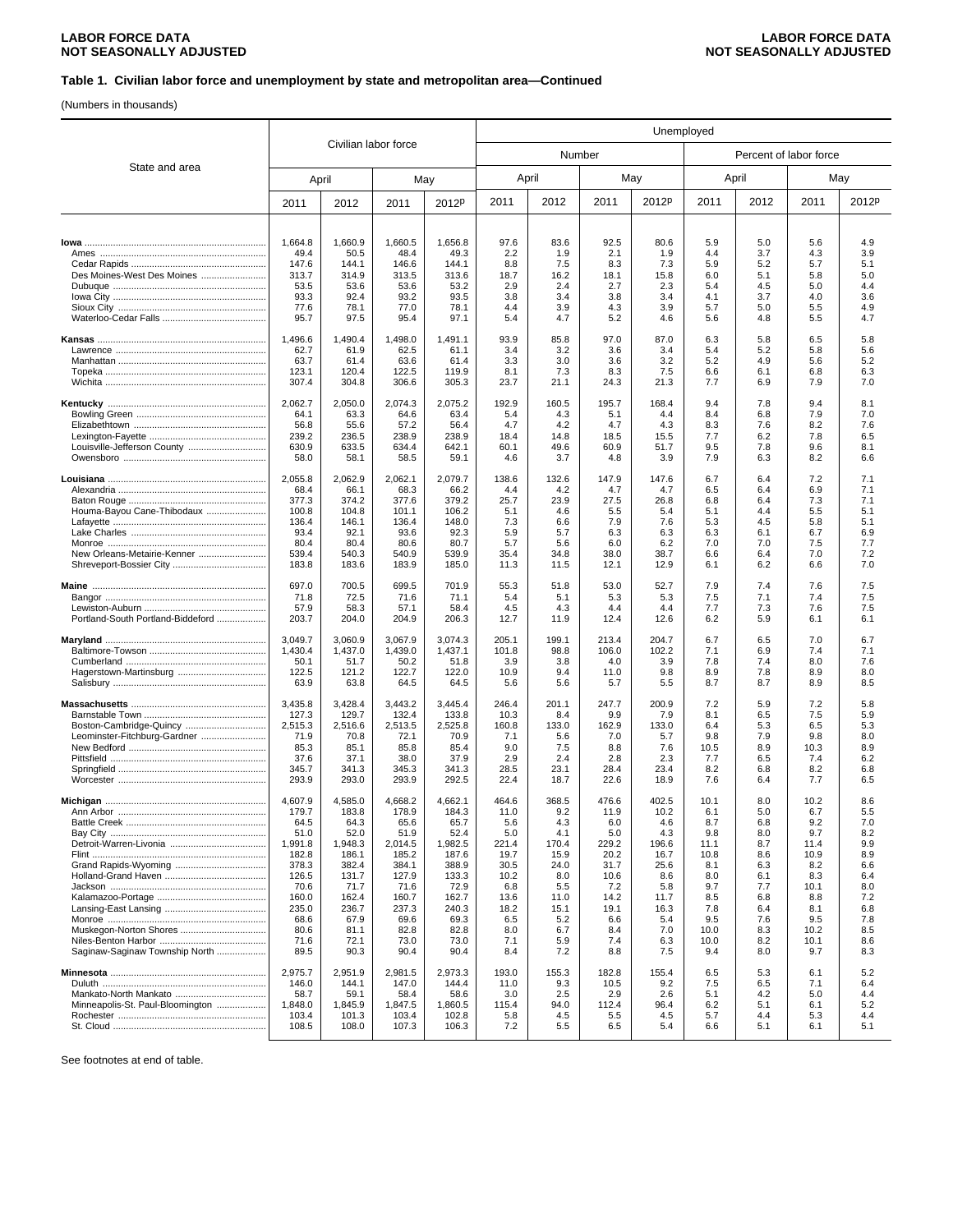#### **Table 1. Civilian labor force and unemployment by state and metropolitan area—Continued**

(Numbers in thousands)

|                                          |         |         |                      |         | Unemployed |       |               |       |      |       |                        |       |
|------------------------------------------|---------|---------|----------------------|---------|------------|-------|---------------|-------|------|-------|------------------------|-------|
|                                          |         |         | Civilian labor force |         |            |       | Number        |       |      |       | Percent of labor force |       |
| State and area                           |         | April   |                      | May     |            | April |               | May   |      | April |                        | May   |
|                                          | 2011    | 2012    | 2011                 | 2012P   | 2011       | 2012  | 2011          | 2012P | 2011 | 2012  | 2011                   | 2012P |
|                                          | 1,333.0 | 1,325.3 | 1,345.3              | 1,343.0 | 132.7      | 111.2 | 142.1         | 118.9 | 10.0 | 8.4   | 10.6                   | 8.9   |
|                                          | 117.0   | 117.2   | 118.0                | 118.3   | 10.6       | 9.3   | 11.1          | 9.7   | 9.1  | 7.9   | 9.4                    | 8.2   |
|                                          | 68.0    | 68.1    | 67.9                 | 68.5    | 5.9        | 4.9   | 6.2           | 5.3   | 8.7  | 7.1   | 9.1                    | 7.7   |
|                                          | 269.8   | 267.8   | 270.8                | 270.0   | 21.1       | 18.0  | 21.9          | 19.3  | 7.8  | 6.7   | 8.1                    | 7.1   |
|                                          | 72.9    | 72.7    | 73.4                 | 73.5    | 7.8        | 6.6   | 8.1           | 6.8   | 10.7 | 9.1   | 11.0                   | 9.3   |
|                                          | 3,043.1 | 3,017.8 | 3,054.7              | 3,025.7 | 247.7      | 206.7 | 256.0         | 212.7 | 8.1  | 6.8   | 8.4                    | 7.0   |
| Cape Girardeau-Jackson                   | 47.4    | 46.6    | 47.6                 | 46.8    | 3.4        | 2.9   | 3.7           | 3.1   | 7.2  | 6.3   | 7.7                    | 6.6   |
|                                          | 96.3    | 99.4    | 97.7                 | 98.9    | 5.3        | 4.5   | 5.7           | 4.7   | 5.5  | 4.5   | 5.8                    | 4.7   |
|                                          | 77.9    | 78.5    | 78.7                 | 79.1    | 5.0        | 4.4   | 5.3           | 4.4   | 6.5  | 5.5   | 6.7                    | 5.5   |
|                                          | 87.3    | 89.2    | 87.1                 | 88.7    | 6.3        | 5.4   | 6.6           | 5.5   | 7.2  | 6.0   | 7.5                    | 6.2   |
|                                          | 1,046.5 | 1,044.5 | 1,051.4              | 1,045.2 | 81.5       | 68.7  | 84.0          | 71.8  | 7.8  | 6.6   | 8.0                    | 6.9   |
|                                          | 72.2    | 71.7    | 71.9                 | 72.6    | 5.0        | 4.2   | 5.2           | 4.2   | 6.9  | 5.8   | 7.2                    | 5.8   |
|                                          | 1,446.7 | 1,430.5 | 1,451.7              | 1,432.1 | 121.6      | 106.1 | 122.8         | 106.9 | 8.4  | 7.4   | 8.5                    | 7.5   |
|                                          | 224.3   | 223.2   | 224.9                | 223.9   | 16.3       | 13.6  | 17.0          | 14.1  | 7.3  | 6.1   | 7.5                    | 6.3   |
|                                          | 504.7   | 508.0   | 504.6                | 512.5   | 34.7       | 32.0  | 32.2          | 31.5  | 6.9  | 6.3   | 6.4                    | 6.1   |
|                                          | 89.2    | 87.2    | 89.3                 | 88.3    | 4.3        | 3.9   | 4.2           | 4.1   | 4.8  | 4.5   | 4.7                    | 4.6   |
|                                          | 41.2    | 40.2    | 41.2                 | 39.9    | 2.4        | 2.2   | 2.3           | 2.2   | 5.7  | 5.5   | 5.6                    | 5.6   |
|                                          | 60.0    | 58.9    | 60.0                 | 59.1    | 3.9        | 3.7   | 3.6           | 3.6   | 6.5  | 6.2   | 6.0                    | 6.0   |
|                                          | 1,003.9 | 1,013.9 | 1,006.8              | 1,022.0 | 42.5       | 37.8  | 42.8          | 38.7  | 4.2  | 3.7   | 4.3                    | 3.8   |
|                                          | 172.0   | 174.8   | 171.5                | 175.4   | 6.7        | 5.8   | 6.6           | 5.9   | 3.9  | 3.3   | 3.9                    | 3.4   |
|                                          | 456.3   | 465.8   | 456.6                | 466.2   | 22.0       | 19.5  | 21.9          | 19.7  | 4.8  | 4.2   | 4.8                    | 4.2   |
|                                          | 1,384.5 | 1,356.0 | 1,384.8              | 1,371.1 | 184.9      | 156.0 | 183.9         | 159.1 | 13.4 | 11.5  | 13.3                   | 11.6  |
|                                          | 28.8    | 27.7    | 29.0                 | 27.9    | 3.8        | 3.3   | 3.6           | 3.3   | 13.1 | 11.8  | 12.6                   | 11.7  |
|                                          | 994.6   | 974.9   | 992.5                | 984.0   | 135.0      | 113.4 | 135.0         | 116.1 | 13.6 | 11.6  | 13.6                   | 11.8  |
|                                          | 226.7   | 221.6   | 226.6                | 224.4   | 29.7       | 25.4  | 29.2          | 25.8  | 13.1 | 11.4  | 12.9                   | 11.5  |
|                                          | 731.8   | 732.2   | 734.4                | 736.5   | 38.6       | 34.7  | 38.6          | 35.8  | 5.3  | 4.7   | 5.3                    | 4.9   |
|                                          | 107.2   | 106.8   | 107.0                | 107.0   | 5.4        | 4.9   | 5.4           | 5.2   | 5.1  | 4.6   | 5.1                    | 4.8   |
|                                          | 44.6    | 46.2    | 45.1                 | 46.8    | 2.0        | 1.9   | 2.1           | 1.9   | 4.6  | 4.0   | 4.6                    | 4.1   |
|                                          | 84.5    | 85.0    | 85.0                 | 85.7    | 4.4        | 3.9   | 4.4           | 4.2   | 5.2  | 4.6   | 5.2                    | 4.8   |
|                                          | 4,525.3 | 4,570.1 | 4,544.5              | 4,590.5 | 405.6      | 413.9 | 414.7         | 420.5 | 9.0  | 9.1   | 9.1                    | 9.2   |
|                                          | 133.9   | 136.9   | 134.8                | 139.9   | 16.6       | 17.0  | 17.1          | 17.4  | 12.4 | 12.4  | 12.7                   | 12.4  |
|                                          | 52.7    | 56.0    | 56.8                 | 59.6    | 7.1        | 7.5   | 6.5           | 7.1   | 13.4 | 13.3  | 11.4                   | 11.9  |
|                                          | 206.7   | 209.1   | 207.3                | 209.0   | 15.1       | 15.7  | 15.4          | 16.0  | 7.3  | 7.5   | 7.4                    | 7.6   |
| Vineland-Millville-Bridgeton             | 70.5    | 70.9    | 70.4                 | 72.2    | 9.0        | 9.4   | 9.1           | 9.4   | 12.8 | 13.2  | 12.9                   | 13.0  |
|                                          | 925.5   | 924.1   | 924.3                | 925.0   | 66.9       | 57.2  | 66.5          | 58.9  | 7.2  | 6.2   | 7.2                    | 6.4   |
|                                          | 397.0   | 397.2   | 396.2                | 395.3   | 29.8       | 25.9  | 30.0          | 26.7  | 7.5  | 6.5   | 7.6                    | 6.8   |
|                                          | 55.4    | 54.4    | 55.3                 | 55.2    | 4.2        | 3.4   | 4.2           | 3.5   | 7.6  | 6.2   | 7.5                    | 6.4   |
|                                          | 92.0    | 92.0    | 92.3                 | 92.6    | 6.8        | 6.1   | 6.8           | 6.2   | 7.4  | 6.6   | 7.4                    | 6.7   |
|                                          | 74.0    | 75.4    | 74.0                 | 75.7    | 4.3        | 3.6   | 4.3           | 3.7   | 5.9  | 4.7   | 5.8                    | 4.9   |
|                                          | 9,445.6 | 9.470.9 | 9,471.1              | 9,542.0 | 728.5      | 766.6 | 735.3         | 824.7 | 7.7  | 8.1   | 7.8                    | 8.6   |
| Albany-Schenectady-Troy                  | 439.0   | 441.2   | 439.4                | 445.2   | 29.7       | 31.8  | 30.0          | 33.7  | 6.8  | 7.2   | 6.8                    | 7.6   |
|                                          | 117.7   | 119.0   | 118.5                | 119.9   | 9.5        | 9.6   | 9.3           | 10.1  | 8.1  | 8.0   | 7.8                    | 8.5   |
|                                          | 565.9   | 568.5   | 568.3                | 569.4   | 43.3       | 46.9  | 43.2          | 48.2  | 7.6  | 8.2   | 7.6                    | 8.5   |
|                                          | 40.0    | 38.7    | 40.3                 | 39.1    | 3.0        | 3.3   | 3.0           | 3.5   | 7.5  | 8.4   | 7.5                    | 8.9   |
|                                          | 65.2    | 67.7    | 66.7                 | 68.1    | 5.3        | 5.4   | 5.0           | 5.4   | 8.1  | 8.0   | 7.5                    | 8.0   |
| Ithaca                                   | 57.2    | 54.0    | 56.7                 | 54.3    | 3.0        | 3.1   | $3.0^{\circ}$ | 3.5   | 5.3  | 5.7   | 5.4                    | 6.4   |
|                                          | 87.3    | 89.0    | 87.5                 | 89.5    | 6.7        | 7.3   | 6.9           | 7.8   | 7.7  | 8.2   | 7.8                    | 8.8   |
| New York-Northern New Jersey-Long Island | 9,385.8 | 9,420.3 | 9,409.5              | 9,481.4 | 758.5      | 788.0 | 773.8         | 838.3 | 8.1  | 8.4   | 8.2                    | 8.8   |
|                                          | 3,930.4 | 3,929.6 | 3,928.1              | 3,958.2 | 330.2      | 343.9 | 336.0         | 380.6 | 8.4  | 8.8   | 8.6                    | 9.6   |
| Poughkeepsie-Newburgh-Middletown         | 316.4   | 317.8   | 318.3                | 319.0   | 23.1       | 24.8  | 23.5          | 26.4  | 7.3  | 7.8   | 7.4                    | 8.3   |
|                                          | 518.9   | 525.6   | 520.2                | 529.4   | 38.0       | 40.3  | 38.0          | 42.6  | 7.3  | 7.7   | 7.3                    | 8.0   |
|                                          | 319.0   | 320.5   | 318.6                | 322.0   | 24.9       | 26.0  | 24.9          | 27.6  | 7.8  | 8.1   | 7.8                    | 8.6   |
|                                          | 136.5   | 139.1   | 137.3                | 141.0   | 11.0       | 11.4  | 10.7          | 12.1  | 8.0  | 8.2   | 7.8                    | 8.6   |
|                                          | 4,640.5 | 4,633.9 | 4.669.1              | 4,663.3 | 464.0      | 421.8 | 480.3         | 439.5 | 10.0 | 9.1   | 10.3                   | 9.4   |
|                                          | 213.5   | 214.6   | 215.5                | 217.2   | 17.5       | 16.0  | 17.8          | 16.5  | 8.2  | 7.4   | 8.3                    | 7.6   |
|                                          | 72.1    | 73.1    | 72.3                 | 72.7    | 7.4        | 7.0   | 7.6           | 6.8   | 10.2 | 9.6   | 10.5                   | 9.4   |
| Charlotte-Gastonia-Rock Hill             | 895.4   | 896.2   | 897.9                | 896.8   | 94.6       | 81.6  | 97.0          | 85.2  | 10.6 | 9.1   | 10.8                   | 9.5   |
|                                          | 263.6   | 267.9   | 264.0                | 267.7   | 20.1       | 19.1  | 20.8          | 19.8  | 7.6  | 7.1   | 7.9                    | 7.4   |
|                                          | 163.2   | 165.1   | 163.8                | 165.2   | 15.5       | 15.6  | 16.3          | 16.2  | 9.5  | 9.4   | 9.9                    | 9.8   |
|                                          | 54.8    | 55.1    | 55.0                 | 55.9    | 4.9        | 4.6   | 5.0           | 4.8   | 8.9  | 8.4   | 9.2                    | 8.6   |
|                                          | 371.3   | 373.7   | 372.4                | 374.8   | 38.7       | 35.0  | 40.1          | 36.5  | 10.4 | 9.4   | 10.8                   | 9.7   |
|                                          | 93.5    | 93.3    | 94.3                 | 94.3    | 9.6        | 8.6   | 10.2          | 9.2   | 10.2 | 9.2   | 10.9                   | 9.8   |
| Hickory-Lenoir-Morganton                 | 170.7   | 169.0   | 170.8                | 169.1   | 20.7       | 17.7  | 21.4          | 18.5  | 12.1 | 10.5  | 12.5                   | 10.9  |
|                                          | 67.5    | 68.4    | 68.0                 | 69.1    | 5.7        | 5.7   | 5.9           | 5.9   | 8.4  | 8.3   | 8.6                    | 8.6   |
|                                          | 578.7   | 588.5   | 580.6                | 590.3   | 47.3       | 43.7  | 48.9          | 45.5  | 8.2  | 7.4   | 8.4                    | 7.7   |
|                                          | 72.2    | 71.3    | 72.4                 | 72.1    | 9.6        | 8.6   | 10.1          | 9.0   | 13.3 | 12.1  | 13.9                   | 12.5  |
|                                          | 182.4   | 180.3   | 184.9                | 180.1   | 18.2       | 16.6  | 18.8          | 17.3  | 10.0 | 9.2   | 10.2                   | 9.6   |
|                                          | 241.0   | 241.7   | 241.9                | 242.7   | 23.2       | 20.6  | 23.9          | 21.6  | 9.6  | 8.5   | 9.9                    | 8.9   |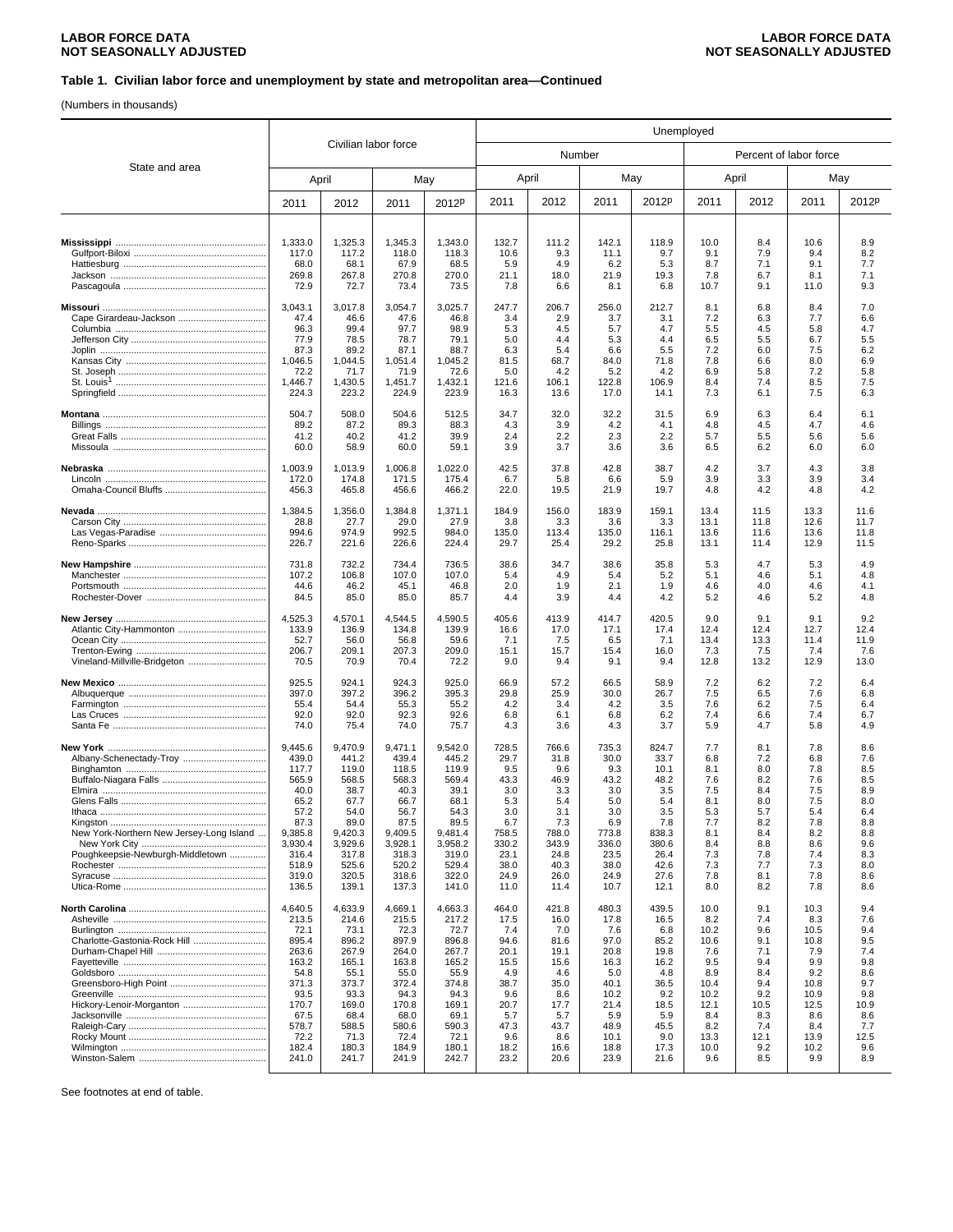#### **Table 1. Civilian labor force and unemployment by state and metropolitan area—Continued**

(Numbers in thousands)

|                                         |                  |                      |                  | Unemployed       |              |              |              |              |              |              |                        |              |
|-----------------------------------------|------------------|----------------------|------------------|------------------|--------------|--------------|--------------|--------------|--------------|--------------|------------------------|--------------|
|                                         |                  | Civilian labor force |                  |                  |              |              | Number       |              |              |              | Percent of labor force |              |
| State and area                          |                  | April                |                  | May              | April        |              |              | May          |              | April        |                        | May          |
|                                         | 2011             | 2012                 | 2011             | 2012P            | 2011         | 2012         | 2011         | 2012P        | 2011         | 2012         | 2011                   | 2012P        |
|                                         |                  |                      |                  |                  |              |              |              |              |              |              |                        |              |
|                                         | 379.3<br>62.2    | 388.4<br>62.3        | 384.2<br>62.8    | 391.9<br>62.5    | 13.1<br>2.0  | 12.2<br>1.7  | 12.2<br>1.9  | 10.6<br>1.6  | 3.5<br>3.2   | 3.1<br>2.8   | 3.2<br>3.0             | 2.7<br>2.5   |
|                                         | 120.5            | 121.7                | 120.6            | 122.1            | 4.7          | 4.0          | 4.3          | 3.7          | 3.9          | 3.3          | 3.6                    | 3.0          |
|                                         | 54.8             | 53.7                 | 54.7             | 53.4             | 2.5          | 2.3          | 2.3          | 2.0          | 4.5          | 4.3          | 4.2                    | 3.7          |
|                                         | 5,779.8          | 5,770.7              | 5,818.3          | 5,795.5          | 492.4        | 418.8        | 491.1        | 399.8        | 8.5          | 7.3          | 8.4                    | 6.9          |
|                                         | 373.6            | 369.1                | 374.5            | 370.0            | 31.5         | 25.9         | 30.7         | 24.3         | 8.4          | 7.0          | 8.2                    | 6.6          |
|                                         | 198.6            | 199.2                | 199.5            | 200.9            | 18.5         | 15.4         | 18.2         | 14.2         | 9.3          | 7.7          | 9.1                    | 7.1          |
|                                         | 1,096.1          | 1,097.4              | 1,105.4          | 1,105.1          | 92.4         | 77.9         | 92.6<br>82.0 | 76.0         | 8.4          | 7.1          | 8.4                    | 6.9          |
|                                         | 1,075.0<br>954.7 | 1,084.8<br>954.2     | 1,081.4<br>960.1 | 1,083.7<br>960.3 | 79.5<br>71.5 | 72.8<br>60.9 | 71.4         | 72.7<br>58.2 | 7.4<br>7.5   | 6.7<br>6.4   | 7.6<br>7.4             | 6.7<br>6.1   |
|                                         | 409.9            | 407.4                | 411.7            | 407.7            | 37.2         | 31.1         | 37.4         | 29.8         | 9.1          | 7.6          | 9.1                    | 7.3          |
|                                         | 49.6             | 49.4                 | 49.8             | 50.1             | 4.8          | 3.9          | 4.9          | 3.8          | 9.6          | 8.0          | 9.7                    | 7.5          |
|                                         | 59.1             | 58.0                 | 59.7             | 58.3             | 6.1          | 5.0          | 6.1          | 4.6          | 10.3         | 8.5          | 10.3                   | 7.9          |
|                                         | 40.3<br>69.5     | 42.0<br>68.4         | 43.4<br>69.5     | 43.6<br>69.0     | 3.5<br>6.0   | 2.9<br>5.0   | 3.3<br>6.0   | 2.6<br>4.8   | 8.7<br>8.6   | 6.9<br>7.3   | 7.7<br>8.7             | 6.0<br>6.9   |
|                                         | 55.6             | 54.6                 | 55.6             | 54.8             | 6.3          | 5.4          | 6.2          | 5.4          | 11.3         | 9.9          | 11.1                   | 9.8          |
|                                         | 320.2            | 316.0                | 320.7            | 316.0            | 30.2         | 25.8         | 29.4         | 24.1         | 9.4          | 8.1          | 9.2                    | 7.6          |
| Youngstown-Warren-Boardman              | 266.9            | 264.3                | 269.8            | 265.1            | 24.9         | 20.7         | 24.6         | 19.7         | 9.3          | 7.8          | 9.1                    | 7.4          |
|                                         | 1,761.8          | 1,785.2              | 1.767.4          | 1,792.3          | 94.9         | 79.1         | 103.9        | 86.5         | 5.4          | 4.4          | 5.9                    | 4.8          |
|                                         | 48.2<br>577.0    | 47.1<br>587.3        | 48.5<br>579.8    | 47.2<br>590.0    | 2.7<br>28.3  | 2.7<br>23.7  | 3.0<br>31.3  | 2.9<br>26.5  | 5.6<br>4.9   | 5.7<br>4.0   | 6.2<br>5.4             | 6.2<br>4.5   |
|                                         | 434.4            | 439.4                | 435.7            | 440.9            | 26.7         | 21.5         | 28.9         | 23.2         | 6.2          | 4.9          | 6.6                    | 5.3          |
|                                         | 1,985.7          | 1,978.9              | 1,982.9          | 1,986.1          | 186.6        | 167.7        | 181.3        | 163.7        | 9.4          | 8.5          | 9.1                    | 8.2          |
| Bend                                    | 79.2             | 78.7                 | 79.6             | 79.2             | 9.8          | 8.8          | 9.4          | 8.2          | 12.4         | 11.2         | 11.8                   | 10.3         |
|                                         | 45.5<br>182.7    | 44.8<br>179.3        | 45.4<br>183.2    | 45.0<br>178.8    | 3.0<br>17.2  | 2.6<br>14.8  | 2.8<br>16.6  | 2.6<br>14.5  | 6.5<br>9.4   | 5.7<br>8.3   | 6.2<br>9.0             | 5.7<br>8.1   |
|                                         | 101.2            | 101.3                | 101.3            | 102.1            | 12.1         | 11.0         | 11.6         | 10.4         | 12.0         | 10.9         | 11.5                   | 10.2         |
|                                         | 1,198.7          | 1.201.0              | 1,194.8          | 1,201.8          | 109.3        | 95.7         | 107.9        | 92.6         | 9.1          | 8.0          | 9.0                    | 7.7          |
|                                         | 196.0            | 194.9                | 195.6            | 195.2            | 19.5         | 17.7         | 18.9         | 17.0         | 9.9          | 9.1          | 9.7                    | 8.7          |
|                                         | 6,338.9          | 6,378.4              | 6,388.5          | 6,449.2          | 476.7        | 447.7        | 501.1        | 471.7        | 7.5          | 7.0          | 7.8                    | 7.3          |
| Allentown-Bethlehem-Easton              | 421.4<br>64.1    | 423.6<br>64.6        | 425.0<br>65.0    | 427.8<br>65.3    | 35.0<br>4.2  | 32.8<br>4.1  | 36.6<br>4.3  | 34.1<br>4.3  | 8.3<br>6.5   | 7.7<br>6.4   | 8.6<br>6.7             | 8.0<br>6.6   |
|                                         | 139.4            | 140.4                | 140.4            | 143.1            | 10.9         | 9.5          | 11.1         | 10.0         | 7.8          | 6.8          | 7.9                    | 7.0          |
|                                         | 282.6            | 282.5                | 285.6            | 286.1            | 19.3         | 18.1         | 20.3         | 19.3         | 6.8          | 6.4          | 7.1                    | 6.7          |
|                                         | 68.2             | 67.8                 | 68.7             | 67.9             | 5.5          | 5.2          | 5.7          | 5.4          | 8.1          | 7.6          | 8.4                    | 8.0          |
|                                         | 265.2            | 266.1                | 266.7<br>73.5    | 271.1            | 17.2<br>4.5  | 15.5         | 17.9         | 16.5         | 6.5          | 5.8<br>5.8   | 6.7<br>6.4             | 6.1<br>6.0   |
| Philadelphia-Camden-Wilmington          | 72.9<br>2,964.7  | 72.1<br>2,978.0      | 2,977.8          | 74.1<br>2,993.7  | 239.9        | 4.2<br>234.1 | 4.7<br>251.8 | 4.4<br>242.8 | 6.2<br>8.1   | 7.9          | 8.5                    | 8.1          |
|                                         | 1,212.0          | 1,229.7              | 1,226.9          | 1,242.8          | 83.2         | 77.8         | 87.8         | 82.4         | 6.9          | 6.3          | 7.2                    | 6.6          |
|                                         | 203.5            | 205.1                | 204.4            | 205.5            | 16.1         | 14.7         | 16.8         | 15.4         | 7.9          | 7.2          | 8.2                    | 7.5          |
|                                         | 278.3<br>76.8    | 283.7<br>77.1        | 280.4<br>76.6    | 285.9<br>78.5    | 24.7<br>4.1  | 23.7<br>3.9  | 25.8<br>4.3  | 24.8<br>4.2  | 8.9<br>5.3   | 8.4<br>5.1   | 9.2<br>5.6             | 8.7<br>5.3   |
|                                         | 61.2             | 62.1                 | 61.4             | 62.4             | 4.4          | 4.4          | 4.6          | 4.7          | 7.3          | 7.0          | 7.5                    | 7.5          |
|                                         | 223.1            | 224.6                | 225.1            | 227.1            | 16.4         | 15.5         | 17.2         | 16.5         | 7.3          | 6.9          | 7.6                    | 7.2          |
| Providence-Fall River-Warwick           | 560.2<br>696.8   | 549.2<br>683.4       | 559.5<br>696.7   | 552.2<br>686.7   | 61.4<br>76.6 | 60.8<br>72.7 | 62.6<br>77.9 | 57.6<br>69.8 | 11.0<br>11.0 | 11.1<br>10.6 | 11.2<br>11.2           | 10.4<br>10.2 |
|                                         | 2,157.6          | 2,138.0              | 2,170.9          | 2,166.9          | 211.3        | 182.5        | 219.2        | 200.7        | 9.8          | 8.5          | 10.1                   | 9.3          |
|                                         | 85.0             | 81.5                 | 85.6             | 82.5             | 7.9          | 6.7          | 8.3          | 7.6          | 9.3          | 8.2          | 9.7                    | 9.2          |
| Charleston-North Charleston-Summerville | 328.2<br>369.0   | 328.4<br>369.1       | 331.9<br>370.8   | 330.6<br>375.0   | 26.2<br>30.7 | 23.1<br>27.5 | 27.8<br>33.0 | 26.3<br>31.6 | 8.0<br>8.3   | 7.0<br>7.5   | 8.4<br>8.9             | 7.9<br>8.4   |
|                                         | 92.3             | 94.3                 | 92.4             | 95.9             | 10.2         | 8.8          | 10.6         | 9.6          | 11.0         | 9.3          | 11.5                   | 10.0         |
| Greenville-Mauldin-Easley               | 314.8            | 310.7                | 316.7            | 314.4            | 25.4         | 21.7         | 26.9         | 25.0         | 8.1          | 7.0          | 8.5                    | 8.0          |
| Myrtle Beach-North Myrtle Beach-Conway  | 129.4            | 127.4                | 132.4            | 132.2            | 14.2         | 12.1         | 14.2         | 13.1         | 11.0         | 9.5          | 10.7                   | 9.9          |
|                                         | 131.4<br>45.0    | 133.0<br>44.0        | 132.2<br>45.1    | 134.0<br>45.0    | 13.1<br>4.9  | 11.3<br>4.3  | 13.7<br>5.2  | 12.7<br>4.8  | 10.0<br>10.9 | 8.5<br>9.8   | 10.4<br>11.4           | 9.5<br>10.7  |
|                                         | 445.4            | 445.1                | 447.7            | 448.0            | 21.2         | 19.1         | 20.5         | 18.1         | 4.8          | 4.3          | 4.6                    | 4.0          |
|                                         | 66.3             | 67.0                 | 66.8             | 67.5             | 3.3          | 3.0          | 3.2          | 2.9          | 5.0          | 4.5          | 4.8                    | 4.3          |
|                                         | 130.0            | 131.8                | 129.8            | 131.6            | 5.9          | 5.2          | 5.8          | 5.0          | 4.6          | 4.0          | 4.5                    | 3.8          |
|                                         | 3,120.2          | 3,073.0              | 3,124.2          | 3,114.2          | 285.5        | 231.7        | 282.8        | 245.6        | 9.2          | 7.5          | 9.1                    | 7.9          |
|                                         | 261.8<br>116.1   | 259.6<br>114.3       | 260.6<br>116.1   | 260.2<br>116.7   | 21.6<br>11.5 | 18.4<br>9.4  | 21.5<br>11.4 | 19.3<br>9.8  | 8.3<br>9.9   | 7.1<br>8.2   | 8.3<br>9.8             | 7.4<br>8.4   |
|                                         | 55.5             | 53.8                 | 55.9             | 55.1             | 5.2          | 4.2          | 5.2          | 4.5          | 9.3          | 7.9          | 9.2                    | 8.2          |
|                                         | 58.2             | 57.0                 | 58.0             | 57.6             | 5.7          | 4.6          | 5.6          | 4.8          | 9.7          | 8.0          | 9.7                    | 8.3          |
|                                         | 103.5            | 101.8                | 102.8            | 102.4            | 8.8          | 6.9          | 8.6          | 7.3          | 8.5          | 6.8          | 8.3                    | 7.2          |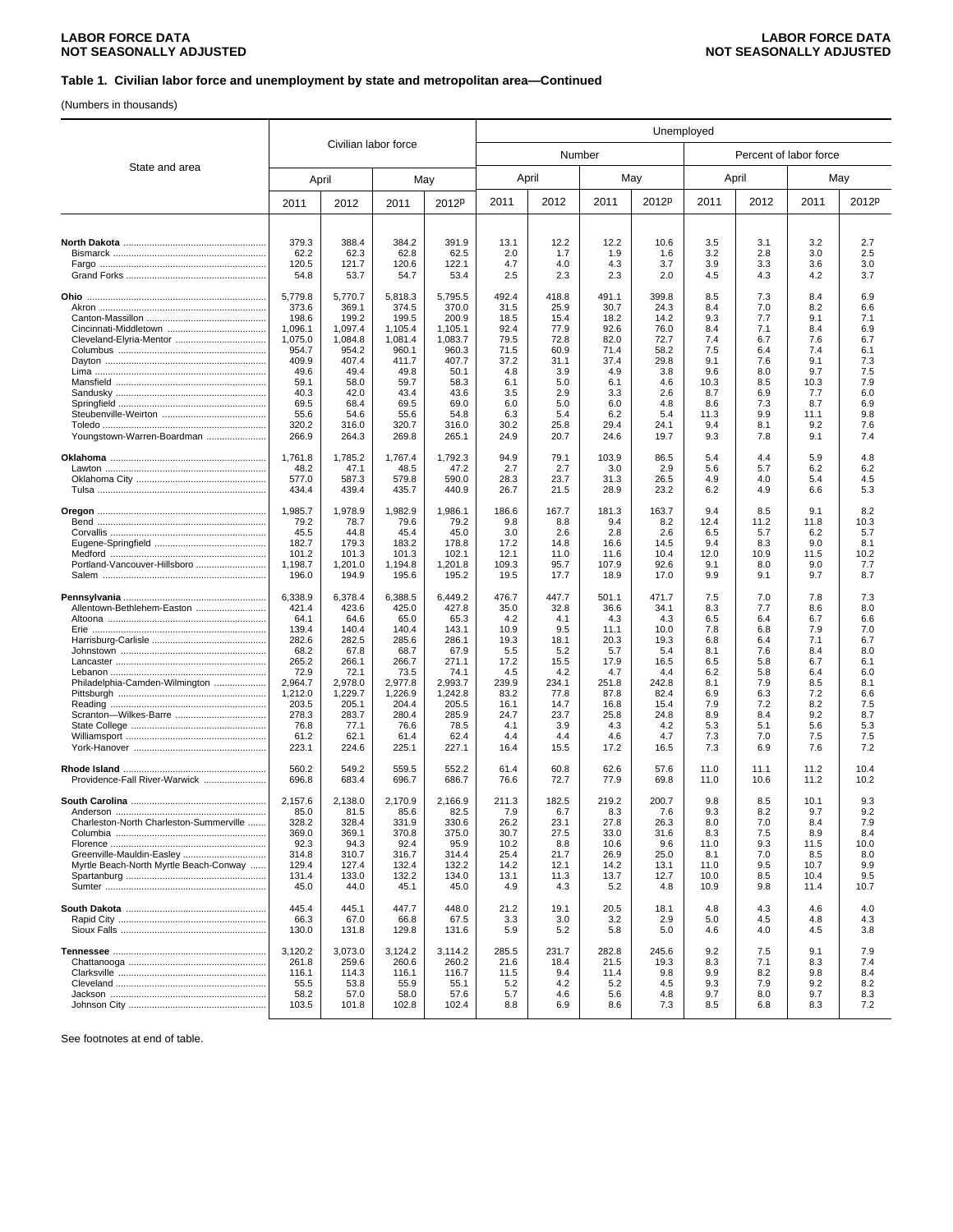#### **Table 1. Civilian labor force and unemployment by state and metropolitan area—Continued**

(Numbers in thousands)

|                                          |                  |                  |                      |                  | Unemployed    |               |               |               |             |                        |             |             |
|------------------------------------------|------------------|------------------|----------------------|------------------|---------------|---------------|---------------|---------------|-------------|------------------------|-------------|-------------|
|                                          |                  |                  | Civilian labor force |                  |               | Number        |               |               |             | Percent of labor force |             |             |
| State and area                           |                  | April            | May                  |                  | April         |               | May           |               |             | April                  |             | May         |
|                                          | 2011             | 2012             | 2011                 | 2012P            | 2011          | 2012          | 2011          | 2012P         | 2011        | 2012                   | 2011        | 2012P       |
|                                          |                  |                  |                      |                  |               |               |               |               |             |                        |             |             |
| Tennessee-Continued                      | 150.5            | 149.0            | 150.9                | 150.9            | 12.0          | 10.3          | 11.9          | 10.6          | 8.0         | 6.9                    | 7.9         | 7.0         |
|                                          | 372.6            | 371.7            | 372.7                | 377.2            | 28.0          | 22.7          | 27.0          | 23.7          | 7.5         | 6.1                    | 7.2         | 6.3         |
|                                          | 618.2            | 614.7            | 619.0                | 620.6            | 60.5          | 51.4          | 61.6          | 54.7          | 9.8         | 8.4                    | 9.9         | 8.8         |
| Nashville-Davidson-Murfreesboro-Franklin | 64.3<br>837.5    | 61.4<br>829.0    | 64.3<br>840.0        | 62.4<br>836.6    | 7.1<br>68.8   | 5.7<br>53.8   | 7.1<br>67.6   | 6.0<br>56.2   | 11.1<br>8.2 | 9.2<br>6.5             | 11.0<br>8.0 | 9.6<br>6.7  |
|                                          | 12,408.7         | 12,548.1         | 12,424.6             | 12,606.8         | 942.5         | 814.0         | 970.6         | 867.2         | 7.6         | 6.5                    | 7.8         | 6.9         |
|                                          | 84.8             | 82.9             | 84.3                 | 82.4             | 5.1           | 4.4           | 5.3           | 4.7           | 6.0         | 5.3                    | 6.3         | 5.7         |
|                                          | 135.3            | 137.6            | 135.1                | 136.8            | 6.9           | 6.1           | 7.1           | 6.5           | 5.1         | 4.4                    | 5.3         | 4.8         |
| Austin-Round Rock-San Marcos             | 941.3<br>188.7   | 955.9<br>188.9   | 938.2<br>189.7       | 959.7<br>189.0   | 59.6<br>20.3  | 52.4<br>17.9  | 61.6<br>20.9  | 55.9<br>19.4  | 6.3<br>10.7 | 5.5<br>9.5             | 6.6<br>11.0 | 5.8<br>10.2 |
|                                          | 162.6            | 161.0            | 161.5                | 163.4            | 18.5          | 16.2          | 18.8          | 17.0          | 11.4        | 10.0                   | 11.6        | 10.4        |
|                                          | 117.6            | 116.8            | 117.1                | 115.5            | 7.1           | 6.2           | 7.4           | 6.7           | 6.0         | 5.3                    | 6.3         | 5.8         |
|                                          | 215.5            | 221.7            | 217.0                | 222.7            | 16.5          | 13.4          | 17.1          | 14.2          | 7.7         | 6.1                    | 7.9         | 6.4         |
| Dallas-Fort Worth-Arlington              | 3,275.2          | 3,296.9<br>328.2 | 3,280.6              | 3,318.8          | 246.9         | 212.9         | 253.0         | 226.3         | 7.5<br>9.9  | 6.5                    | 7.7<br>10.2 | 6.8         |
| Houston-Sugar Land-Baytown               | 325.9<br>2.960.0 | 3.025.1          | 326.4<br>2,969.6     | 331.3<br>3,036.4 | 32.4<br>232.3 | 29.0<br>196.7 | 33.3<br>240.1 | 30.7<br>209.3 | 7.8         | 8.8<br>6.5             | 8.1         | 9.3<br>6.9  |
|                                          | 171.6            | 171.8            | 171.0                | 173.6            | 13.1          | 12.2          | 13.5          | 13.2          | 7.6         | 7.1                    | 7.9         | 7.6         |
|                                          | 98.4             | 102.6            | 99.1                 | 102.6            | 7.8           | 6.7           | 8.0           | 7.2           | 7.9         | 6.6                    | 8.1         | 7.0         |
|                                          | 114.1            | 114.0            | 114.0                | 115.9            | 7.5           | 6.3           | 7.7           | 6.8           | 6.5         | 5.5                    | 6.7         | 5.9         |
|                                          | 146.6<br>315.1   | 149.5<br>320.2   | 145.9<br>316.7       | 151.2<br>319.4   | 8.5<br>35.9   | 7.5<br>32.2   | 8.7<br>37.3   | 8.1<br>34.4   | 5.8<br>11.4 | 5.0<br>10.1            | 6.0<br>11.8 | 5.3<br>10.8 |
|                                          | 83.0             | 84.7             | 83.4                 | 85.6             | 3.5           | 2.9           | 3.6           | 3.2           | 4.2         | 3.5                    | 4.3         | 3.8         |
|                                          | 77.3             | 82.7             | 77.9                 | 83.1             | 4.5           | 3.3           | 4.5           | 3.6           | 5.8         | 4.0                    | 5.8         | 4.3         |
|                                          | 55.9             | 57.0             | 55.5                 | 57.3             | 3.3           | 2.8           | 3.4           | 3.1           | 5.9         | 5.0                    | 6.2         | 5.3         |
| San Antonio-New Braunfels                | 1,010.8<br>58.3  | 1,020.7<br>58.7  | 1,015.8<br>58.7      | 1,021.7<br>58.9  | 71.0<br>4.6   | 63.0<br>4.1   | 73.5<br>4.9   | 67.1<br>4.3   | 7.0<br>7.9  | 6.2<br>6.9             | 7.2<br>8.4  | 6.6<br>7.3  |
|                                          | 66.4             | 67.8             | 66.5                 | 68.7             | 4.7           | 4.3           | 4.9           | 4.5           | 7.1         | 6.3                    | 7.3         | 6.5         |
|                                          | 102.9            | 105.9            | 102.9                | 105.5            | 7.4           | 6.7           | 7.5           | 7.2           | 7.2         | 6.4                    | 7.3         | 6.8         |
|                                          | 60.6             | 60.1             | 60.5                 | 60.1             | 4.0           | 3.3           | 4.1           | 3.5           | 6.6         | 5.5                    | 6.8         | 5.8         |
|                                          | 116.0<br>73.0    | 116.1<br>71.2    | 116.6<br>73.2        | 116.4<br>72.3    | 8.1<br>4.9    | 7.1<br>4.2    | 8.3<br>5.0    | 7.6<br>4.5    | 7.0<br>6.8  | 6.1<br>5.9             | 7.1<br>6.9  | 6.6<br>6.3  |
|                                          |                  |                  |                      |                  |               |               |               |               |             |                        |             |             |
|                                          | 1,335.0          | 1,336.0          | 1,339.7              | 1,346.8          | 91.0          | 79.7          | 91.0          | 78.2          | 6.8         | 6.0                    | 6.8         | 5.8         |
|                                          | 67.4             | 67.0             | 67.3                 | 68.1             | 3.3           | 3.0           | 3.3           | 2.9           | 4.8         | 4.5                    | 4.9         | 4.3<br>5.9  |
|                                          | 257.9<br>223.3   | 256.1<br>222.6   | 261.2<br>222.3       | 259.5<br>223.3   | 17.7<br>14.7  | 15.7<br>13.1  | 17.6<br>14.9  | 15.4<br>12.7  | 6.9<br>6.6  | 6.1<br>5.9             | 6.8<br>6.7  | 5.7         |
|                                          | 57.1             | 56.1             | 57.5                 | 56.9             | 5.0           | 4.2           | 4.9           | 4.0           | 8.7         | 7.5                    | 8.4         | 7.1         |
|                                          | 592.9            | 597.1            | 591.0                | 597.3            | 39.7          | 34.3          | 39.9          | 34.1          | 6.7         | 5.7                    | 6.7         | 5.7         |
| Burlington-South Burlington              | 355.7<br>115.8   | 352.9<br>115.8   | 356.7<br>117.3       | 354.7<br>117.4   | 21.7<br>5.4   | 17.6<br>4.3   | 19.4<br>5.1   | 15.6<br>4.1   | 6.1<br>4.7  | 5.0<br>3.7             | 5.4<br>4.4  | 4.4<br>3.5  |
|                                          |                  |                  |                      |                  |               |               |               |               |             |                        |             |             |
| Blacksburg-Christiansburg-Radford        | 4,283.1<br>84.2  | 4,320.0<br>89.2  | 4,308.7<br>81.9      | 4,345.3<br>86.5  | 249.8<br>5.3  | 232.7<br>4.9  | 259.8<br>5.7  | 240.7<br>5.4  | 5.8<br>6.3  | 5.4<br>5.5             | 6.0<br>6.9  | 5.5<br>6.3  |
|                                          | 111.1            | 116.1            | 112.4                | 116.0            | 5.3           | 5.1           | 5.6           | 5.3           | 4.7         | 4.4                    | 5.0         | 4.6         |
|                                          | 53.2             | 53.3             | 53.2                 | 53.5             | 5.1           | 4.4           | 5.1           | 4.3           | 9.6         | 8.3                    | 9.6         | 8.1         |
|                                          | 69.5             | 69.8             | 68.8                 | 70.5             | 3.9           | 3.7           | 4.2           | 4.1           | 5.6         | 5.3                    | 6.1         | 5.8         |
|                                          | 125.8<br>672.6   | 124.3<br>676.2   | 125.3<br>676.6       | 125.1<br>677.5   | 8.4<br>43.7   | 7.6<br>40.5   | 8.6<br>45.1   | 7.9<br>41.5   | 6.7<br>6.5  | 6.1<br>6.0             | 6.9<br>6.7  | 6.3<br>6.1  |
|                                          | 160.7            | 160.4            | 161.6                | 161.0            | 10.1          | 9.3           | 10.4          | 9.4           | 6.3         | 5.8                    | 6.4         | 5.9         |
| Virginia Beach-Norfolk-Newport News      | 841.5            | 843.6            | 849.3                | 852.0            | 54.4          | 51.2          | 56.6          | 53.4          | 6.5         | 6.1                    | 6.7         | 6.3         |
|                                          | 67.9             | 68.2             | 68.3                 | 68.4             | 4.2           | 3.8           | 4.3           | 3.9           | 6.2         | 5.5                    | 6.3         | 5.7         |
|                                          | 3,466.0          | 3,498.2          | 3,476.8              | 3,508.6          | 313.9         | 277.2         | 318.1         | 294.2         | 9.1         | 7.9                    | 9.2         | 8.4         |
|                                          | 106.3            | 109.6            | 106.8                | 109.2            | 8.6           | 7.7           | 8.6           | 8.7           | 8.0         | 7.1                    | 8.1         | 7.9         |
|                                          | 122.6            | 123.9            | 123.0                | 124.3            | 9.6           | 8.9           | 9.8           | 9.7           | 7.8         | 7.2                    | 8.0         | 7.8         |
| Kennewick-Pasco-Richland                 | 133.1<br>43.3    | 133.7<br>43.3    | 134.0<br>43.3        | 135.1<br>44.1    | 9.8<br>5.3    | 11.5<br>4.7   | 10.0<br>5.3   | 12.2<br>4.9   | 7.4<br>12.2 | 8.6<br>10.8            | 7.5<br>12.1 | 9.0<br>11.2 |
|                                          | 57.2             | 57.0             | 56.8                 | 57.4             | 5.7           | 5.2           | 5.7           | 5.7           | 10.1        | 9.1                    | 10.0        | 9.9         |
|                                          | 129.0            | 131.7            | 129.2                | 132.1            | 10.5          | 9.9           | 10.7          | 10.7          | 8.1         | 7.5                    | 8.3         | 8.1         |
|                                          | 1,868.4          | 1,892.5          | 1,876.0              | 1,901.7          | 158.5         | 131.1         | 162.4         | 144.7         | 8.5         | 6.9                    | 8.7         | 7.6         |
| Wenatchee-East Wenatchee                 | 232.8<br>58.7    | 231.1<br>59.8    | 233.1<br>58.6        | 231.8<br>60.1    | 21.5<br>5.2   | 20.2<br>5.1   | 21.3<br>5.3   | 21.2<br>5.5   | 9.2<br>8.9  | 8.7<br>8.5             | 9.1<br>9.0  | 9.1<br>9.2  |
|                                          | 120.5            | 121.9            | 121.6                | 123.5            | 12.3          | 12.7          | 12.3          | 13.4          | 10.2        | 10.4                   | 10.2        | 10.8        |
|                                          | 797.9            | 799.9            | 802.1                | 811.1            | 63.2          | 55.4          | 62.2          | 59.2          | 7.9         | 6.9                    | 7.8         | 7.3         |
|                                          | 136.8            | 136.9            | 137.8                | 138.3            | 10.0          | 8.9           | 10.0          | 9.7           | 7.3         | 6.5                    | 7.2         | 7.0         |
|                                          | 128.3<br>65.8    | 128.9<br>67.6    | 129.3<br>66.3        | 130.6<br>68.6    | 10.1<br>3.6   | 8.8<br>3.3    | 10.3<br>3.8   | 9.3<br>3.7    | 7.9<br>5.5  | 6.8<br>4.8             | 8.0<br>5.7  | 7.1<br>5.3  |
| Parkersburg-Marietta-Vienna              | 76.5             | 75.5             | 76.3                 | 77.3             | 6.2           | 5.3           | 6.2           | 5.5           | 8.2         | 7.0                    | 8.1         | 7.1         |
|                                          | 68.7             | 67.6             | 68.9                 | 68.8             | 5.8           | 4.8           | 5.7           | 4.8           | 8.5         | 7.1                    | 8.3         | 7.0         |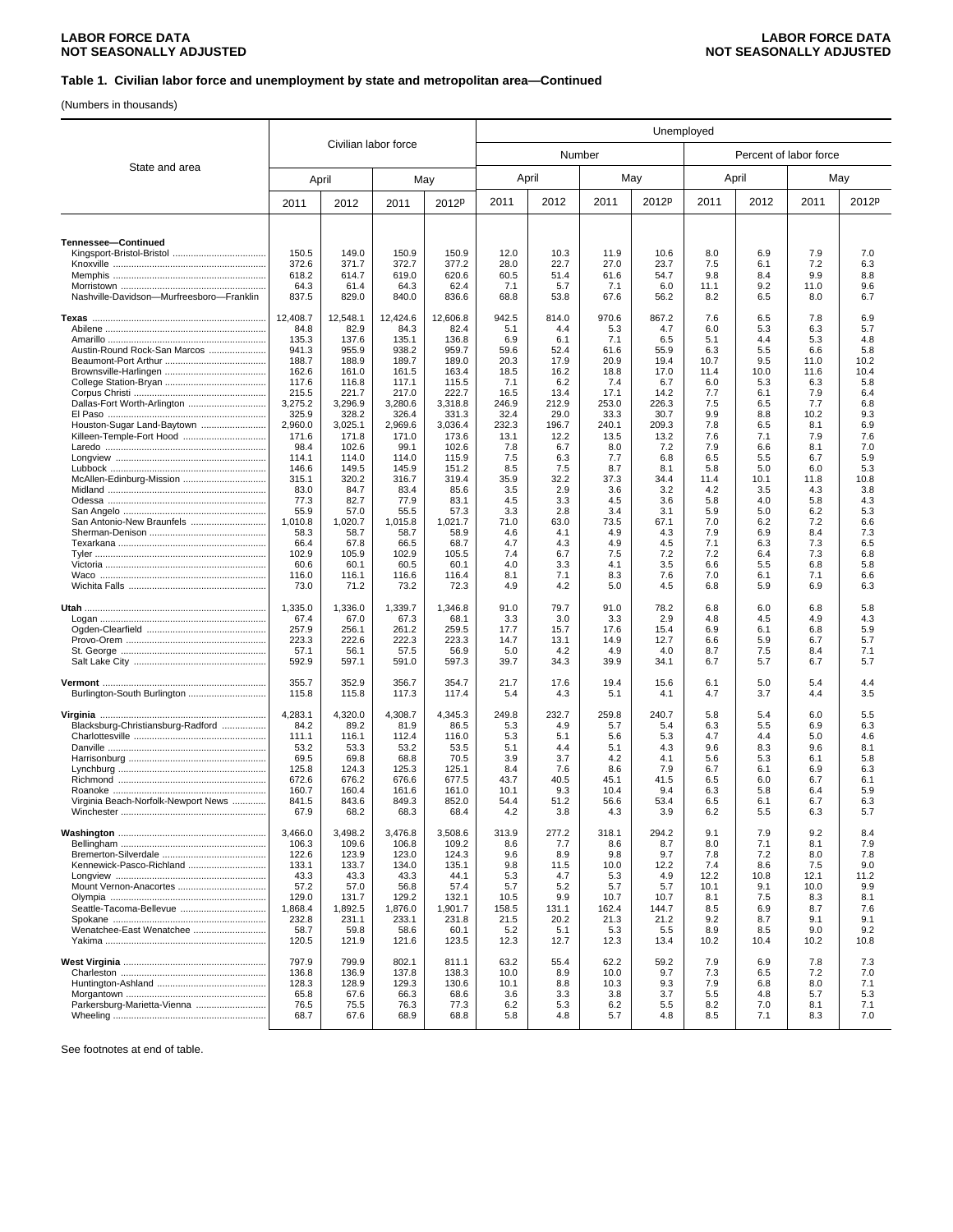#### **Table 1. Civilian labor force and unemployment by state and metropolitan area—Continued**

(Numbers in thousands)

|                                 | Civilian labor force |         |         |         | Unemployed |        |       |       |      |                        |      |       |
|---------------------------------|----------------------|---------|---------|---------|------------|--------|-------|-------|------|------------------------|------|-------|
|                                 |                      |         |         |         |            | Number |       |       |      | Percent of labor force |      |       |
| State and area                  | April                |         | May     |         | April      |        | May   |       |      | April                  |      | May   |
|                                 | 2011                 | 2012    | 2011    | 2012P   | 2011       | 2012   | 2011  | 2012P | 2011 | 2012                   | 2011 | 2012P |
|                                 |                      |         |         |         |            |        |       |       |      |                        |      |       |
|                                 | 3,044.5              | 3.044.6 | 3,053.2 | 3.062.6 | 229.1      | 206.1  | 223.5 | 208.2 | 7.5  | 6.8                    | 7.3  | 6.8   |
|                                 | 122.8                | 124.5   | 123.1   | 126.0   | 8.4        | 7.5    | 8.2   | 7.7   | 6.8  | 6.0                    | 6.7  | 6.1   |
|                                 | 90.1                 | 88.5    | 90.4    | 89.1    | 6.2        | 5.3    | 5.9   | 5.4   | 6.9  | 6.0                    | 6.6  | 6.1   |
|                                 | 54.6                 | 55.2    | 55.0    | 55.3    | 3.9        | 3.4    | 3.8   | 3.6   | 7.1  | 6.1                    | 7.0  | 6.5   |
|                                 | 170.7                | 174.4   | 171.3   | 175.8   | 12.2       | 10.9   | 12.0  | 11.2  | 7.1  | 6.2                    | 7.0  | 6.4   |
|                                 | 78.7                 | 77.8    | 78.7    | 78.4    | 7.4        | 6.5    | 7.4   | 6.6   | 9.4  | 8.3                    | 9.4  | 8.4   |
|                                 | 76.8                 | 77.8    | 76.8    | 77.9    | 4.5        | 3.9    | 4.3   | 4.0   | 5.8  | 5.0                    | 5.7  | 5.2   |
|                                 | 346.1                | 344.3   | 343.4   | 345.8   | 17.9       | 16.1   | 18.0  | 17.0  | 5.2  | 4.7                    | 5.2  | 4.9   |
| Milwaukee-Waukesha-West Allis   | 789.5                | 791.8   | 790.2   | 793.4   | 61.9       | 58.2   | 62.7  | 59.0  | 7.8  | 7.3                    | 7.9  | 7.4   |
|                                 | 94.8                 | 96.5    | 95.2    | 97.5    | 6.2        | 5.8    | 6.2   | 6.1   | 6.6  | 6.0                    | 6.6  | 6.2   |
|                                 | 97.3                 | 97.4    | 97.4    | 97.7    | 8.7        | 8.1    | 8.6   | 8.1   | 8.9  | 8.4                    | 8.8  | 8.3   |
|                                 | 61.4                 | 61.5    | 61.7    | 62.3    | 4.8        | 4.0    | 4.7   | 4.1   | 7.8  | 6.4                    | 7.6  | 6.6   |
|                                 | 72.2                 | 72.1    | 72.4    | 73.0    | 5.6        | 5.2    | 5.5   | 5.2   | 7.8  | 7.2                    | 7.6  | 7.1   |
|                                 | 301.8                | 304.4   | 302.5   | 307.2   | 18.5       | 17.0   | 17.6  | 15.5  | 6.1  | 5.6                    | 5.8  | 5.0   |
|                                 | 42.9                 | 43.4    | 42.6    | 43.0    | 2.5        | 2.1    | 2.4   | 2.0   | 5.8  | 4.9                    | 5.7  | 4.6   |
|                                 | 45.2                 | 45.0    | 44.7    | 45.0    | 2.9        | 2.7    | 2.8   | 2.6   | 6.4  | 6.1                    | 6.3  | 5.7   |
|                                 | 1,266.1              | 1,258.4 | 1.264.0 | 1.268.4 | 205.3      | 179.3  | 202.1 | 171.3 | 16.2 | 14.2                   | 16.0 | 13.5  |
| Aguadilla-Isabela-San Sebastian | 106.2                | 104.1   | 106.8   | 105.5   | 18.0       | 16.1   | 17.7  | 15.1  | 16.9 | 15.5                   | 16.5 | 14.4  |
|                                 | 26.2                 | 25.2    | 26.2    | 25.7    | 4.8        | 4.3    | 4.8   | 4.1   | 18.4 | 16.9                   | 18.2 | 15.8  |
|                                 | 25.6                 | 25.4    | 25.5    | 25.5    | 5.9        | 5.2    | 5.7   | 4.9   | 22.9 | 20.5                   | 22.5 | 19.3  |
|                                 | 34.2                 | 34.7    | 34.1    | 35.1    | 6.1        | 5.3    | 6.0   | 5.0   | 17.9 | 15.3                   | 17.7 | 14.3  |
|                                 | 86.6                 | 86.1    | 86.0    | 86.9    | 14.0       | 12.5   | 13.8  | 11.9  | 16.2 | 14.5                   | 16.1 | 13.7  |
|                                 | 48.4                 | 49.1    | 47.5    | 49.6    | 7.9        | 7.0    | 7.7   | 6.6   | 16.3 | 14.2                   | 16.3 | 13.3  |
| San Juan-Caguas-Guaynabo        | 846.0                | 839.6   | 843.6   | 847.1   | 130.0      | 112.3  | 127.9 | 107.5 | 15.4 | 13.4                   | 15.2 | 12.7  |
|                                 | 35.8                 | 36.0    | 35.6    | 36.0    | 6.8        | 6.0    | 6.6   | 5.7   | 18.9 | 16.5                   | 18.6 | 15.9  |

<sup>1</sup> Area boundaries do not reflect official OMB definitions.<br> $P =$  preliminary.

 NOTE: Data refer to place of residence. Data for Puerto Rico are derived from a monthly household survey similar to the Current Population Survey. Area definitions are based on Office of Management and Budget Bulletin No. 10-02, dated December 1, 2009, and are available on the BLS Web site at www.bls.gov/lau/lausmsa.htm. Areas in the six New England states are Metropolitan New England City and Town Areas (NECTAs), while areas in other states are county-based. Some metropolitan areas lie in two or more states. They are listed under the state that appears first in their titles. Davenport-Moline-Rock Island, Iowa-Ill., is the exception in that it is listed under Illinois for operational reasons. Data for 2011 have been revised to incorporate updated inputs and adjustment to new state controls. Estimates for the latest month are subject to revision the following month.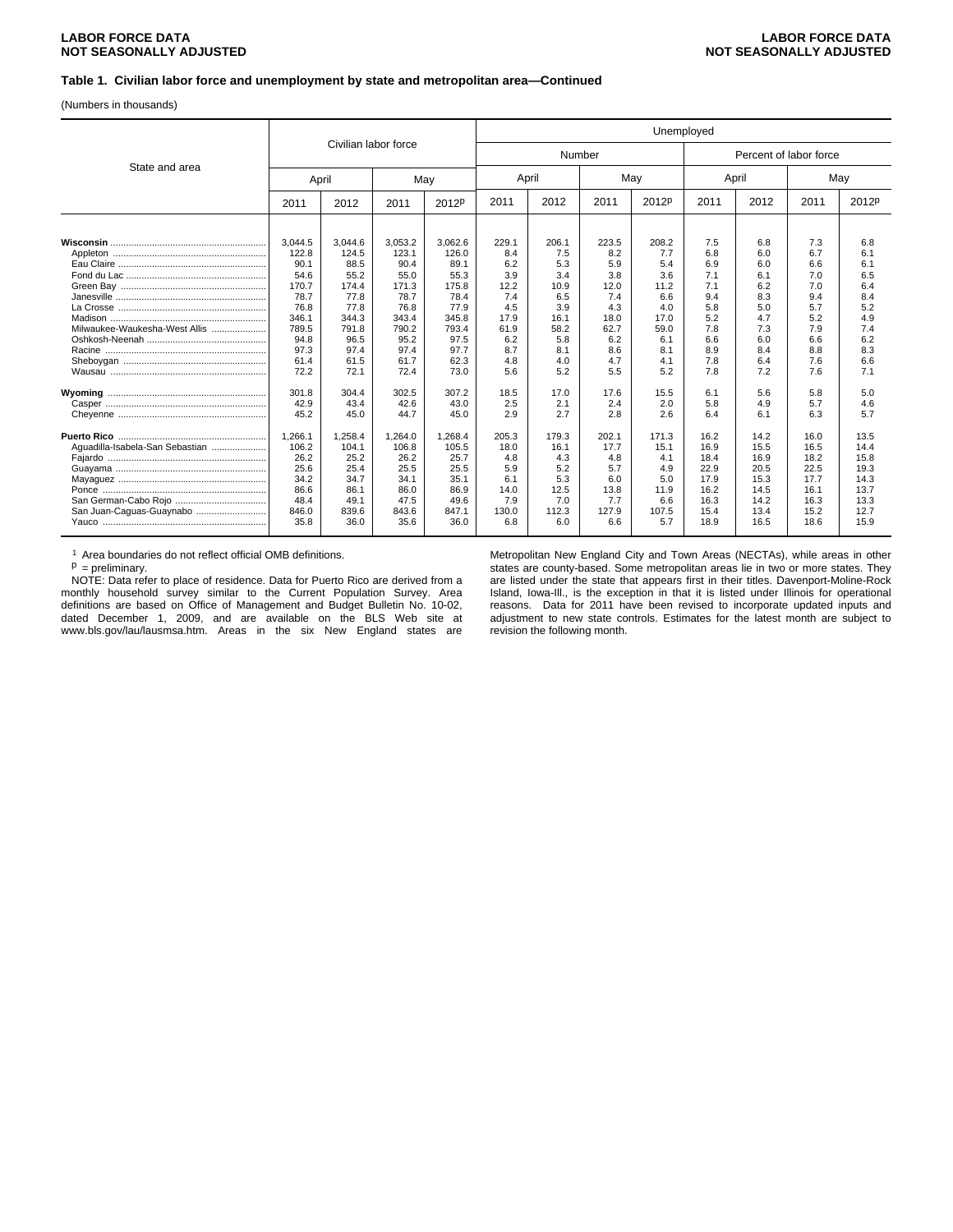#### **Table 2. Civilian labor force and unemployment by state, selected metropolitan area, and metropolitan division** 1

(Numbers in thousands)

|                                                                                                                                                                         |                                                                                                     |                                                                                                     |                                                                                                     | Unemployed                                                                                          |                                                                                  |                                                                                |                                                                                  |                                                                                |                                                                            |                                                                           |                                                                            |                                                                           |
|-------------------------------------------------------------------------------------------------------------------------------------------------------------------------|-----------------------------------------------------------------------------------------------------|-----------------------------------------------------------------------------------------------------|-----------------------------------------------------------------------------------------------------|-----------------------------------------------------------------------------------------------------|----------------------------------------------------------------------------------|--------------------------------------------------------------------------------|----------------------------------------------------------------------------------|--------------------------------------------------------------------------------|----------------------------------------------------------------------------|---------------------------------------------------------------------------|----------------------------------------------------------------------------|---------------------------------------------------------------------------|
|                                                                                                                                                                         |                                                                                                     |                                                                                                     | Civilian labor force                                                                                |                                                                                                     |                                                                                  | Number                                                                         |                                                                                  |                                                                                |                                                                            | Percent of labor force                                                    |                                                                            |                                                                           |
| State, area, and division                                                                                                                                               | April                                                                                               |                                                                                                     |                                                                                                     | May                                                                                                 |                                                                                  | April                                                                          | May                                                                              |                                                                                |                                                                            | April                                                                     |                                                                            | May                                                                       |
|                                                                                                                                                                         | 2011                                                                                                | 2012                                                                                                | 2011                                                                                                | 2012P                                                                                               | 2011                                                                             | 2012                                                                           | 2011                                                                             | 2012P                                                                          | 2011                                                                       | 2012                                                                      | 2011                                                                       | 2012P                                                                     |
| Los Angeles-Long Beach-Santa Ana<br>Los Angeles-Long Beach-Glendale<br>San Francisco-Oakland-Fremont<br>Oakland-Fremont-Hayward<br>San Francisco-San Mateo-Redwood City | 18,293.2<br>6,508.0<br>4,917.8<br>1,590.2<br>2,249.6<br>1,280.7<br>968.9                            | 18,367.3<br>6,467.4<br>4,855.3<br>1,612.0<br>2,284.4<br>1,292.1<br>992.3                            | 18,302.9<br>6,493.0<br>4,903.6<br>1,589.4<br>2,247.2<br>1,276.8<br>970.3                            | 18,431.2<br>6,492.2<br>4,880.1<br>1,612.1<br>2,281.7<br>1,287.6<br>994.1                            | 2,108.2<br>713.0<br>577.4<br>135.6<br>208.7<br>130.8<br>77.9                     | 1,931.0<br>654.8<br>534.9<br>119.9<br>185.8<br>116.3<br>69.5                   | 2,093.1<br>723.1<br>587.5<br>135.6<br>208.0<br>130.3<br>77.7                     | 1,912.2<br>660.5<br>540.0<br>120.5<br>186.2<br>116.5<br>69.8                   | 11.5<br>11.0<br>11.7<br>8.5<br>9.3<br>10.2<br>8.0                          | 10.5<br>10.1<br>11.0<br>7.4<br>8.1<br>9.0<br>7.0                          | 11.4<br>11.1<br>12.0<br>8.5<br>9.3<br>10.2<br>8.0                          | 10.4<br>10.2<br>11.1<br>7.5<br>8.2<br>9.0<br>7.0                          |
| Washington-Arlington-Alexandria <sup>2</sup><br>Bethesda-Rockville-Frederick <sup>3</sup><br>Washington-Arlington-Alexandria <sup>2</sup>                               | 342.4<br>3,146.4<br>648.8<br>2,497.7                                                                | 346.1<br>3,184.5<br>652.6<br>2,531.9                                                                | 342.7<br>3,163.7<br>653.4<br>2,510.3                                                                | 353.3<br>3,210.7<br>658.2<br>2,552.5                                                                | 32.2<br>170.6<br>33.0<br>137.6                                                   | 28.6<br>162.0<br>32.5<br>129.5                                                 | 34.4<br>180.8<br>35.1<br>145.7                                                   | 31.9<br>171.3<br>33.9<br>137.4                                                 | 9.4<br>5.4<br>5.1<br>5.5                                                   | 8.3<br>5.1<br>5.0<br>5.1                                                  | 10.0<br>5.7<br>5.4<br>5.8                                                  | 9.0<br>5.3<br>5.2<br>5.4                                                  |
| Miami-Fort Lauderdale-Pompano Beach<br>Fort Lauderdale-Pompano Beach-Deerfield                                                                                          | 9,195.9<br>2,864.3<br>983.0                                                                         | 9,174.4<br>2,882.0<br>979.9                                                                         | 9,254.6<br>2,884.6<br>990.0                                                                         | 9,295.4<br>2,916.0<br>993.1                                                                         | 936.2<br>303.4<br>86.6                                                           | 759.9<br>238.4<br>70.7                                                         | 954.7<br>309.2<br>88.5                                                           | 789.9<br>253.6<br>72.8                                                         | 10.2<br>10.6<br>8.8                                                        | 8.3<br>8.3<br>7.2                                                         | 10.3<br>10.7<br>8.9                                                        | 8.5<br>8.7<br>7.3                                                         |
| Miami-Miami Beach-Kendall<br>West Palm Beach-Boca Raton-Boynton Beach                                                                                                   | 1,266.6<br>614.8                                                                                    | 1,290.0<br>612.1                                                                                    | 1,275.7<br>618.8                                                                                    | 1,302.9<br>620.0                                                                                    | 154.0<br>62.9                                                                    | 115.8<br>51.8                                                                  | 156.4<br>64.3                                                                    | 127.4<br>53.4                                                                  | 12.2<br>10.2                                                               | 9.0<br>8.5                                                                | 12.3<br>10.4                                                               | 9.8<br>8.6                                                                |
|                                                                                                                                                                         | 6,522.6<br>4,797.4<br>4,032.0<br>325.0<br>440.4                                                     | 6,552.4<br>4,838.7<br>4,079.7<br>322.8<br>436.2                                                     | 6,543.6<br>4,820.1<br>4,049.4<br>329.9<br>440.8                                                     | 6,559.8<br>4,845.1<br>4,083.4<br>325.0<br>436.7                                                     | 598.4<br>450.3<br>382.4<br>28.5<br>39.4                                          | 566.0<br>428.8<br>366.4<br>27.1<br>35.2                                        | 615.6<br>475.5<br>409.6<br>28.9<br>36.9                                          | 549.0<br>413.7<br>352.0<br>27.5<br>34.1                                        | 9.2<br>9.4<br>9.5<br>8.8<br>8.9                                            | 8.6<br>8.9<br>9.0<br>8.4<br>8.1                                           | 9.4<br>9.9<br>10.1<br>8.8<br>8.4                                           | 8.4<br>8.5<br>8.6<br>8.5<br>7.8                                           |
| Boston-Cambridge-Quincy<br>Brockton-Bridgewater-Easton<br>Taunton-Norton-Raynham                                                                                        | 3,435.8<br>2,515.3<br>1,522.1<br>127.2<br>147.1<br>123.7<br>73.0<br>153.9<br>176.7<br>128.3<br>63.2 | 3,428.4<br>2,516.6<br>1,525.0<br>125.8<br>147.7<br>124.8<br>72.0<br>153.8<br>175.0<br>129.5<br>62.8 | 3,443.2<br>2,513.5<br>1,520.2<br>127.2<br>146.8<br>123.8<br>73.0<br>154.1<br>176.5<br>128.6<br>63.1 | 3,445.4<br>2,525.8<br>1,530.2<br>126.3<br>148.0<br>124.8<br>72.3<br>155.2<br>175.4<br>130.9<br>62.8 | 246.4<br>160.8<br>91.7<br>10.6<br>7.9<br>8.0<br>8.2<br>11.4<br>9.4<br>8.8<br>4.9 | 201.1<br>133.0<br>74.7<br>8.5<br>6.5<br>7.1<br>7.0<br>9.5<br>8.3<br>7.6<br>3.9 | 247.7<br>162.9<br>93.3<br>10.6<br>7.9<br>8.1<br>8.3<br>11.5<br>9.5<br>8.9<br>4.9 | 200.9<br>133.0<br>74.2<br>8.5<br>6.4<br>7.0<br>7.2<br>9.5<br>8.7<br>7.6<br>3.9 | 7.2<br>6.4<br>6.0<br>8.3<br>5.3<br>6.5<br>11.2<br>7.4<br>5.3<br>6.8<br>7.7 | 5.9<br>5.3<br>4.9<br>6.8<br>4.4<br>5.7<br>9.7<br>6.2<br>4.8<br>5.8<br>6.2 | 7.2<br>6.5<br>6.1<br>8.3<br>5.4<br>6.5<br>11.3<br>7.5<br>5.4<br>6.9<br>7.7 | 5.8<br>5.3<br>4.9<br>6.7<br>4.3<br>5.6<br>9.9<br>6.1<br>5.0<br>5.8<br>6.2 |
| Warren-Troy-Farmington Hills                                                                                                                                            | 4,607.9<br>1,991.8<br>814.0<br>1,177.8                                                              | 4,585.0<br>1,948.3<br>788.0<br>1,160.3                                                              | 4,668.2<br>2,014.5<br>820.1<br>1,194.4                                                              | 4,662.1<br>1,982.5<br>798.8<br>1,183.6                                                              | 464.6<br>221.4<br>97.5<br>124.0                                                  | 368.5<br>170.4<br>77.0<br>93.4                                                 | 476.6<br>229.2<br>101.2<br>128.0                                                 | 402.5<br>196.6<br>88.2<br>108.4                                                | 10.1<br>11.1<br>12.0<br>10.5                                               | 8.0<br>8.7<br>9.8<br>8.0                                                  | 10.2<br>11.4<br>12.3<br>10.7                                               | 8.6<br>9.9<br>11.0<br>9.2                                                 |
| New York-Northern New Jersey-Long Island <sup>2</sup><br>New York-White Plains-Wayne <sup>2</sup>                                                                       | 9,445.6<br>9,385.8<br>1,202.9<br>1,448.9<br>5,639.6<br>1,094.3                                      | 9,470.9<br>9,420.3<br>1,213.4<br>1,453.8<br>5,650.6<br>1,102.5                                      | 9,471.1<br>9,409.5<br>1,211.3<br>1,458.0<br>5,643.2<br>1,097.0                                      | 9,542.0<br>9,481.4<br>1,216.9<br>1,466.6<br>5,690.8<br>1,107.1                                      | 728.5<br>758.5<br>99.6<br>95.3<br>466.2<br>97.5                                  | 766.6<br>788.0<br>103.7<br>103.5<br>483.9<br>96.9                              | 735.3<br>773.8<br>101.4<br>97.6<br>475.1<br>99.6                                 | 824.7<br>838.3<br>104.6<br>108.5<br>526.1<br>99.1                              | 7.7<br>8.1<br>8.3<br>6.6<br>8.3<br>8.9                                     | 8.1<br>8.4<br>8.5<br>7.1<br>8.6<br>8.8                                    | 7.8<br>8.2<br>8.4<br>6.7<br>8.4<br>9.1                                     | 8.6<br>8.8<br>8.6<br>7.4<br>9.2<br>9.0                                    |
| Philadelphia-Camden-Wilmington <sup>2</sup>                                                                                                                             | 6,338.9<br>2,964.7<br>665.6<br>1,945.0<br>354.2                                                     | 6,378.4<br>2,978.0<br>673.2<br>1,950.2<br>354.6                                                     | 6,388.5<br>2,977.8<br>666.2<br>1,959.9<br>351.7                                                     | 6,449.2<br>2,993.7<br>674.2<br>1,966.5<br>352.9                                                     | 476.7<br>239.9<br>62.0<br>151.1<br>26.8                                          | 447.7<br>234.1<br>63.4<br>144.9<br>25.7                                        | 501.1<br>251.8<br>64.3<br>161.5<br>26.0                                          | 471.7<br>242.8<br>64.8<br>153.3<br>24.7                                        | 7.5<br>8.1<br>9.3<br>7.8<br>7.6                                            | 7.0<br>7.9<br>9.4<br>7.4<br>7.3                                           | 7.8<br>8.5<br>9.6<br>8.2<br>7.4                                            | 7.3<br>8.1<br>9.6<br>7.8<br>7.0                                           |
| Dallas-Fort Worth-Arlington                                                                                                                                             | 12,408.7<br>3,275.2<br>2,188.7<br>1,086.6                                                           | 12,548.1<br>3,296.9<br>2,199.7<br>1,097.3                                                           | 12.424.6<br>3,280.6<br>2,187.8<br>1,092.8                                                           | 12,606.8<br>3,318.8<br>2.211.6<br>1,107.2                                                           | 942.5<br>246.9<br>165.0<br>81.9                                                  | 814.0<br>212.9<br>143.2<br>69.7                                                | 970.6<br>253.0<br>169.2<br>83.9                                                  | 867.2<br>226.3<br>152.1<br>74.2                                                | 7.6<br>7.5<br>7.5<br>7.5                                                   | 6.5<br>6.5<br>6.5<br>6.4                                                  | 7.8<br>7.7<br>7.7<br>7.7                                                   | 6.9<br>6.8<br>6.9<br>6.7                                                  |
|                                                                                                                                                                         | 3,466.0<br>1,868.4<br>1,480.9<br>387.5                                                              | 3,498.2<br>1,892.5<br>1,497.9<br>394.7                                                              | 3,476.8<br>1,876.0<br>1,488.1<br>387.9                                                              | 3,508.6<br>1,901.7<br>1,507.0<br>394.6                                                              | 313.9<br>158.5<br>120.5<br>37.9                                                  | 277.2<br>131.1<br>96.4<br>34.7                                                 | 318.1<br>162.4<br>124.1<br>38.3                                                  | 294.2<br>144.7<br>107.3<br>37.3                                                | 9.1<br>8.5<br>8.1<br>9.8                                                   | 7.9<br>6.9<br>6.4<br>8.8                                                  | 9.2<br>8.7<br>8.3<br>9.9                                                   | 8.4<br>7.6<br>7.1<br>9.5                                                  |

<sup>1</sup> These 11 areas contain all of the 34 metropolitan divisions.<br><sup>2</sup> Part of the area (or division) is in one or more adjacent states.

<sup>3</sup> All of the division is in one or more adjacent states.  $P = preliminary$ .

 NOTE: Data refer to place of residence. Area definitions are based on Office of Management and Budget Bulletin No. 10-02, dated December 1, 2009, available at www.bls.gov/lau/lausmsa.htm. Areas in the six New England states are Metropolitan New England City and Town Areas (NECTAs), while areas in other states are county-based. Some metropolitan areas lie in two or more states. They are listed under the state that corresponds to the first city in their title. Metropolitan divisions are listed under their metropolitan areas. Some divisions lie in more than one state, and some, like Camden, N.J., are totally outside the states under which their metropolitan areas are listed. Three sets of metropolitan areas and divisions have similar or identical titles. For Washington-Arlington-Alexandria, D.C.-Va.-Md.-W.Va., the metropolitan area and division titles are identical. For the Boston-Cambridge-Quincy, Mass.-N.H., and Chicago-Joliet-Naperville, Ill.-Ind.-Wis., metropolitan areas, the division titles are similar but include only Massachusetts and Illinois, respectively. Data for 2011 have been revised to incorporate updated inputs and adjustment to new state controls. Estimates for the latest month are subject to revision the following month.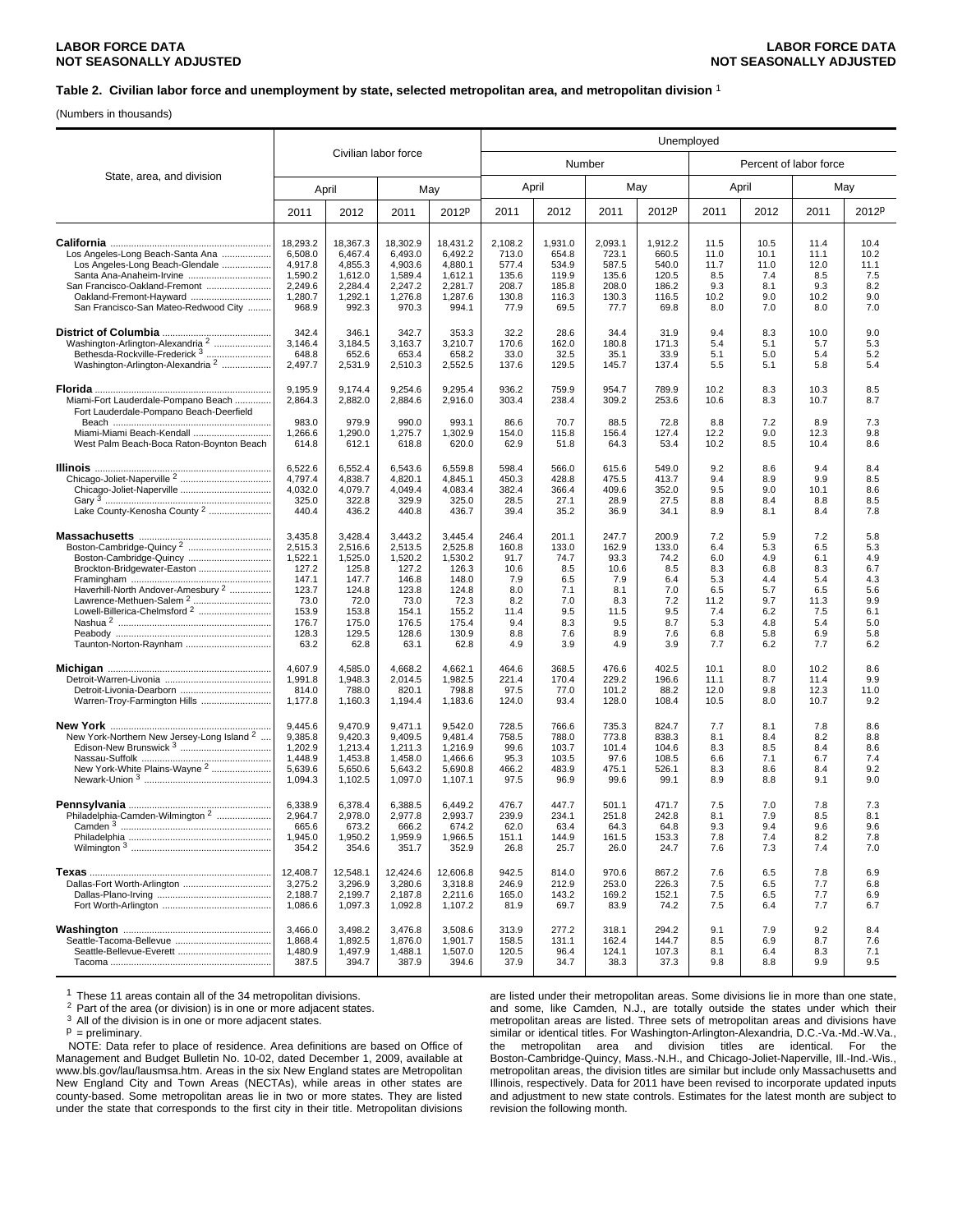**Table 3. Employees on nonfarm payrolls by state and metropolitan area**

[In thousands]

| State and area |                   | April            |                  | May               | Change from<br>May 2011 to May 2012 <sup>p</sup> |               |  |
|----------------|-------------------|------------------|------------------|-------------------|--------------------------------------------------|---------------|--|
|                | 2011              | 2012             | 2011             | 2012 <sup>p</sup> | Number                                           | Percent       |  |
|                | 1,874.2           | 1,875.9          | 1,876.6          | 1,881.1           | 4.5                                              | 0.2           |  |
|                | 48.9              | 47.7             | 48.8             | 48.0              | $-0.8$                                           | $-1.6$        |  |
|                | 53.5              | 53.0             | 53.4             | 53.0              | $-0.4$                                           | $-0.7$        |  |
|                | 489.6             | 488.4            | 490.9            | 489.9             | $-1.0$                                           | $-0.2$        |  |
|                | 54.2              | 54.8             | 54.5             | 54.4              | $-0.1$                                           | $-0.2$        |  |
|                | 57.3              | 57.1             | 57.6             | 57.4              | $-0.2$                                           | $-0.3$        |  |
|                | 54.9              | 55.5             | 55.0             | 56.3              | 1.3                                              | 2.4           |  |
|                | 36.0              | 36.3             | 36.1             | 36.2              | 0.1                                              | 0.3           |  |
|                | 209.1             | 205.1            | 208.5            | 204.9             | $-3.6$                                           | $-1.7$        |  |
|                | 175.3             | 175.5            | 176.7            | 176.1             | $-0.6$                                           | $-0.3$        |  |
|                | 168.2             | 165.2            | 168.5            | 166.5             | $-2.0$                                           | $-1.2$        |  |
|                | 95.1              | 93.6             | 94.4             | 92.6              | $-1.8$                                           | $-1.9$        |  |
|                | 321.4             | 321.1            | 330.3            | 328.6             | $-1.7$                                           | $-0.5$        |  |
|                | 172.9             | 171.3            | 175.6            | 173.9             | $-1.7$                                           | $-1.0$        |  |
|                | 38.4              | 38.5             | 40.4             | 39.3              | $-1.1$                                           | $-2.7$        |  |
|                | 2,422.3           | 2.469.0          | 2,419.3          | 2,460.9           | 41.6                                             | 1.7           |  |
|                | 61.5              | 61.9             | 62.6             | 61.6              | $-1.0$                                           | $-1.6$        |  |
|                | 46.9              | 46.0             | 46.4             | 45.9              | $-0.5$                                           | $-1.1$        |  |
|                | 1,723.7           | 1,761.7          | 1,720.1          | 1,756.2           | 36.1                                             | 2.1           |  |
|                | 54.7              | 54.7             | 54.7             | 54.9              | 0.2                                              | 0.4           |  |
|                | 358.2             | 360.6            | 357.2            | 359.9             | 2.7                                              | 0.8           |  |
|                | 49.9              | 49.9             | 49.3             | 49.2              | $-0.1$                                           | $-0.2$        |  |
|                | 1,176.6           | 1,172.6          | 1,170.5          | 1,176.7           | 6.2                                              | 0.5           |  |
|                | 204.5             | 210.6            | 204.8            | 210.5             | 5.7                                              | 2.8           |  |
|                | 115.8             | 110.0            | 115.6            | 110.6             | $-5.0$                                           | -4.3          |  |
|                | 37.8              | 36.6             | 36.9             | 36.5              | $-0.4$                                           | $-1.1$        |  |
|                | 49.7              | 49.8             | 49.7             | 49.5              | $-0.2$                                           | $-0.4$        |  |
|                | 341.2<br>37.5     | 337.4<br>36.8    | 339.3<br>36.8    | 338.9<br>37.1     | $-0.4$<br>0.3                                    | $-0.1$<br>0.8 |  |
|                |                   |                  |                  |                   |                                                  |               |  |
|                | 14,064.9<br>232.0 | 14,250.4         | 14,105.0         | 14,316.5<br>236.6 | 211.5<br>2.4                                     | 1.5           |  |
|                | 68.2              | 235.4<br>67.4    | 234.2<br>68.0    | 68.0              | 0.0                                              | 1.0<br>0.0    |  |
|                | 44.7              | 46.3             | 44.8             | 46.2              | 1.4                                              | 3.1           |  |
|                | 282.1             | 285.2            | 283.2            | 289.2             | 6.0                                              | 2.1           |  |
|                | 35.2              | 36.5             | 35.4             | 36.9              | 1.5                                              | 4.2           |  |
|                | 5,162.1           | 5,217.6          | 5.171.5          | 5,235.3           | 63.8                                             | 1.2           |  |
|                | 31.8              | 31.8             | 32.3             | 31.8              | $-0.5$                                           | $-1.5$        |  |
|                | 56.4              | 55.9             | 56.5             | 56.5              | 0.0                                              | 0.0           |  |
|                | 144.1             | 142.1            | 143.8            | 143.5             | -0.3                                             | $-0.2$        |  |
|                | 60.0              | 59.7             | 61.4             | 61.5              | 0.1                                              | 0.2           |  |
|                | 274.9             | 276.3            | 275.2            | 277.4             | 2.2                                              | 0.8           |  |
|                | 56.5              | 59.3             | 57.2             | 60.3              | 3.1                                              | 5.4           |  |
|                | 1,132.7           | 1,144.0          | 1,132.4          | 1,147.1           | 14.7                                             | 1.3           |  |
|                | 805.6             | 806.2            | 806.7            | 809.4             | 2.7                                              | 0.3           |  |
|                | 120.7             | 125.0            | 121.6            | 126.5             | 4.9                                              | 4.0           |  |
|                | 1,229.7           | 1,240.0          | 1,233.0          | 1,246.4           | 13.4                                             | 1.1           |  |
|                | 1,894.5           | 1,927.7          | 1,898.2          | 1,933.5           | 35.3                                             | 1.9           |  |
|                | 873.9             | 903.6            | 877.2            | 908.3             | 31.1                                             | 3.5           |  |
|                | 98.0              | 99.8             | 98.8             | 101.3             | 2.5                                              | 2.5           |  |
|                | 164.9             | 166.7            | 166.3            | 169.3             | 3.0                                              | 1.8           |  |
|                | 86.7              | 91.0             | 87.9             | 92.1              | 4.2                                              | 4.8           |  |
|                | 172.3             | 171.3            | 173.0            | 174.1             | 1.1                                              | 0.6           |  |
|                | 184.9             | 193.7            | 185.8            | 193.7             | 7.9<br>3.2                                       | 4.3<br>2.7    |  |
|                | 117.1<br>105.9    | 120.6<br>104.2   | 117.6<br>107.1   | 120.8<br>106.0    | $-1.1$                                           | $-1.0$        |  |
|                | 36.5              | 37.2             | 36.9             | 37.1              | 0.2                                              | 0.5           |  |
|                |                   |                  |                  |                   |                                                  |               |  |
|                | 2,246.6<br>163.0  | 2,277.8<br>166.4 | 2,251.3<br>164.0 | 2,286.2<br>166.8  | 34.9<br>2.8                                      | 1.6<br>1.7    |  |
|                | 248.6             | 249.7            | 250.9            | 251.7             | 0.8                                              | 0.3           |  |
|                |                   |                  |                  |                   |                                                  |               |  |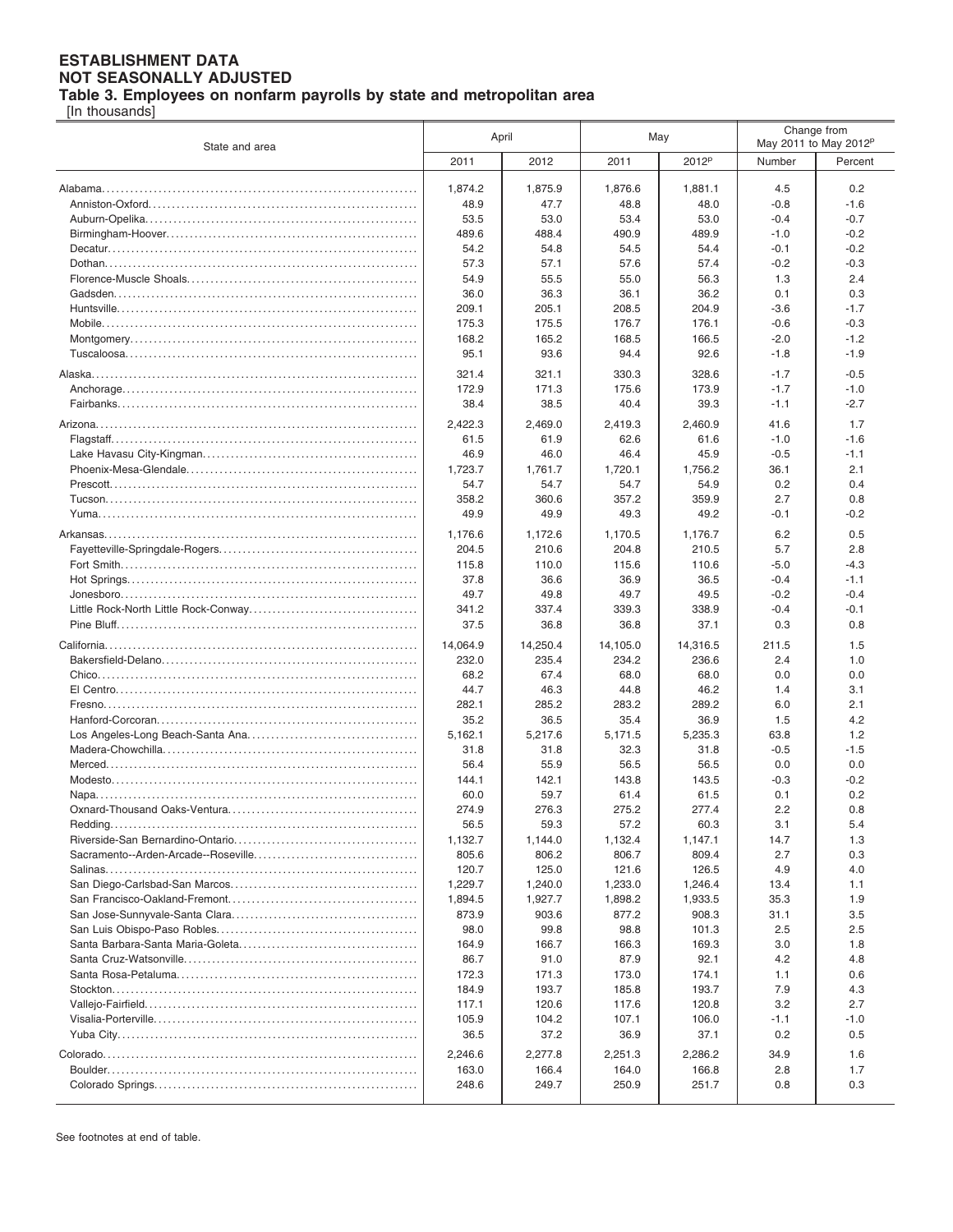**Table 3. Employees on nonfarm payrolls by state and metropolitan area — Continued**

[In thousands]

| State and area       |                 | April           |                 | May               | Change from<br>May 2011 to May 2012 <sup>P</sup> |                  |  |
|----------------------|-----------------|-----------------|-----------------|-------------------|--------------------------------------------------|------------------|--|
|                      | 2011            | 2012            | 2011            | 2012 <sup>p</sup> | Number                                           | Percent          |  |
| Colorado - Continued |                 |                 |                 |                   |                                                  |                  |  |
|                      | 1,207.1         | 1,231.2         | 1,216.3         | 1,244.0           | 27.7                                             | 2.3              |  |
|                      | 135.0           | 138.0           | 137.0           | 140.4             | 3.4                                              | 2.5              |  |
|                      | 59.0            | 60.4            | 59.6            | 61.7              | 2.1                                              | 3.5              |  |
|                      | 81.3            | 81.9            | 82.2            | 82.6              | 0.4                                              | 0.5              |  |
|                      | 58.6            | 57.9            | 59.0            | 59.2              | 0.2                                              | 0.3              |  |
|                      |                 |                 |                 |                   |                                                  |                  |  |
|                      | 1,628.2         | 1,628.6         | 1,634.5         | 1,639.2           | 4.7                                              | 0.3              |  |
|                      | 398.6           | 398.1           | 403.4           | 404.3             | 0.9                                              | 0.2              |  |
|                      | 66.5            | 67.8            | 66.9            | 68.6              | 1.7                                              | 2.5              |  |
|                      | 541.5           | 544.1           | 540.7           | 543.6             | 2.9                                              | 0.5              |  |
|                      | 268.1<br>129.5  | 269.4<br>124.3  | 269.1<br>130.3  | 269.9<br>127.4    | 0.8<br>$-2.9$                                    | 0.3<br>$-2.2$    |  |
|                      | 62.4            | 63.4            | 62.5            | 64.4              | 1.9                                              | 3.0              |  |
|                      |                 |                 |                 |                   |                                                  |                  |  |
|                      | 418.6           | 417.8           | 420.7           | 420.9             | 0.2                                              | 0.0              |  |
|                      | 64.8            | 64.7            | 64.6            | 64.6              | 0.0                                              | 0.0              |  |
|                      | 725.4           | 738.3           | 725.5           | 738.2             | 12.7                                             | 1.8              |  |
|                      | 2,990.4         | 3,026.7         | 3,000.6         | 3,047.6           | 47.0                                             | 1.6              |  |
|                      | 7,337.1         | 7,371.1         | 7,313.6         | 7,363.9           | 50.3                                             | 0.7              |  |
|                      | 206.8           | 205.3           | 203.7           | 203.8             | 0.1                                              | 0.0              |  |
|                      | 80.4            | 80.8            | 80.9            | 80.5              | $-0.4$                                           | $-0.5$           |  |
|                      | 157.4           | 154.7           | 157.0           | 155.1             | $-1.9$                                           | $-1.2$           |  |
|                      | 128.9           | 125.6           | 126.1           | 123.5             | $-2.6$                                           | $-2.1$           |  |
|                      | 592.7           | 593.7           | 593.5           | 595.9             | 2.4                                              | 0.4              |  |
|                      | 198.2           | 197.0           | 197.4           | 196.7             | $-0.7$                                           | $-0.4$           |  |
|                      | 2,230.9         | 2,243.0         | 2,227.9         | 2,243.6           | 15.7                                             | 0.7              |  |
|                      | 116.6           | 118.6           | 115.0           | 117.5             | 2.5                                              | 2.2              |  |
|                      | 243.8           | 243.7           | 242.1           | 243.9             | 1.8                                              | 0.7              |  |
|                      | 91.4            | 90.8            | 91.2            | 91.0              | $-0.2$                                           | $-0.2$           |  |
|                      | 1,018.4         | 1,023.0         | 1,018.2         | 1,022.6           | 4.4                                              | 0.4              |  |
|                      | 196.0           | 194.9           | 196.1           | 196.0             | $-0.1$                                           | $-0.1$           |  |
|                      | 19.3            | 19.1            | 19.3            | 19.1              | $-0.2$                                           | $-1.0$           |  |
|                      | 74.6            | 73.7            | 74.6            | 73.5              | $-1.1$                                           | $-1.5$           |  |
|                      | 162.5<br>121.7  | 157.5<br>119.0  | 162.5<br>121.2  | 157.8             | $-4.7$<br>$-1.9$                                 | $-2.9$<br>$-1.6$ |  |
|                      | 42.3            | 41.2            | 42.1            | 119.3<br>41.3     | $-0.8$                                           | $-1.9$           |  |
|                      | 44.9            | 45.5            | 44.5            | 45.0              | 0.5                                              | 1.1              |  |
|                      | 171.0           | 168.7           | 168.6           | 164.3             | $-4.3$                                           | $-2.6$           |  |
|                      | 1,136.1         | 1,148.6         | 1,133.8         | 1,151.1           | 17.3                                             | 1.5              |  |
|                      |                 |                 |                 |                   |                                                  |                  |  |
|                      | 3,904.4<br>60.8 | 3,928.5<br>59.3 | 3,910.9<br>60.8 | 3,944.9<br>60.6   | 34.0<br>$-0.2$                                   | 0.9<br>$-0.3$    |  |
|                      | 83.7            | 85.4            | 83.4            | 86.1              | 2.7                                              | 3.2              |  |
|                      | 2,312.6         | 2,334.3         | 2,317.9         | 2,345.8           | 27.9                                             | 1.2              |  |
|                      | 214.2           | 207.6           | 211.6           | 205.9             | $-5.7$                                           | $-2.7$           |  |
|                      | 40.2            | 40.1            | 40.4            | 40.8              | 0.4                                              | 1.0              |  |
|                      | 118.9           | 120.2           | 119.4           | 121.6             | 2.2                                              | 1.8              |  |
|                      | 66.8            | 62.0            | 67.1            | 61.9              | $-5.2$                                           | $-7.7$           |  |
|                      | 73.4            | 78.9            | 74.5            | 80.6              | 6.1                                              | 8.2              |  |
|                      | 20.3            | 19.8            | 20.3            | 20.0              | $-0.3$                                           | $-1.5$           |  |
|                      | 95.9            | 97.5            | 95.9            | 97.9              | 2.0                                              | 2.1              |  |
|                      | 38.6            | 37.5            | 38.5            | 37.6              | $-0.9$                                           | $-2.3$           |  |
|                      | 153.6           | 150.9           | 153.5           | 150.9             | $-2.6$                                           | $-1.7$           |  |
|                      | 52.1            | 53.2            | 52.3            | 53.0              | 0.7                                              | 1.3              |  |
|                      | 59.2            | 59.3            | 59.5            | 59.4              | $-0.1$                                           | $-0.2$           |  |
|                      | 592.0           | 599.3           | 592.8           | 601.0             | 8.2                                              | 1.4              |  |
|                      | 438.7           | 442.2           | 439.3           | 443.3             | 4.0                                              | 0.9              |  |
|                      | 604.6           | 611.5           | 609.9           | 619.1             | 9.2                                              | 1.5              |  |
|                      | 256.1           | 260.4           | 257.7           | 263.4             | 5.7                                              | 2.2              |  |
|                      | 52.8            | 54.7            | 53.9            | 55.1              | 1.2                                              | 2.2              |  |
|                      | 48.2            | 48.8            | 48.7            | 49.5              | 0.8                                              | 1.6              |  |
|                      |                 |                 |                 |                   |                                                  |                  |  |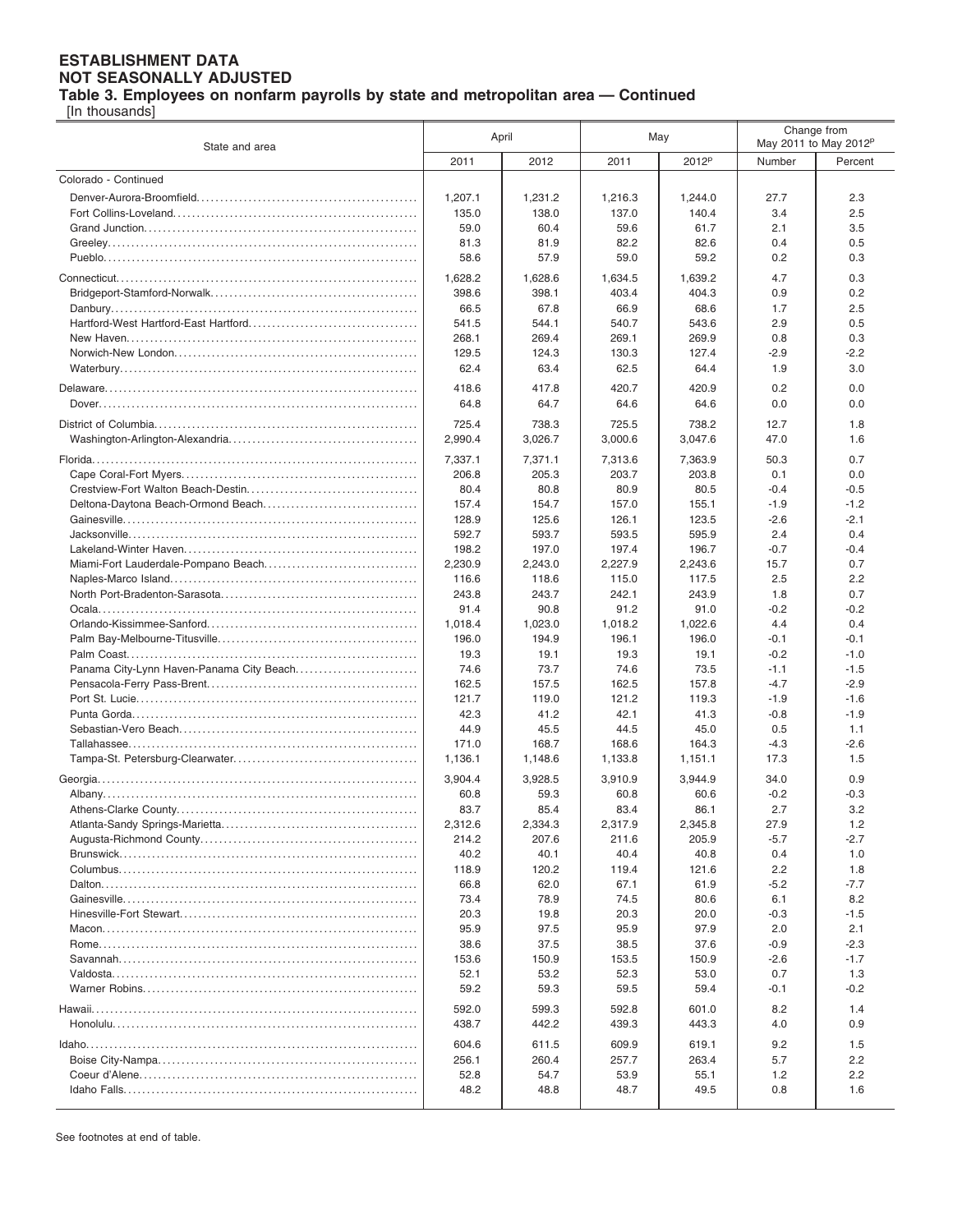**Table 3. Employees on nonfarm payrolls by state and metropolitan area — Continued**

[In thousands]

| State and area    | April           |                 | May             |                   | Change from<br>May 2011 to May 2012 <sup>p</sup> |               |
|-------------------|-----------------|-----------------|-----------------|-------------------|--------------------------------------------------|---------------|
|                   | 2011            | 2012            | 2011            | 2012 <sup>p</sup> | Number                                           | Percent       |
| Idaho - Continued |                 |                 |                 |                   |                                                  |               |
|                   | 26.2            | 26.4            | 26.5            | 27.2              | 0.7                                              | 2.6           |
|                   | 36.3            | 37.0            | 36.5            | 37.6              | 1.1                                              | 3.0           |
|                   |                 |                 |                 |                   |                                                  |               |
|                   | 5,664.5<br>92.0 | 5,689.5<br>90.7 | 5,702.5<br>91.4 | 5.729.8<br>91.4   | 27.3<br>0.0                                      | 0.5<br>0.0    |
|                   | 106.7           | 104.8           | 106.9           | 105.6             | $-1.3$                                           | $-1.2$        |
|                   | 4,278.3         | 4,311.0         | 4,313.0         | 4,340.9           | 27.9                                             | 0.6           |
|                   | 29.3            | 28.5            | 29.3            | 29.0              | $-0.3$                                           | $-1.0$        |
|                   | 181.1           | 177.9           | 182.8           | 179.3             | $-3.5$                                           | $-1.9$        |
|                   | 52.6            | 52.9            | 53.2            | 52.9              | $-0.3$                                           | $-0.6$        |
|                   | 42.3            | 43.3            | 42.3            | 43.4              | 1.1                                              | 2.6           |
|                   | 179.7           | 185.0           | 181.3           | 186.2             | 4.9                                              | 2.7           |
|                   | 145.0           | 148.0           | 146.7           | 150.1             | 3.4                                              | 2.3           |
|                   | 112.4           | 111.5           | 112.9           | 112.0             | $-0.9$                                           | $-0.8$        |
|                   | 2,842.6         | 2,886.0         | 2,856.5         | 2,913.0           | 56.5                                             | 2.0           |
|                   | 40.1            | 40.3            | 40.3            | 40.3              | 0.0                                              | 0.0           |
|                   | 82.6            | 81.6            | 78.4            | 79.6              | 1.2                                              | 1.5           |
|                   | 44.3            | 48.3            | 44.7            | 48.9              | 4.2                                              | 9.4           |
|                   | 108.2           | 115.2           | 109.7           | 117.6             | 7.9                                              | 7.2           |
|                   | 175.3           | 173.4           | 175.6           | 173.3             | $-2.3$                                           | $-1.3$        |
|                   | 204.8           | 215.2           | 206.8           | 215.0             | 8.2                                              | 4.0           |
|                   | 882.7           | 895.0           | 891.5           | 903.9             | 12.4                                             | 1.4           |
|                   | 40.5<br>94.1    | 41.8<br>96.5    | 41.3<br>91.8    | 42.3<br>94.6      | 1.0<br>2.8                                       | 2.4<br>3.1    |
|                   | 42.4            | 41.8            | 42.8            | 42.3              | $-0.5$                                           | $-1.2$        |
|                   | 49.5            | 49.7            | 49.5            | 50.9              | 1.4                                              | 2.8           |
|                   | 134.2           | 136.1           | 134.7           | 137.1             | 2.4                                              | 1.8           |
|                   | 69.3            | 71.5            | 69.8            | 71.5              | 1.7                                              | 2.4           |
|                   | 1,485.4         | 1,501.0         | 1,496.0         | 1,510.8           | 14.8                                             | 1.0           |
|                   | 48.3            | 49.7            | 47.4            | 48.8              | 1.4                                              | 3.0           |
|                   | 139.3           | 136.9           | 139.6           | 139.0             | $-0.6$                                           | $-0.4$        |
|                   | 318.6           | 322.0           | 321.1           | 324.7             | 3.6                                              | 1.1           |
|                   | 56.6            | 57.1            | 57.1            | 57.2              | 0.1                                              | 0.2           |
|                   | 92.8            | 92.2            | 93.4            | 94.3              | 0.9                                              | 1.0           |
|                   | 73.5            | 74.2            | 73.7            | 74.8              | 1.1                                              | 1.5           |
|                   | 90.0            | 92.5            | 90.3            | 93.0              | 2.7                                              | 3.0           |
|                   | 1,346.1         | 1,352.1         | 1,353.4         | 1,359.4           | 6.0                                              | 0.4           |
|                   | 51.4            | 50.8            | 51.4            | 50.2              | $-1.2$                                           | $-2.3$        |
|                   | 57.0            | 55.0            | 57.0            | 55.2              | $-1.8$                                           | $-3.2$        |
|                   | 110.6           | 108.5           | 110.7           | 109.0             | $-1.7$                                           | $-1.5$        |
|                   | 286.0           | 285.6           | 286.4           | 288.6             | 2.2                                              | 0.8           |
|                   | 1,793.7         | 1,827.8         | 1,798.2         | 1,835.7           | 37.5                                             | 2.1           |
|                   | 60.5            | 60.5            | 60.8            | 60.3              | $-0.5$                                           | $-0.8$        |
|                   | 48.8            | 47.6            | 48.9            | 48.2              | $-0.7$                                           | $-1.4$        |
|                   | 248.7           | 250.7           | 247.9           | 251.0             | 3.1                                              | 1.3           |
|                   | 598.1<br>50.9   | 615.3<br>52.5   | 600.5<br>51.3   | 620.9<br>53.1     | 20.4<br>1.8                                      | 3.4<br>3.5    |
|                   |                 |                 |                 |                   |                                                  |               |
|                   | 1,907.0         | 1,953.6         | 1,909.4         | 1,949.2           | 39.8                                             | 2.1           |
|                   | 64.3<br>370.3   | 62.7<br>370.4   | 64.1<br>369.7   | 62.1<br>373.5     | $-2.0$<br>3.8                                    | $-3.1$<br>1.0 |
|                   | 91.7            | 97.2            | 92.1            | 97.8              | 5.7                                              | 6.2           |
|                   | 150.1           | 165.2           | 150.4           | 166.2             | 15.8                                             | 10.5          |
|                   | 89.5            | 88.8            | 89.7            | 88.5              | $-1.2$                                           | $-1.3$        |
|                   | 76.3            | 76.9            | 76.4            | 76.5              | 0.1                                              | 0.1           |
|                   | 528.4           | 532.1           | 528.6           | 528.1             | $-0.5$                                           | $-0.1$        |
|                   | 178.4           | 179.6           | 178.9           | 179.7             | 0.8                                              | 0.4           |
|                   | 583.5           | 582.5           | 595.1           | 594.5             | $-0.6$                                           | $-0.1$        |
|                   | 63.9            | 63.6            | 64.3            | 63.6              | $-0.7$                                           | $-1.1$        |
|                   | 47.8            | 47.8            | 47.8            | 48.9              | 1.1                                              | 2.3           |
|                   |                 |                 |                 |                   |                                                  |               |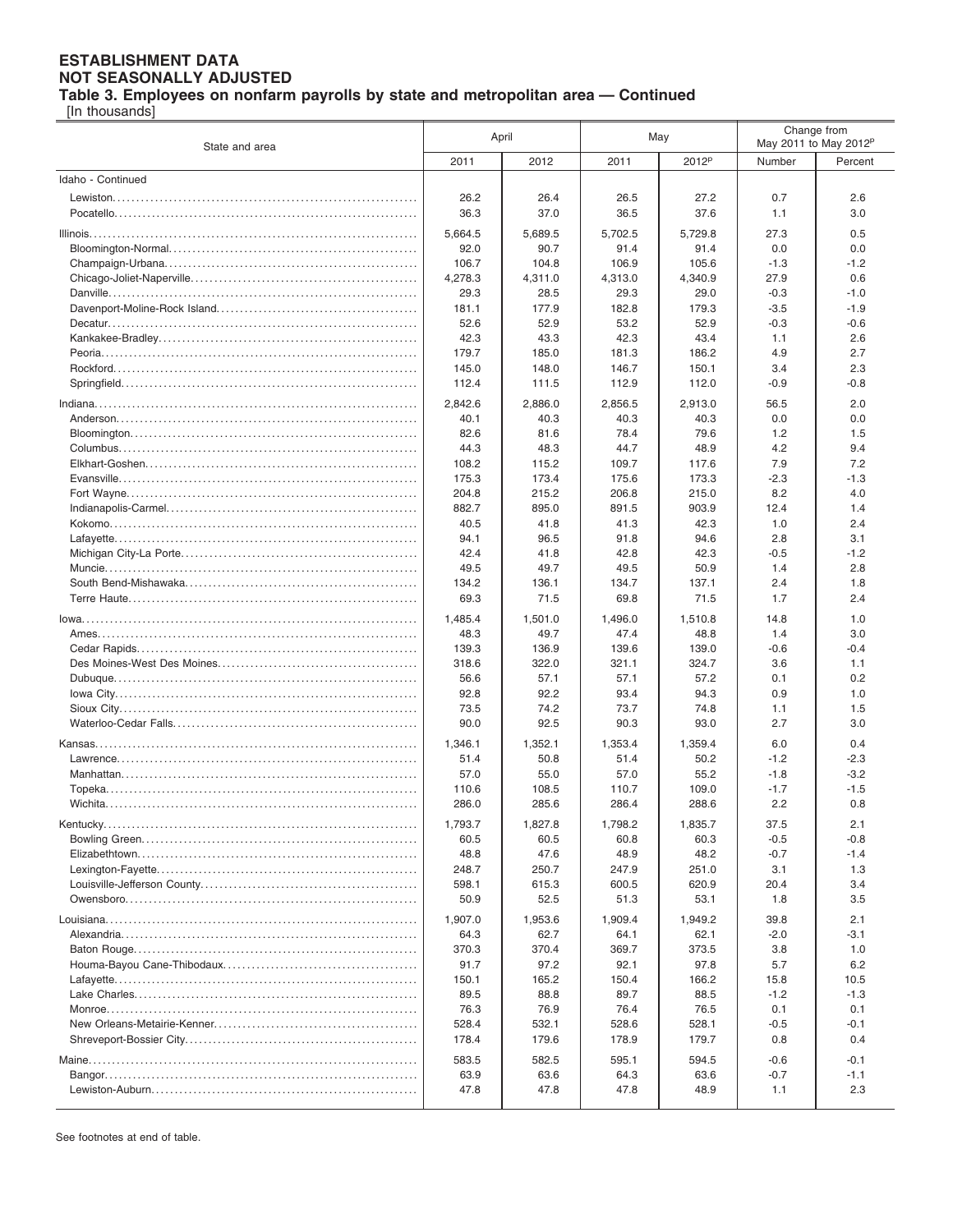#### **ESTABLISHMENT DATA NOT SEASONALLY ADJUSTED Table 3. Employees on nonfarm payrolls by state and metropolitan area — Continued**

[In thousands]

| State and area    | April   |         | May     |                   | Change from<br>May 2011 to May 2012 <sup>P</sup> |         |
|-------------------|---------|---------|---------|-------------------|--------------------------------------------------|---------|
|                   | 2011    | 2012    | 2011    | 2012 <sup>P</sup> | Number                                           | Percent |
| Maine - Continued |         |         |         |                   |                                                  |         |
|                   | 187.3   | 185.0   | 191.2   | 191.7             | 0.5                                              | 0.3     |
|                   | 2,542.5 | 2,577.3 | 2,555.3 | 2,587.3           | 32.0                                             | 1.3     |
|                   | 1,293.6 | 1,307.7 | 1,298.8 | 1,305.8           | 7.0                                              | 0.5     |
|                   | 40.0    | 41.8    | 40.1    | 41.8              | 1.7                                              | 4.2     |
|                   | 98.8    | 99.9    | 99.3    | 99.8              | 0.5                                              | 0.5     |
|                   | 52.6    | 53.6    | 53.0    | 53.5              | 0.5                                              | 0.9     |
|                   | 3,215.0 | 3,232.9 | 3,234.2 | 3,268.6           | 34.4                                             | 1.1     |
|                   | 91.9    | 95.3    | 96.8    | 99.6              | 2.8                                              | 2.9     |
|                   | 2,449.7 | 2,470.4 | 2,456.3 | 2,498.6           | 42.3                                             | 1.7     |
|                   | 47.7    | 47.5    | 48.3    | 48.1              | $-0.2$                                           | $-0.4$  |
|                   | 65.0    | 65.9    | 65.9    | 66.6              | 0.7                                              | 1.1     |
|                   | 34.1    | 34.1    | 34.8    | 35.1              | 0.3                                              | 0.9     |
|                   | 287.3   | 286.9   | 288.2   | 288.9             | 0.7                                              | 0.2     |
|                   | 243.5   | 245.0   | 244.5   | 245.7             | 1.2                                              | 0.5     |
|                   | 3,923.2 | 3,976.0 | 3,970.9 | 4,020.8           | 49.9                                             | 1.3     |
|                   | 200.9   | 204.6   | 198.1   | 203.4             | 5.3                                              | 2.7     |
|                   | 56.4    | 56.2    | 57.0    | 57.4              | 0.4                                              | 0.7     |
|                   | 35.7    | 36.6    | 36.4    | 36.8              | 0.4                                              | 1.1     |
|                   | 1.769.4 | 1,794.9 | 1.787.8 | 1,821.6           | 33.8                                             | 1.9     |
|                   | 134.0   | 137.0   | 135.4   | 137.3             | 1.9                                              | 1.4     |
|                   | 370.8   | 376.0   | 376.6   | 380.8             | 4.2                                              | 1.1     |
|                   | 108.1   | 115.6   | 108.5   | 115.7             | 7.2                                              | 6.6     |
|                   | 54.0    | 55.2    | 54.6    | 56.0              | 1.4                                              | 2.6     |
|                   | 135.3   | 137.7   | 134.8   | 136.6             | 1.8                                              | 1.3     |
|                   | 219.2   | 219.8   | 220.4   | 222.1             | 1.7                                              | 0.8     |
|                   | 38.0    | 37.5    | 39.0    | 38.5              | $-0.5$                                           | $-1.3$  |
|                   | 59.2    | 58.6    | 60.9    | 59.9              | $-1.0$                                           | $-1.6$  |
|                   | 58.9    | 59.3    | 59.8    | 59.9              | 0.1                                              | 0.2     |
|                   | 85.0    | 85.5    | 85.5    | 85.0              | $-0.5$                                           | $-0.6$  |
|                   | 2,670.7 | 2,687.5 | 2,705.5 | 2,728.4           | 22.9                                             | 0.8     |
|                   | 129.4   | 127.6   | 131.3   | 129.0             | $-2.3$                                           | $-1.8$  |
|                   | 53.1    | 53.9    | 53.2    | 53.6              | 0.4                                              | 0.8     |
|                   | 1,726.6 | 1,732.6 | 1,746.2 | 1,758.9           | 12.7                                             | 0.7     |
|                   | 101.8   | 100.5   | 102.7   | 102.6             | $-0.1$                                           | $-0.1$  |
|                   | 99.6    | 100.7   | 99.5    | 99.7              | 0.2                                              | 0.2     |
|                   | 1,096.8 | 1,094.5 | 1,095.7 | 1,091.8           | -3.9                                             | $-0.4$  |
|                   | 106.5   | 107.7   | 107.1   | 108.1             | 1.0                                              | 0.9     |
|                   | 58.6    | 59.5    | 58.2    | 59.3              | 1.1                                              | 1.9     |
|                   | 255.0   | 255.3   | 255.5   | 255.9             | 0.4                                              | 0.2     |
|                   | 55.8    | 56.6    | 56.1    | 57.1              | 1.0                                              | 1.8     |
|                   | 2,675.4 | 2,675.0 | 2,687.8 | 2,685.3           | $-2.5$                                           | $-0.1$  |
|                   | 43.5    | 43.2    | 43.8    | 43.3              | $-0.5$                                           | $-1.1$  |
|                   | 94.1    | 97.9    | 95.4    | 97.4              | 2.0                                              | 2.1     |
|                   | 76.7    | 77.6    | 77.7    | 78.4              | 0.7                                              | 0.9     |
|                   | 79.4    | 82.2    | 79.5    | 81.6              | 2.1                                              | 2.6     |
|                   | 984.8   | 990.2   | 990.1   | 995.0             | 4.9                                              | 0.5     |
|                   | 60.7    | 61.0    | 60.7    | 62.0              | 1.3                                              | 2.1     |
|                   | 1,306.9 | 1,302.4 | 1,313.3 | 1,309.1           | -4.2                                             | -0.3    |
|                   | 195.4   | 196.8   | 196.4   | 197.2             | 0.8                                              | 0.4     |
|                   | 426.0   | 424.9   | 430.8   | 434.1             | 3.3                                              | 0.8     |
|                   | 78.7    | 77.1    | 79.8    | 79.0              | $-0.8$                                           | $-1.0$  |
|                   | 34.8    | 34.0    | 35.2    | 34.2              | $-1.0$                                           | $-2.8$  |
|                   | 55.2    | 54.1    | 56.0    | 55.1              | $-0.9$                                           | $-1.6$  |
|                   | 946.7   | 952.0   | 954.2   | 967.3             | 13.1                                             | 1.4     |
|                   | 173.5   | 174.3   | 174.1   | 177.2             | 3.1                                              | 1.8     |
|                   | 460.2   | 466.9   | 463.8   | 472.6             | 8.8                                              | 1.9     |
|                   | 1,124.8 | 1,130.6 | 1,129.1 | 1,140.7           | 11.6                                             | 1.0     |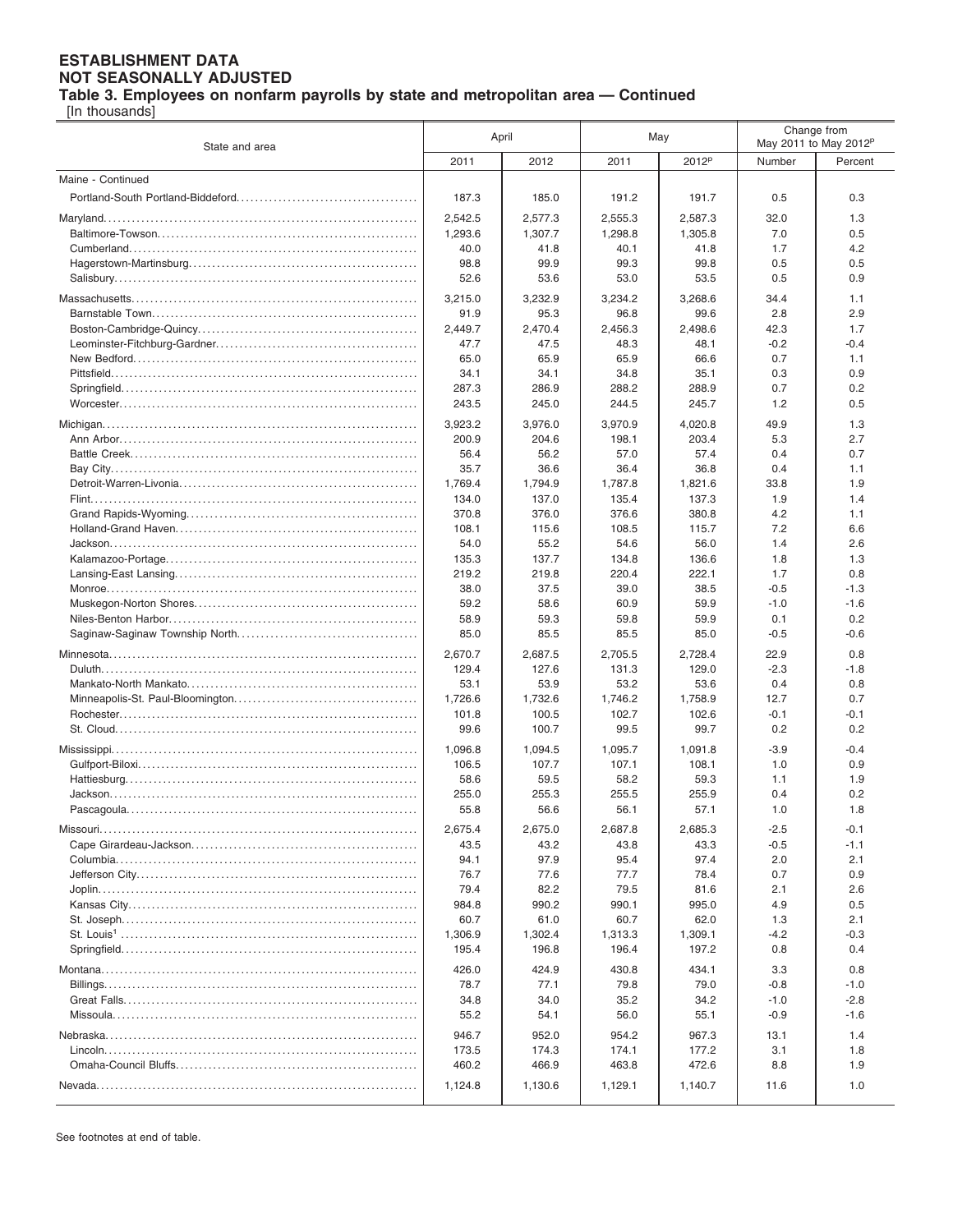**Table 3. Employees on nonfarm payrolls by state and metropolitan area — Continued**

[In thousands]

| State and area     | April            |                  | May              |                   | Change from<br>May 2011 to May 2012 <sup>P</sup> |               |
|--------------------|------------------|------------------|------------------|-------------------|--------------------------------------------------|---------------|
|                    | 2011             | 2012             | 2011             | 2012 <sup>p</sup> | Number                                           | Percent       |
| Nevada - Continued |                  |                  |                  |                   |                                                  |               |
|                    | 28.5             | 27.5             | 28.9             | 27.7              | $-1.2$                                           | $-4.2$        |
|                    | 809.8            | 811.7            | 811.4            | 817.3             | 5.9                                              | 0.7           |
|                    | 189.0            | 188.3            | 190.0            | 190.1             | 0.1                                              | 0.1           |
|                    | 622.5            |                  | 628.6            | 627.7             |                                                  | $-0.1$        |
|                    | 98.1             | 619.3<br>98.0    | 98.8             | 99.0              | $-0.9$<br>0.2                                    | 0.2           |
|                    | 54.4             | 56.5             | 55.3             | 58.1              | 2.8                                              | 5.1           |
|                    | 56.7             | 55.8             | 57.1             | 56.6              | $-0.5$                                           | $-0.9$        |
|                    |                  |                  |                  |                   |                                                  |               |
|                    | 3,839.1<br>134.1 | 3.877.0<br>137.9 | 3,872.2<br>135.6 | 3,922.9<br>141.4  | 50.7<br>5.8                                      | 1.3<br>4.3    |
|                    | 35.4             | 38.3             | 40.5             | 42.4              | 1.9                                              | 4.7           |
|                    | 240.7            | 243.0            | 242.1            | 243.7             | 1.6                                              | 0.7           |
|                    | 57.9             | 58.3             | 58.3             | 59.7              | 1.4                                              | 2.4           |
|                    | 807.7            | 809.2            | 808.7            | 807.2             | $-1.5$                                           | $-0.2$        |
|                    | 373.3            | 372.7            | 373.5            | 371.2             | -2.3                                             | $-0.6$        |
|                    | 49.3             | 48.5             | 49.6             | 49.4              | $-0.2$                                           | $-0.4$        |
|                    | 70.6             | 70.2             | 70.7             | 70.3              | $-0.4$                                           | $-0.6$        |
|                    | 60.0             | 61.9             | 60.3             | 62.0              | 1.7                                              | 2.8           |
|                    | 8,668.3          | 8,778.6          | 8,725.7          | 8,860.2           | 134.5                                            | 1.5           |
|                    | 438.8            | 441.4            | 439.5            | 446.7             | 7.2                                              | 1.6           |
|                    | 108.8            | 111.1            | 110.0            | 112.0             | 2.0                                              | 1.8           |
|                    | 541.1            | 544.3            | 545.7            | 548.0             | 2.3                                              | 0.4           |
|                    | 40.5             | 38.7             | 40.7             | 39.1              | -1.6                                             | $-3.9$        |
|                    | 52.8             | 55.4             | 54.8             | 56.3              | 1.5                                              | 2.7           |
|                    | 67.4             | 63.3             | 66.7             | 63.6              | -3.1                                             | $-4.6$        |
|                    | 61.3             | 62.9             | 61.2             | 63.1              | 1.9                                              | 3.1           |
|                    | 8,396.9          | 8,476.0          | 8,445.3          | 8,553.1           | 107.8                                            | 1.3           |
|                    | 249.8            | 250.9            | 251.9            | 252.1             | 0.2                                              | 0.1           |
|                    | 509.2            | 517.5            | 512.2            | 522.9             | 10.7                                             | 2.1           |
|                    | 314.8            | 317.3            | 315.1            | 319.4             | 4.3                                              | 1.4           |
|                    | 128.6            | 131.6            | 130.3            | 134.2             | 3.9                                              | 3.0           |
|                    | 3,938.0          | 3,962.0          | 3,954.8          | 3,973.5           | 18.7                                             | 0.5           |
|                    | 169.0            | 169.9            | 170.4            | 172.3             | 1.9                                              | 1.1           |
|                    | 57.5<br>830.2    | 58.3<br>839.1    | 57.7<br>833.5    | 58.4<br>841.2     | 0.7<br>7.7                                       | 1.2<br>0.9    |
|                    | 273.9            | 277.6            | 274.4            | 277.9             | 3.5                                              | 1.3           |
|                    | 130.5            | 131.6            | 131.1            | 131.7             | 0.6                                              | 0.5           |
|                    | 43.1             | 43.8             | 43.3             | 44.1              | 0.8                                              | 1.8           |
|                    | 343.6            | 347.3            | 344.6            | 348.9             | 4.3                                              | 1.2           |
|                    | 75.4             | 75.8             | 75.5             | 76.2              | 0.7                                              | 0.9           |
|                    | 144.0            | 144.2            | 144.0            | 144.2             | 0.2                                              | 0.1           |
|                    | 47.9             | 48.6             | 48.3             | 49.0              | 0.7                                              | 1.4           |
|                    | 507.9            | 516.7            | 510.1            | 520.2             | 10.1                                             | 2.0           |
|                    | 59.3             | 59.4             | 59.3             | 59.7              | 0.4                                              | 0.7           |
|                    | 138.4            | 136.8            | 140.3            | 136.4             | $-3.9$                                           | $-2.8$        |
|                    | 204.3            | 205.8            | 205.0            | 206.9             | 1.9                                              | 0.9           |
|                    | 388.9            | 414.7            | 395.8            | 422.5             | 26.7                                             | 6.7           |
|                    | 63.3             | 66.3             | 64.4             | 67.3              | 2.9                                              | 4.5           |
|                    | 123.1            | 128.7            | 124.5            | 130.5             | 6.0                                              | 4.8           |
|                    | 53.3             | 53.5             | 53.6             | 54.3              | 0.7                                              | 1.3           |
|                    | 5,087.8          | 5,136.1          | 5,124.1          | 5,195.8           | 71.7                                             | 1.4           |
|                    | 318.5            | 320.6            | 320.0            | 322.1             | 2.1                                              | 0.7           |
|                    | 162.2            | 166.2            | 163.0            | 168.8             | 5.8                                              | 3.6           |
|                    | 990.8            | 1,008.1          | 998.5            | 1.016.7           | 18.2                                             | 1.8           |
|                    | 996.7<br>917.8   | 987.9<br>930.0   | 1,004.1<br>923.5 | 1,002.2<br>937.7  | $-1.9$<br>14.2                                   | $-0.2$<br>1.5 |
|                    | 376.0            | 380.0            | 377.1            | 380.9             | 3.8                                              | 1.0           |
|                    | 51.7             | 52.5             | 51.9             | 53.4              | 1.5                                              | 2.9           |
|                    | 52.5             | 52.5             | 53.1             | 53.2              | 0.1                                              | 0.2           |
|                    |                  |                  |                  |                   |                                                  |               |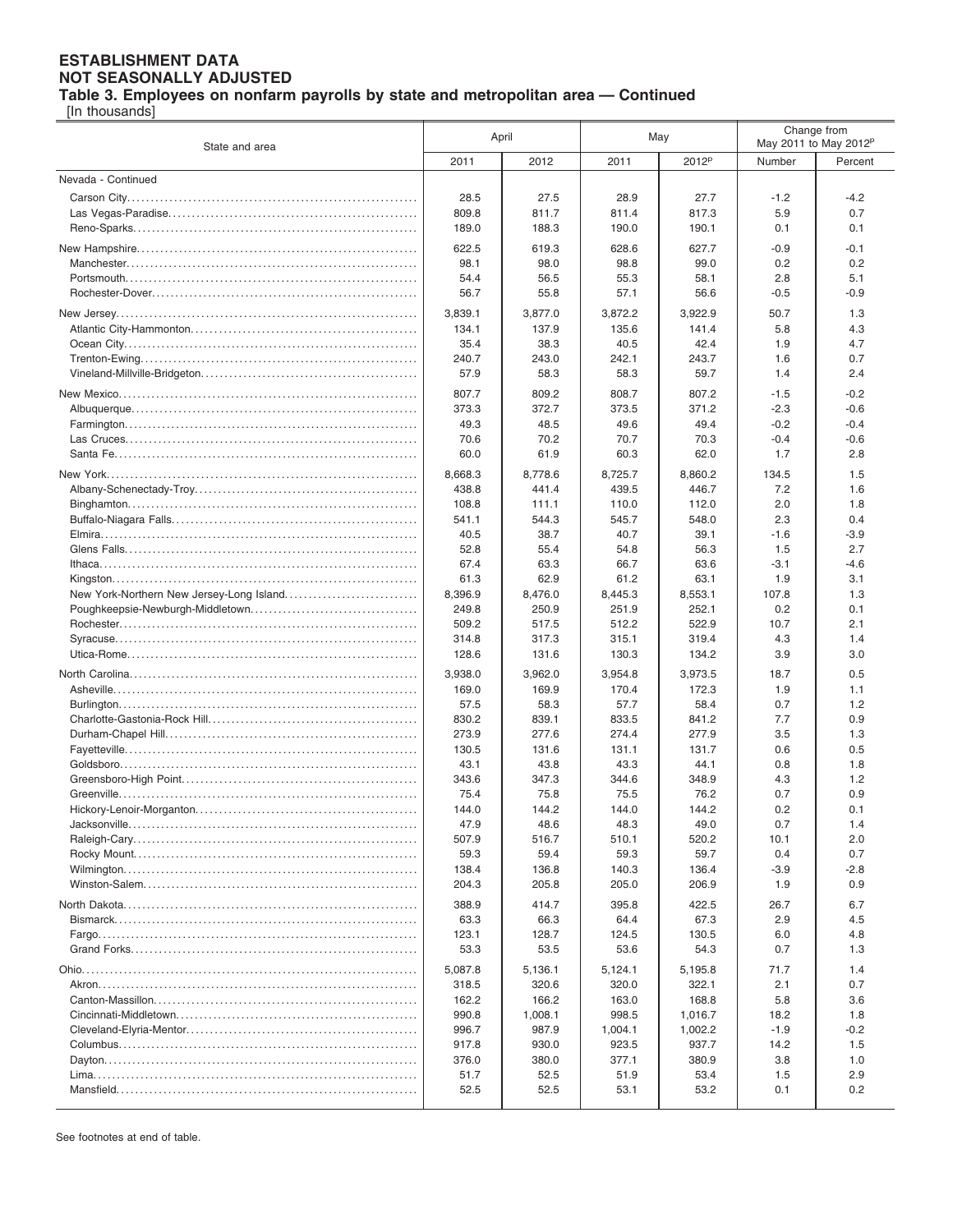**Table 3. Employees on nonfarm payrolls by state and metropolitan area — Continued**

[In thousands]

| State and area                             | April         |               | May           |                   | Change from<br>May 2011 to May 2012 <sup>P</sup> |            |
|--------------------------------------------|---------------|---------------|---------------|-------------------|--------------------------------------------------|------------|
|                                            | 2011          | 2012          | 2011          | 2012 <sup>p</sup> | Number                                           | Percent    |
| Ohio - Continued                           |               |               |               |                   |                                                  |            |
|                                            | 35.4          | 38.2          | 39.3          | 40.5              | 1.2                                              | 3.1        |
|                                            | 50.5          | 50.3          | 50.5          | 51.0              | 0.5                                              | 1.0        |
|                                            | 44.1          | 43.7          | 44.1          | 43.9              | $-0.2$                                           | $-0.5$     |
|                                            | 301.1         | 301.0         | 302.1         | 302.4             | 0.3                                              | 0.1        |
|                                            | 223.4         | 224.4         | 226.3         | 225.6             | $-0.7$                                           | $-0.3$     |
|                                            | 1,554.2       | 1,588.9       | 1,557.2       | 1,594.6           | 37.4                                             | 2.4        |
|                                            | 44.0          | 42.6          | 44.2          | 42.9              | $-1.3$                                           | $-2.9$     |
|                                            | 573.1         | 585.8         | 573.2         | 588.5             | 15.3                                             | 2.7        |
|                                            | 406.8         | 417.8         | 408.4         | 418.9             | 10.5                                             | 2.6        |
|                                            | 1,617.8       | 1,621.6       | 1,624.5       | 1,638.8           | 14.3                                             | 0.9        |
|                                            | 60.2          | 60.1          | 61.0          | 61.6              | 0.6                                              | 1.0        |
|                                            | 38.8          | 38.1          | 38.9          | 38.7              | -0.2                                             | $-0.5$     |
|                                            | 141.6         | 140.4         | 143.1         | 140.8             | $-2.3$                                           | $-1.6$     |
|                                            | 73.7          | 74.3          | 74.0          | 75.4              | 1.4                                              | 1.9        |
|                                            | 987.1         | 997.1         | 988.2         | 1,007.1           | 18.9                                             | 1.9        |
|                                            | 141.2         | 140.0         | 142.0         | 140.6             | $-1.4$                                           | $-1.0$     |
|                                            | 5,704.2       | 5,738.8       | 5,733.3       | 5,761.8           | 28.5                                             | 0.5        |
|                                            | 339.9         | 343.6         | 343.5         | 345.8             | 2.3                                              | 0.7        |
|                                            | 60.9          | 61.3          | 61.8          | 61.5              | -0.3                                             | -0.5       |
|                                            | 130.3         | 132.6         | 131.6         | 134.5             | 2.9                                              | 2.2        |
|                                            | 324.3         | 324.1         | 327.2         | 326.2             | -1.0                                             | $-0.3$     |
|                                            | 60.8          | 60.2          | 61.0          | 59.9              | -1.1                                             | $-1.8$     |
|                                            | 227.5<br>50.1 | 230.8<br>49.5 | 229.0<br>50.5 | 233.2<br>50.9     | 4.2                                              | 1.8<br>0.8 |
|                                            | 2,725.4       | 2,729.4       | 2,729.8       | 2,739.5           | 0.4<br>9.7                                       | 0.4        |
|                                            | 1,142.7       | 1,157.5       | 1,152.5       | 1,165.3           | 12.8                                             | 1.1        |
|                                            | 169.9         | 172.8         | 170.4         | 171.4             | 1.0                                              | 0.6        |
|                                            | 254.6         | 259.3         | 255.6         | 260.2             | 4.6                                              | 1.8        |
|                                            | 76.9          | 77.1          | 76.6          | 78.1              | 1.5                                              | 2.0        |
|                                            | 54.7          | 55.5          | 54.9          | 55.3              | 0.4                                              | 0.7        |
|                                            | 177.2         | 178.3         | 178.3         | 179.4             | 1.1                                              | 0.6        |
|                                            | 461.1         | 457.3         | 466.5         | 462.5             | $-4.0$                                           | $-0.9$     |
|                                            | 544.4         | 543.0         | 549.5         | 548.8             | $-0.7$                                           | $-0.1$     |
|                                            | 1,841.7       | 1,855.7       | 1,851.1       | 1,872.5           | 21.4                                             | 1.2        |
|                                            | 60.5          | 58.1          | 60.8          | 58.3              | $-2.5$                                           | $-4.1$     |
|                                            | 295.8         | 299.6         | 297.8         | 299.9             | 2.1                                              | 0.7        |
|                                            | 347.3         | 351.8         | 347.4         | 354.9             | 7.5                                              | 2.2        |
|                                            | 81.0          | 85.1          | 81.0          | 85.7              | 4.7                                              | 5.8        |
|                                            | 304.3         | 304.0         | 304.8         | 306.0             | 1.2                                              | 0.4        |
|                                            | 114.4         | 115.5         | 118.3         | 119.5             | 1.2                                              | 1.0        |
|                                            | 115.7<br>37.2 | 120.0<br>36.8 | 116.2<br>37.1 | 120.1<br>37.2     | 3.9<br>0.1                                       | 3.4<br>0.3 |
|                                            |               |               |               |                   |                                                  |            |
|                                            | 403.4         | 404.8         | 411.3         | 412.4             | 1.1                                              | 0.3        |
|                                            | 60.0          | 60.7          | 61.4          | 62.2              | 0.8                                              | 1.3<br>1.7 |
|                                            | 134.9         | 137.2         | 136.8         | 139.1             | 2.3                                              |            |
|                                            | 2,655.2       | 2,696.3       | 2,663.2       | 2,701.1           | 37.9                                             | 1.4        |
|                                            | 232.7         | 235.5         | 231.5         | 234.1             | 2.6                                              | 1.1        |
|                                            | 84.3          | 85.6          | 84.5          | 86.7              | 2.2                                              | 2.6        |
|                                            | 39.3<br>59.3  | 39.1<br>59.9  | 39.8<br>59.4  | 39.9<br>59.9      | 0.1<br>0.5                                       | 0.3<br>0.8 |
|                                            | 80.2          | 80.7          | 79.2          | 80.2              | 1.0                                              | 1.3        |
|                                            | 119.3         | 119.9         | 119.8         | 120.9             | 1.1                                              | 0.9        |
|                                            | 329.1         | 336.2         | 330.0         | 338.9             | 8.9                                              | 2.7        |
|                                            | 592.8         | 602.0         | 593.0         | 602.4             | 9.4                                              | 1.6        |
|                                            | 45.2          | 43.8          | 45.1          | 43.8              | $-1.3$                                           | $-2.9$     |
| Nashville-Davidson--Murfreesboro--Franklin | 751.8         | 763.6         | 754.7         | 764.7             | 10.0                                             | 1.3        |
|                                            | 10,556.2      | 10,770.3      | 10,576.4      | 10,804.9          | 228.5                                            | 2.2        |
|                                            | 65.7          | 64.9          | 65.7          | 64.1              | $-1.6$                                           | $-2.4$     |
|                                            |               |               |               |                   |                                                  |            |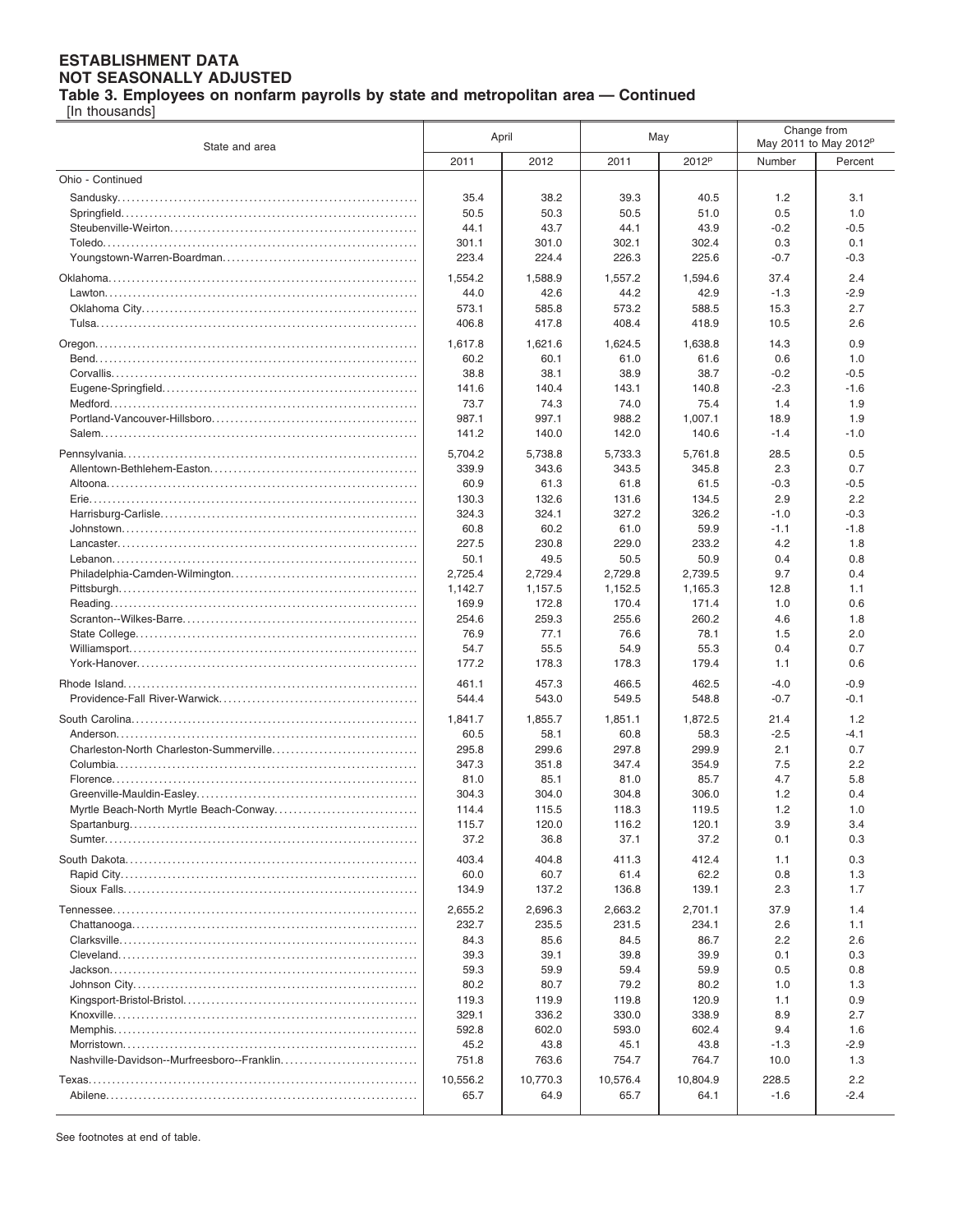#### **ESTABLISHMENT DATA NOT SEASONALLY ADJUSTED Table 3. Employees on nonfarm payrolls by state and metropolitan area — Continued**

[In thousands]

| State and area    | April         |               | May           |                   | Change from<br>May 2011 to May 2012 <sup>p</sup> |               |
|-------------------|---------------|---------------|---------------|-------------------|--------------------------------------------------|---------------|
|                   | 2011          | 2012          | 2011          | 2012 <sup>p</sup> | Number                                           | Percent       |
| Texas - Continued |               |               |               |                   |                                                  |               |
|                   | 112.0         | 115.1         | 112.4         | 114.1             | 1.7                                              | 1.5           |
|                   | 793.9         | 814.3         | 793.6         | 816.3             | 22.7                                             | 2.9           |
|                   | 158.2         | 159.4         | 158.7         | 158.9             | 0.2                                              | 0.1           |
|                   | 128.5         | 129.1         | 128.2         | 131.0             | 2.8                                              | 2.2           |
|                   | 98.8          | 98.4          | 98.3          | 97.3              | $-1.0$                                           | $-1.0$        |
|                   | 180.2         | 187.8         | 181.3         | 188.5             | 7.2                                              | 4.0           |
|                   | 2,916.5       | 2,966.5       | 2,927.2       | 2,979.8           | 52.6                                             | 1.8           |
|                   | 281.6         | 285.6         | 281.1         | 288.2             | 7.1                                              | 2.5           |
|                   | 2,585.7       | 2,668.3       | 2,588.8       | 2,676.8           | 88.0                                             | 3.4           |
|                   | 129.1         | 130.2         | 129.1         | 131.0             | 1.9                                              | 1.5           |
|                   | 90.6          | 95.3          | 91.0          | 95.1              | 4.1                                              | 4.5           |
|                   | 98.0          | 98.0          | 97.7          | 99.9              | 2.2                                              | 2.3           |
|                   | 128.0         | 131.9         | 128.0         | 133.0             | 5.0                                              | 3.9           |
|                   | 226.1         | 231.7         | 226.3         | 230.0             | 3.7                                              | 1.6           |
|                   | 73.5          | 75.3          | 74.0          | 76.0              | 2.0                                              | 2.7           |
|                   | 65.1<br>45.2  | 71.1<br>46.5  | 65.7<br>45.0  | 71.3<br>46.6      | 5.6<br>1.6                                       | 8.5<br>3.6    |
|                   | 857.4         | 868.9         | 860.0         | 869.2             | 9.2                                              | 1.1           |
|                   | 42.9          | 43.7          | 43.3          | 43.7              | 0.4                                              | 0.9           |
|                   | 57.3          | 58.5          | 57.3          | 59.6              | 2.3                                              | 4.0           |
|                   | 94.0          | 97.0          | 93.6          | 96.4              | 2.8                                              | 3.0           |
|                   | 50.6          | 50.5          | 50.8          | 50.5              | $-0.3$                                           | $-0.6$        |
|                   | 105.5         | 105.9         | 105.9         | 106.1             | 0.2                                              | 0.2           |
|                   | 58.2          | 57.3          | 58.5          | 58.0              | $-0.5$                                           | $-0.9$        |
|                   | 1,206.1       | 1,229.4       | 1,201.7       | 1,230.5           | 28.8                                             | 2.4           |
|                   | 53.9          | 54.0          | 53.1          | 54.2              | 1.1                                              | 2.1           |
|                   | 196.3         | 196.8         | 197.9         | 199.2             | 1.3                                              | 0.7           |
|                   | 183.4         | 186.1         | 181.5         | 185.8             | 4.3                                              | 2.4           |
|                   | 46.6          | 46.9          | 46.8          | 47.4              | 0.6                                              | 1.3           |
|                   | 617.9         | 637.5         | 613.4         | 633.8             | 20.4                                             | 3.3           |
|                   | 295.5         | 297.1         | 298.4         | 302.1             | 3.7                                              | 1.2           |
|                   | 112.6         | 114.2         | 114.3         | 117.1             | 2.8                                              | 2.4           |
|                   | 3,687.8       | 3,720.1       | 3,701.2       | 3,744.9           | 43.7                                             | 1.2           |
|                   | 71.6          | 76.7          | 69.2          | 73.8              | 4.6                                              | 6.6           |
|                   | 100.6         | 105.4         | 101.1         | 104.9             | 3.8                                              | 3.8           |
|                   | 39.9          | 40.6          | 39.9          | 40.9              | 1.0                                              | 2.5           |
|                   | 63.8          | 64.3          | 62.3          | 64.0              | 1.7                                              | 2.7           |
|                   | 103.1         | 102.5         | 102.7         | 103.0             | 0.3                                              | 0.3           |
|                   | 611.9         | 615.2         | 614.2         | 617.4             | 3.2                                              | 0.5           |
|                   | 156.0         | 155.5         | 156.5         | 156.6             | 0.1                                              | 0.1           |
|                   | 738.3         | 739.3         | 743.6         | 748.0             | 4.4                                              | 0.6           |
|                   | 55.9          | 56.9          | 56.3          | 56.8              | 0.5                                              | 0.9           |
|                   | 2,811.4       | 2,847.2       | 2,829.1       | 2,877.5           | 48.4                                             | 1.7           |
|                   | 81.1          | 83.3          | 81.4          | 83.4              | 2.0                                              | 2.5           |
|                   | 82.8          | 82.9          | 83.3          | 84.0              | 0.7                                              | 0.8           |
|                   | 102.7<br>35.1 | 100.2<br>35.1 | 103.1<br>35.4 | 101.8<br>36.3     | $-1.3$<br>0.9                                    | $-1.3$<br>2.5 |
|                   | 43.8          | 43.6          | 44.0          | 44.1              | 0.1                                              | 0.2           |
|                   | 98.6          | 100.1         | 98.9          | 101.3             | 2.4                                              | 2.4           |
|                   | 1,658.3       | 1,694.3       | 1,668.2       | 1,706.9           | 38.7                                             | 2.3           |
|                   | 205.6         | 202.2         | 206.7         | 204.9             | $-1.8$                                           | $-0.9$        |
|                   | 38.1          | 38.6          | 38.6          | 39.6              | 1.0                                              | 2.6           |
|                   | 76.3          | 76.6          | 77.1          | 77.8              | 0.7                                              | 0.9           |
|                   | 754.3         | 760.0         | 757.9         | 763.8             | 5.9                                              | 0.8           |
|                   | 147.4         | 148.4         | 148.1         | 148.6             | 0.5                                              | 0.3           |
|                   | 113.9         | 115.9         | 114.4         | 116.7             | 2.3                                              | 2.0           |
|                   | 66.0          | 68.4          | 66.1          | 68.6              | 2.5                                              | 3.8           |
|                   | 69.6          | 69.5          | 69.3          | 70.8              | 1.5                                              | 2.2           |
|                   | 67.1          | 67.1          | 67.3          | 68.2              | 0.9                                              | 1.3           |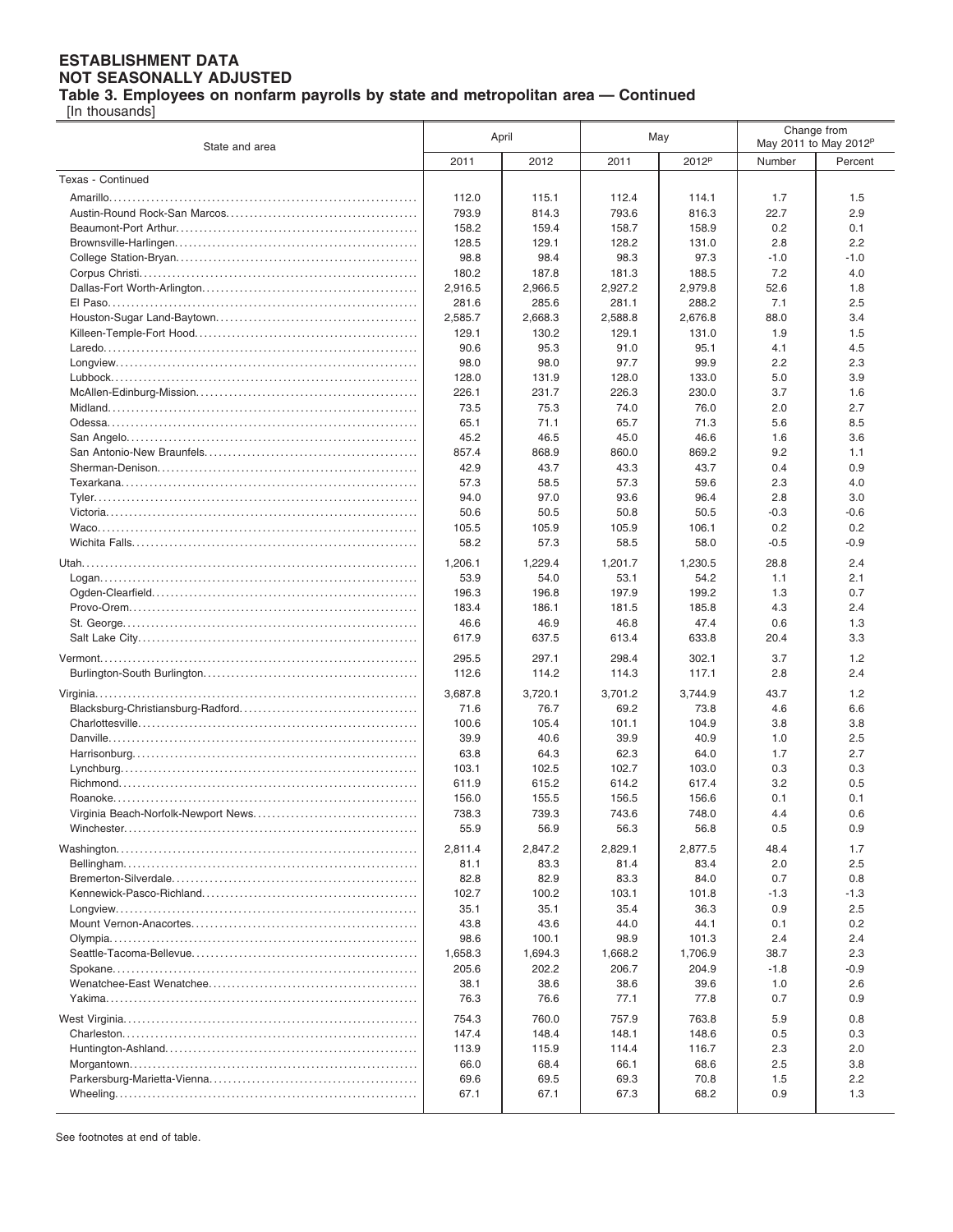#### **ESTABLISHMENT DATA NOT SEASONALLY ADJUSTED Table 3. Employees on nonfarm payrolls by state and metropolitan area — Continued**

[In thousands]

| State and area |         | April   |         | May               | Change from<br>May 2011 to May 2012 <sup>P</sup> |         |
|----------------|---------|---------|---------|-------------------|--------------------------------------------------|---------|
|                | 2011    | 2012    | 2011    | 2012 <sup>p</sup> | Number                                           | Percent |
|                | 2,742.4 | 2.714.5 | 2.772.0 | 2.753.5           | $-18.5$                                          | $-0.7$  |
|                | 115.6   | 116.6   | 116.8   | 119.2             | 2.4                                              | 2.1     |
|                | 80.6    | 78.6    | 81.5    | 79.7              | $-1.8$                                           | $-2.2$  |
|                | 44.9    | 45.4    | 45.5    | 45.6              | 0.1                                              | 0.2     |
|                | 164.9   | 168.6   | 166.9   | 170.7             | 3.8                                              | 2.3     |
|                | 61.2    | 60.3    | 61.7    | 61.2              | $-0.5$                                           | $-0.8$  |
|                | 74.6    | 75.5    | 75.0    | 76.1              | 1.1                                              | 1.5     |
|                | 350.3   | 345.9   | 349.4   | 349.0             | $-0.4$                                           | $-0.1$  |
|                | 813.5   | 806.6   | 818.1   | 815.3             | $-2.8$                                           | $-0.3$  |
|                | 93.0    | 94.1    | 94.3    | 95.7              | 1.4                                              | 1.5     |
|                | 74.9    | 74.4    | 75.7    | 75.5              | $-0.2$                                           | $-0.3$  |
|                | 57.2    | 57.3    | 57.9    | 58.4              | 0.5                                              | 0.9     |
|                | 66.7    | 66.6    | 67.4    | 67.5              | 0.1                                              | 0.1     |
|                | 279.3   | 280.9   | 287.4   | 289.4             | 2.0                                              | 0.7     |
|                | 39.2    | 40.9    | 39.9    | 41.1              | 1.2                                              | 3.0     |
|                | 44.1    | 44.7    | 44.3    | 45.5              | 1.2                                              | 2.7     |
|                | 924.2   | 917.4   | 922.7   | 919.5             | $-3.2$                                           | $-0.3$  |
|                | 48.6    | 46.3    | 48.9    | 46.9              | $-2.0$                                           | $-4.1$  |
|                | 15.4    | 14.6    | 15.6    | 14.9              | $-0.7$                                           | $-4.5$  |
|                | 16.6    | 16.6    | 16.6    | 16.7              | 0.1                                              | 0.6     |
|                | 35.9    | 36.9    | 35.9    | 37.2              | 1.3                                              | 3.6     |
|                | 61.7    | 60.7    | 61.4    | 61.1              | $-0.3$                                           | $-0.5$  |
|                | 21.1    | 21.3    | 20.6    | 21.4              | 0.8                                              | 3.9     |
|                | 684.4   | 676.5   | 683.5   | 677.2             | $-6.3$                                           | $-0.9$  |
|                | 13.6    | 13.6    | 13.7    | 13.5              | $-0.2$                                           | $-1.5$  |
|                | 44.8    | 43.3    | 44.1    | 41.8              | $-2.3$                                           | $-5.2$  |

1 Area boundaries do not reflect official OMB definitions.

p Preliminary

NOTE: Data are counts of jobs by place of work. Estimates subsequent to the current benchmark are preliminary and will be revised when new information becomes available.<br>Area definitions are based on Office of Management a reasons.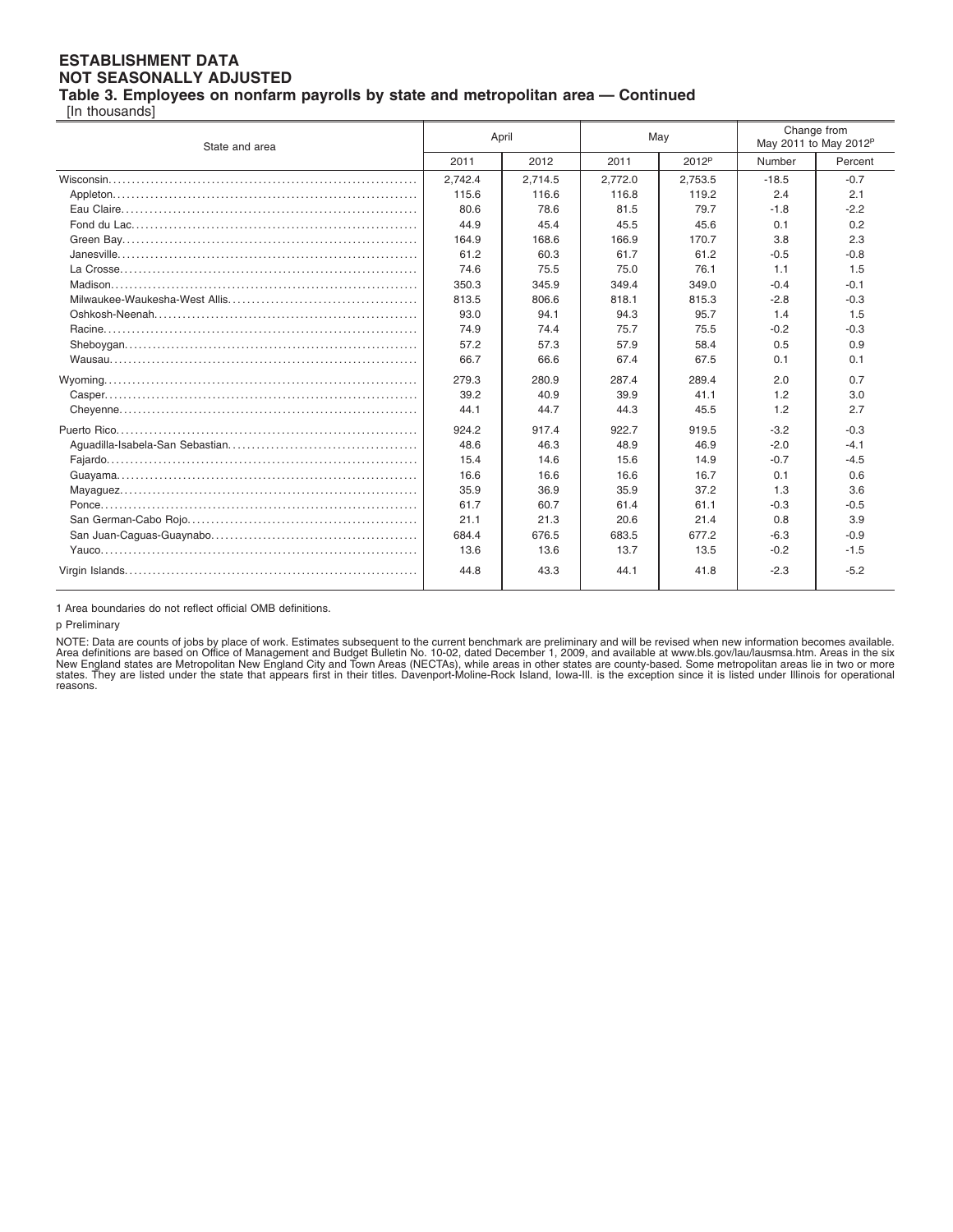#### **Table 4. Employees on nonfarm payrolls by state, selected metropolitan area, and metropolitan division**

[In thousands]

| State, area, and division                     | April            |                  | May              |                   | Change from<br>May 2011 to May 2012 <sup>p</sup> |         |
|-----------------------------------------------|------------------|------------------|------------------|-------------------|--------------------------------------------------|---------|
|                                               | 2011             | 2012             | 2011             | 2012 <sup>p</sup> | Number                                           | Percent |
|                                               | 14.064.9         | 14,250.4         | 14,105.0         | 14,316.5          | 211.5                                            | 1.5     |
|                                               |                  |                  |                  |                   | 63.8                                             | 1.2     |
|                                               | 5,162.1          | 5,217.6          | 5,171.5          | 5,235.3           |                                                  |         |
|                                               | 3,799.4          | 3,830.6          | 3,804.4          | 3,842.4           | 38.0                                             | 1.0     |
|                                               | 1,362.7          | 1,387.0          | 1,367.1          | 1,392.9           | 25.8                                             | 1.9     |
|                                               | 1,894.5          | 1,927.7          | 1,898.2          | 1,933.5           | 35.3                                             | 1.9     |
|                                               | 949.9            | 958.4            | 953.4            | 958.0             | 4.6                                              | 0.5     |
|                                               | 944.6            | 969.3            | 948.7            | 975.5             | 26.8                                             | 2.8     |
|                                               | 725.4            | 738.3            | 725.5            | 738.2             | 12.7                                             | 1.8     |
|                                               | 2,990.4          | 3,026.7          | 3,000.6          | 3,047.6           | 47.0                                             | 1.6     |
|                                               | 564.8            | 569.1            | 567.1            | 575.0             | 7.9                                              | 1.4     |
|                                               | 2,425.6          | 2,457.6          | 2,433.5          | 2,472.6           | 39.1                                             | 1.6     |
|                                               | 7,337.1          | 7.371.1          | 7.313.6          | 7.363.9           | 50.3                                             | 0.7     |
|                                               | 2,230.9          | 2,243.0          | 2,227.9          | 2,243.6           | 15.7                                             | 0.7     |
| Fort Lauderdale-Pompano Beach-Deerfield Beach | 716.2            | 717.6            | 716.9            | 715.1             | $-1.8$                                           | $-0.3$  |
|                                               | 1,004.6          | 1,016.2          | 1,004.6          | 1,020.3           | 15.7                                             | 1.6     |
| West Palm Beach-Boca Raton-Boynton Beach      | 510.1            | 509.2            | 506.4            | 508.2             | 1.8                                              | 0.4     |
|                                               | 5.664.5          | 5,689.5          | 5,702.5          | 5,729.8           | 27.3                                             | 0.5     |
|                                               | 4,278.3          | 4,311.0          | 4,313.0          | 4,340.9           | 27.9                                             | 0.6     |
|                                               | 3,634.2          | 3,668.6          | 3,660.9          | 3,693.6           | 32.7                                             | 0.9     |
|                                               | 267.8            | 265.7            | 270.8            | 267.5             | $-3.3$                                           | $-1.2$  |
|                                               | 376.3            | 376.7            | 381.3            | 379.8             | $-1.5$                                           | $-0.4$  |
|                                               | 3,215.0          | 3,232.9          | 3,234.2          | 3,268.6           | 34.4                                             | 1.1     |
|                                               | 2,449.7          | 2,470.4          | 2,456.3          | 2,498.6           | 42.3                                             | 1.7     |
|                                               | 1,689.7          | 1,708.2          | 1,691.8          | 1,727.3           | 35.5                                             | 2.1     |
|                                               | 87.9             | 87.4             | 88.6             | 88.5              | $-0.1$                                           | $-0.1$  |
|                                               | 155.6            | 157.6            | 155.9            | 158.8             | 2.9                                              | 1.9     |
|                                               | 78.4             | 79.3             | 78.8             | 80.0              | 1.2                                              | 1.5     |
|                                               | 116.2            | 117.7            | 117.3            | 120.4             | 3.1                                              | 2.6     |
|                                               | 125.3            | 122.5            | 126.1            | 123.7             | $-2.4$                                           | $-1.9$  |
|                                               | 99.6             | 102.1            | 100.7            | 104.4             | 3.7                                              | 3.7     |
|                                               | 3,923.2          | 3,976.0          | 3,970.9          | 4,020.8           | 49.9                                             | 1.3     |
|                                               | 1,769.4          | 1,794.9          | 1,787.8          | 1,821.6           | 33.8                                             | 1.9     |
|                                               | 702.6            | 698.5            | 704.5            | 703.6             | $-0.9$                                           | $-0.1$  |
|                                               | 1,066.8          | 1,096.4          | 1,083.3          | 1,118.0           | 34.7                                             | 3.2     |
|                                               | 8,668.3          | 8,778.6          | 8,725.7          | 8,860.2           | 134.5                                            | 1.5     |
|                                               | 8,396.9          | 8,476.0          | 8,445.3          | 8,553.1           | 107.8                                            | 1.3     |
|                                               | 975.8            | 979.2            | 989.1            | 987.7             | $-1.4$                                           | $-0.1$  |
|                                               | 1,238.8          |                  |                  | 1,259.9           | 9.1                                              | 0.7     |
|                                               |                  | 1,242.2          | 1,250.8          |                   | 89.5                                             | 1.7     |
|                                               | 5,218.3<br>964.0 | 5,283.2<br>971.4 | 5,236.7<br>968.7 | 5,326.2<br>979.3  | 10.6                                             | 1.1     |
|                                               |                  |                  |                  |                   |                                                  |         |
|                                               | 5,704.2          | 5,738.8          | 5,733.3          | 5,761.8           | 28.5                                             | 0.5     |
|                                               | 2,725.4          | 2,729.4          | 2,729.8          | 2,739.5           | 9.7                                              | 0.4     |
|                                               | 503.1            | 509.1            | 504.4            | 511.7             | 7.3                                              | 1.4     |
|                                               | 1,888.5          | 1,885.4          | 1,892.0          | 1,892.3           | 0.3                                              | 0.0     |
|                                               | 333.8            | 334.9            | 333.4            | 335.5             | 2.1                                              | 0.6     |
|                                               | 10,556.2         | 10,770.3         | 10,576.4         | 10,804.9          | 228.5                                            | 2.2     |
|                                               | 2,916.5          | 2,966.5          | 2,927.2          | 2,979.8           | 52.6                                             | 1.8     |
|                                               | 2,055.8          | 2,089.9          | 2,061.5          | 2,097.7           | 36.2                                             | 1.8     |
|                                               | 860.7            | 876.6            | 865.7            | 882.1             | 16.4                                             | 1.9     |
|                                               | 2.811.4          | 2,847.2          | 2.829.1          | 2,877.5           | 48.4                                             | 1.7     |
|                                               | 1,658.3          | 1,694.3          | 1,668.2          | 1,706.9           | 38.7                                             | 2.3     |
|                                               | 1,393.5          | 1,425.4          | 1,402.1          | 1,436.1           | 34.0                                             | 2.4     |
|                                               | 264.8            | 268.9            | 266.1            | 270.8             | 4.7                                              | 1.8     |

1 Part of the area is in one or more adjacent states.

2 All of the area is in one or more adjacent states.

p Preliminary

NOTE: Data are counts of jobs by place of work. Estimates subsequent to the current benchmark are preliminary and will be revised when new information becomes available. Area definitions are based<br>on Office of Management a